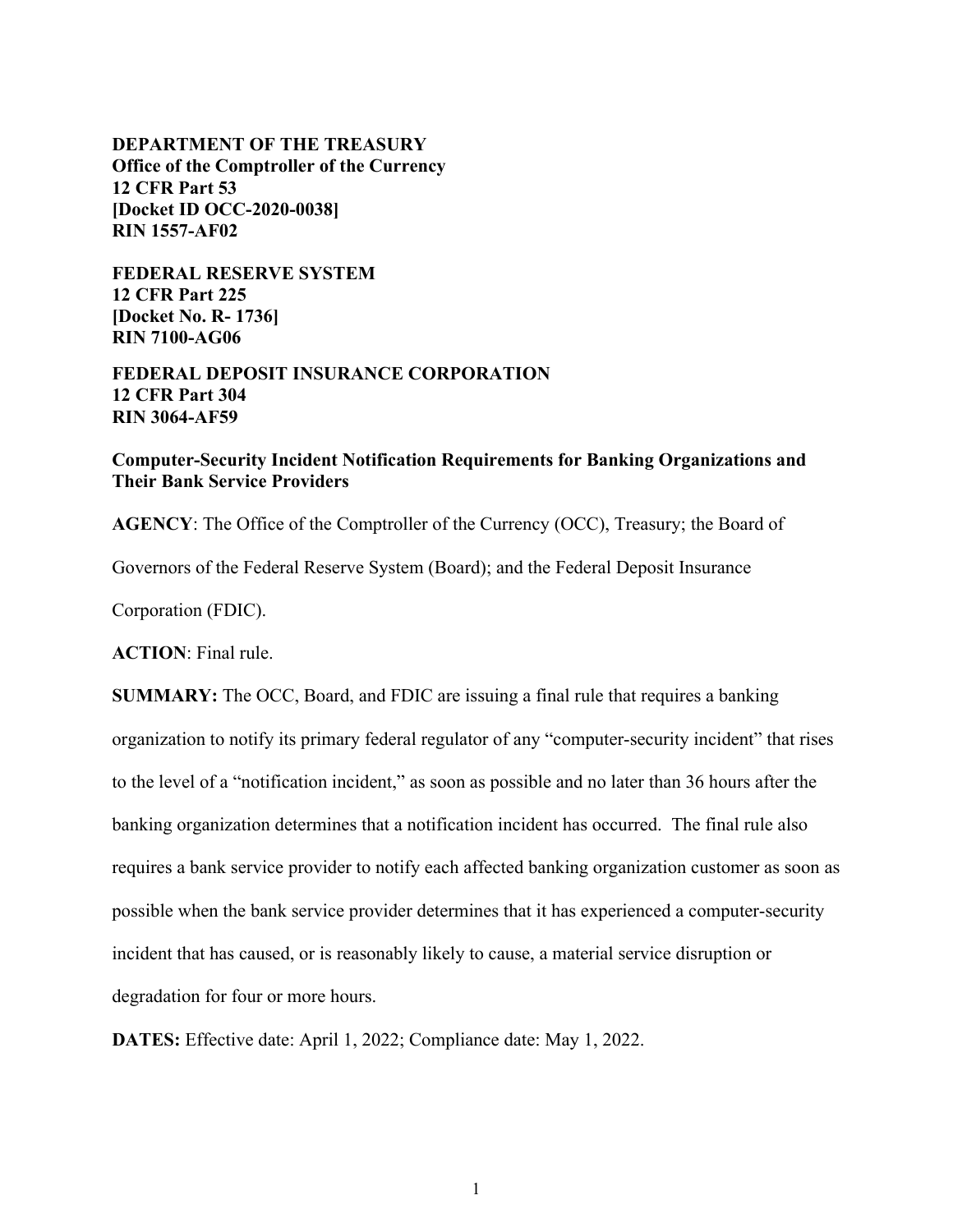## **FOR FURTHER INFORMATION CONTACT:**

# **OCC:**

Patrick Kelly, Director, Critical Infrastructure Policy, (202) 649–5519, Carl Kaminski, Assistant Director, (202) 649–5490, or Priscilla Benner, Senior Attorney, Chief Counsel's Office, (202) 649–5490, Office of the Comptroller of the Currency, 400 7th Street SW, Washington, DC 20219.

# **Board:**

Thomas Sullivan, Senior Associate Director, (202) 475-7656, Julia Philipp, Lead Financial Institution Cybersecurity Policy Analyst, (202) 452–3940, Don Peterson, Supervisory Cybersecurity Analyst, (202) 973–5059, Systems and Operational Resiliency Policy, of the Supervision and Regulation Division; Jay Schwarz, Assistant General Counsel, (202) 452–2970, Claudia Von Pervieux, Senior Counsel (202) 452–2552, Christopher Danello, Senior Attorney, (202) 736-1960, Legal Division, Board of Governors of the Federal Reserve System, 20th and C Streets NW, Washington, DC 20551, or [https://www.federalreserve.gov/apps/ContactUs/feedback.aspx,](https://www.federalreserve.gov/apps/ContactUs/feedback.aspx) and click on *Staff Group, Regulations*.

## **FDIC:**

Rob Drozdowski, Special Assistant to the Deputy Director (202) 898–3971, rdrozdowski@fdic.gov, Division of Risk Management Supervision; or John Dorsey, Counsel (202) 898–3807, jdorsey@fdic.gov, Graham Rehrig, Senior Attorney, (202) 898-3829, grehrig@fdic.gov, Legal Division.

# **SUPPLEMENTAL INFORMATION:**

## **Table of Contents**

I. Introduction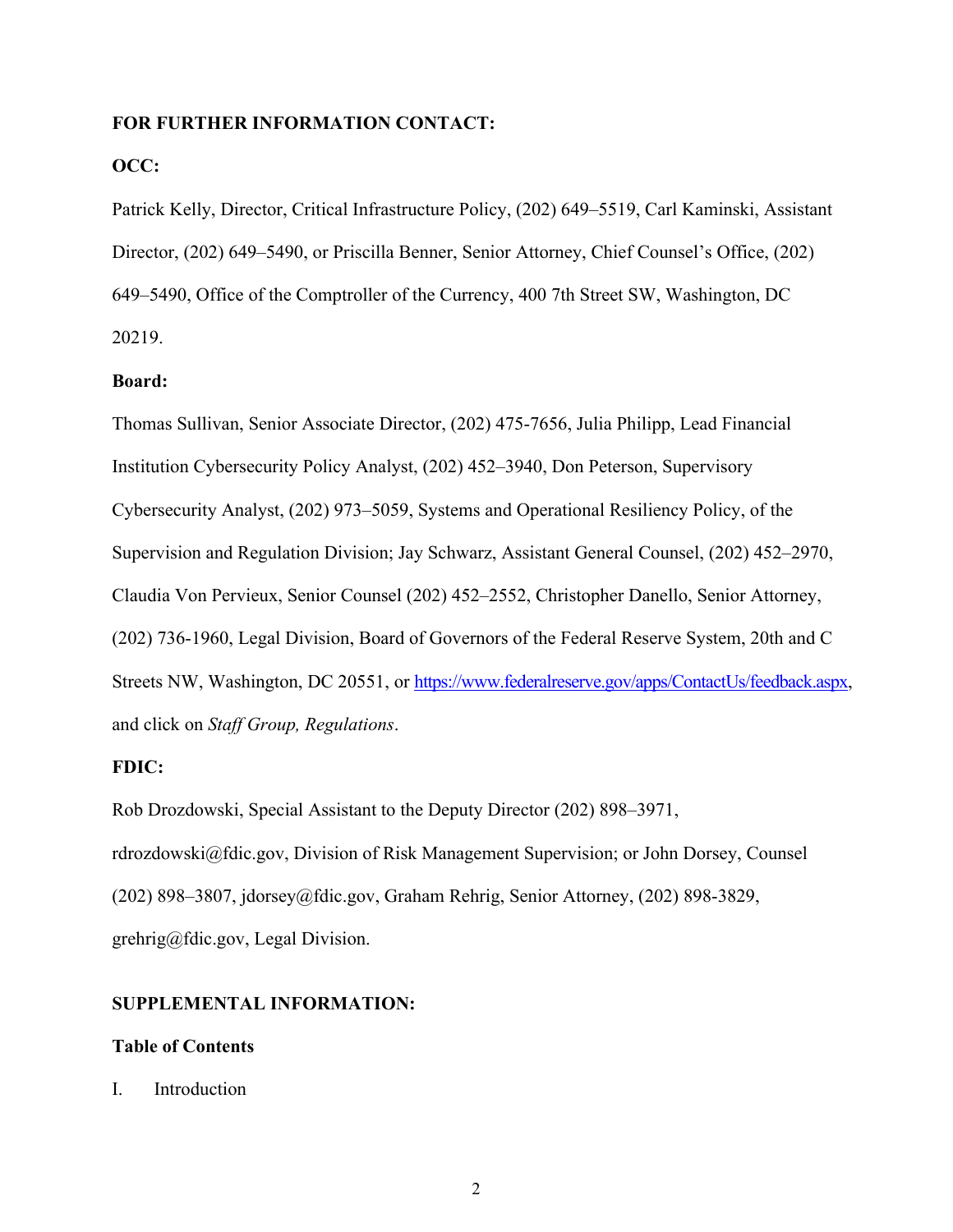## II. Background

- A. Overview of Comments
- III. Discussion of Final Rule
	- A. Overview of Final Rule
	- B. Definitions
		- i. Definition of Banking Organization
		- ii. Definition of Bank Service Provider
		- iii. Definition of Computer-Security Incident
		- iv. Definition of Notification Incident
		- v. Examples of Notification Incidents
	- C. Banking Organization Notification to Agencies
		- i. Timing of Notification to Agencies
		- ii. Method of Notification to Agencies
	- D. Bank Service Provider Notification to Banking Organization Customers
		- i. Scope of Bank Service Provider Notification
		- ii. Timing of Bank Service Provider Notification
		- iii. Bank Service Provider Notification to Customers
		- iv. Bank Service Provider Agreements Contract Notice Provisions
- IV. Other Rulemaking Considerations
	- A. Bank Service Provider Material Incidents Consideration
	- B. Methodology for Determining Number of Incidents Subject to the Rule
	- C. Voluntary Information Sharing
	- D. Utilizing Prompt Corrective Action Capital Classifications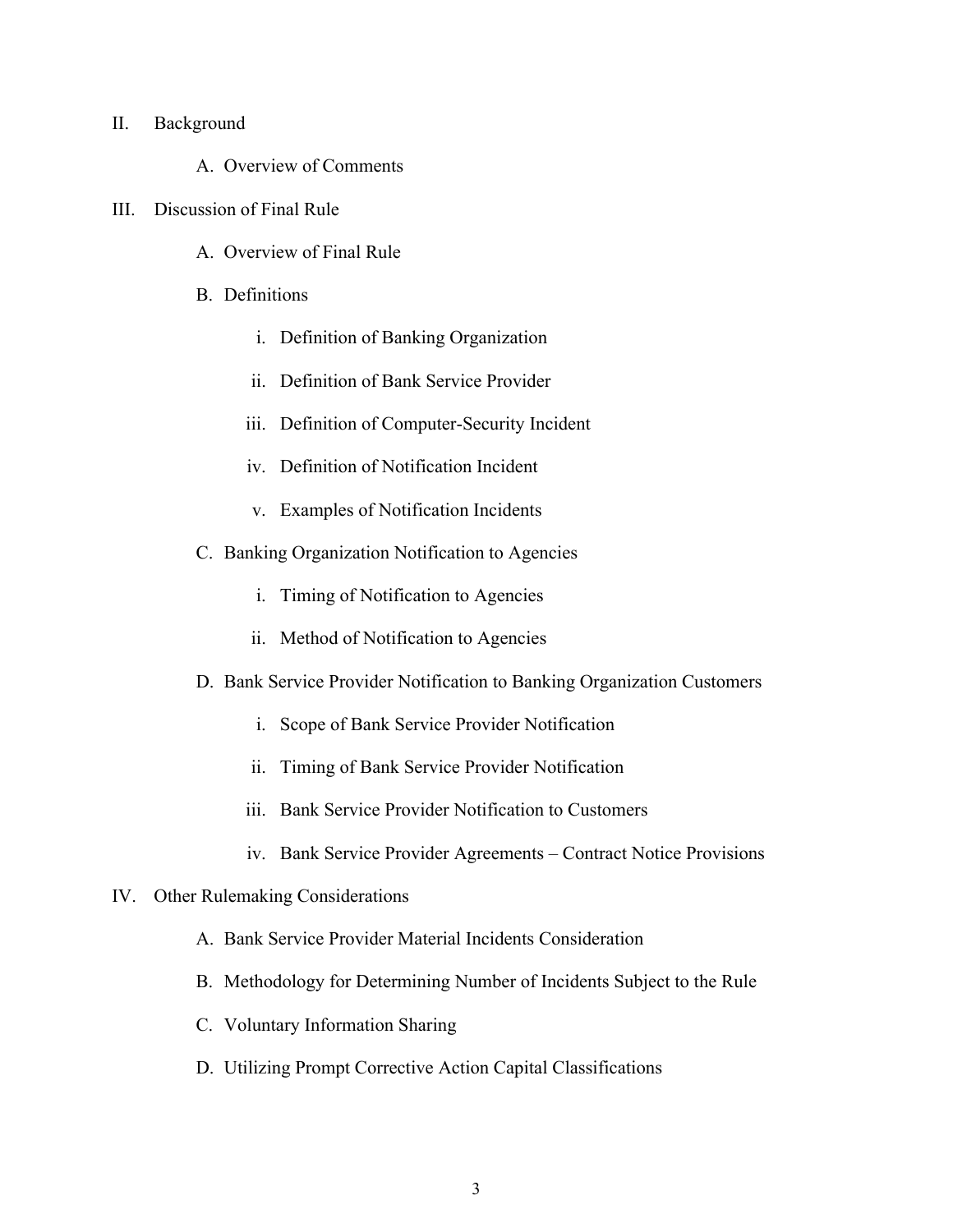- E. Ability to Rescind Notification and Obtain Record of Notice
- F. Single Notification Definition
- G. Affiliated Banking Organizations Considerations
- H. Consideration of the Number of Bank Service Providers
- V. Impact Analysis
- VI. Alternatives Considered
- VII. Effective Date
- VIII. Administrative Law Matters
	- A. Paperwork Reduction Act
	- B. Regulatory Flexibility Act
	- C. Riegle Community Development and Regulatory Improvement Act of 1994
	- D. Congressional Review Act
	- E. Use of Plain Language
	- F. Unfunded Mandates Reform Act
- IX. Agency Regulation

# **I. Introduction**

The OCC, Board, and FDIC (together, the agencies) are issuing a final rule to require that a banking organization<sup>[1](#page-3-0)</sup> promptly notify its primary federal regulator of any "computer-security incident" that rises to the level of a "notification incident," as those terms are defined in the final

<span id="page-3-0"></span><sup>&</sup>lt;sup>1</sup> For the OCC, "banking organizations" includes national banks, federal savings associations, and federal branches and agencies of foreign banks. For the Board, "banking organizations" includes all U.S. bank holding companies and savings and loan holding companies; state member banks; the U.S. operations of foreign banking organizations; and Edge and agreement corporations. For the FDIC, "banking organizations" includes all insured state nonmember banks, insured state-licensed branches of foreign banks, and insured State savings associations. Each agency's definition excludes financial market utilities designated under Title VIII of the Dodd-Frank Wall Street Reform and Consumer Protection Act (designated FMUs).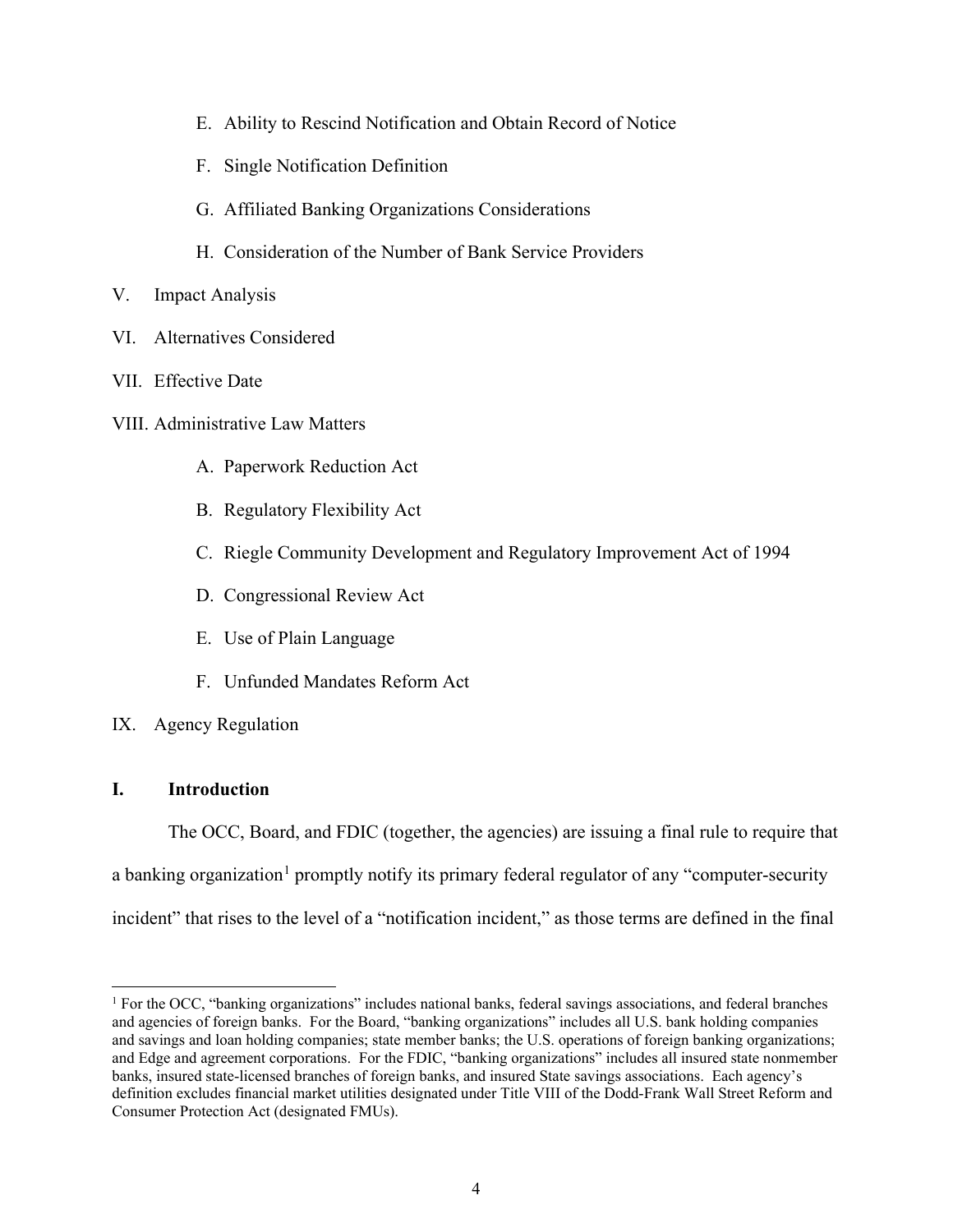rule. As described in more detail below, these incidents may have many causes. Examples include a large-scale distributed denial of service attack that disrupts customer account access for an extended period of time and a computer hacking incident that disables banking operations for an extended period of time.

Under the final rule, a banking organization's primary federal regulator must receive this notification as soon as possible and no later than 36 hours after the banking organization determines that a notification incident has occurred. This requirement will help promote early awareness of emerging threats to banking organizations and the broader financial system. This early awareness will help the agencies react to these threats before they become systemic. The final rule separately requires a bank service provider to notify each affected banking organization customer as soon as possible when the bank service provider determines it has experienced a computer-security incident that has caused, or is reasonably likely to cause, a material service disruption or degradation for four or more hours. This separate requirement will ensure that a banking organization receives prompt notification of a computer-security incident that materially disrupts or degrades, or is reasonably likely to materially disrupt or degrade, covered services provided by a bank service provider. This notification will allow the banking organization to assess whether the incident has or is reasonably likely to have a material impact on the banking organization and thus trigger the banking organization's own notification requirement.

### **II. Background**

Computer-security incidents can result from destructive malware or malicious software (cyberattacks), as well as non-malicious failure of hardware and software, personnel errors, and other causes. Cyberattacks targeting the financial services industry have increased in frequency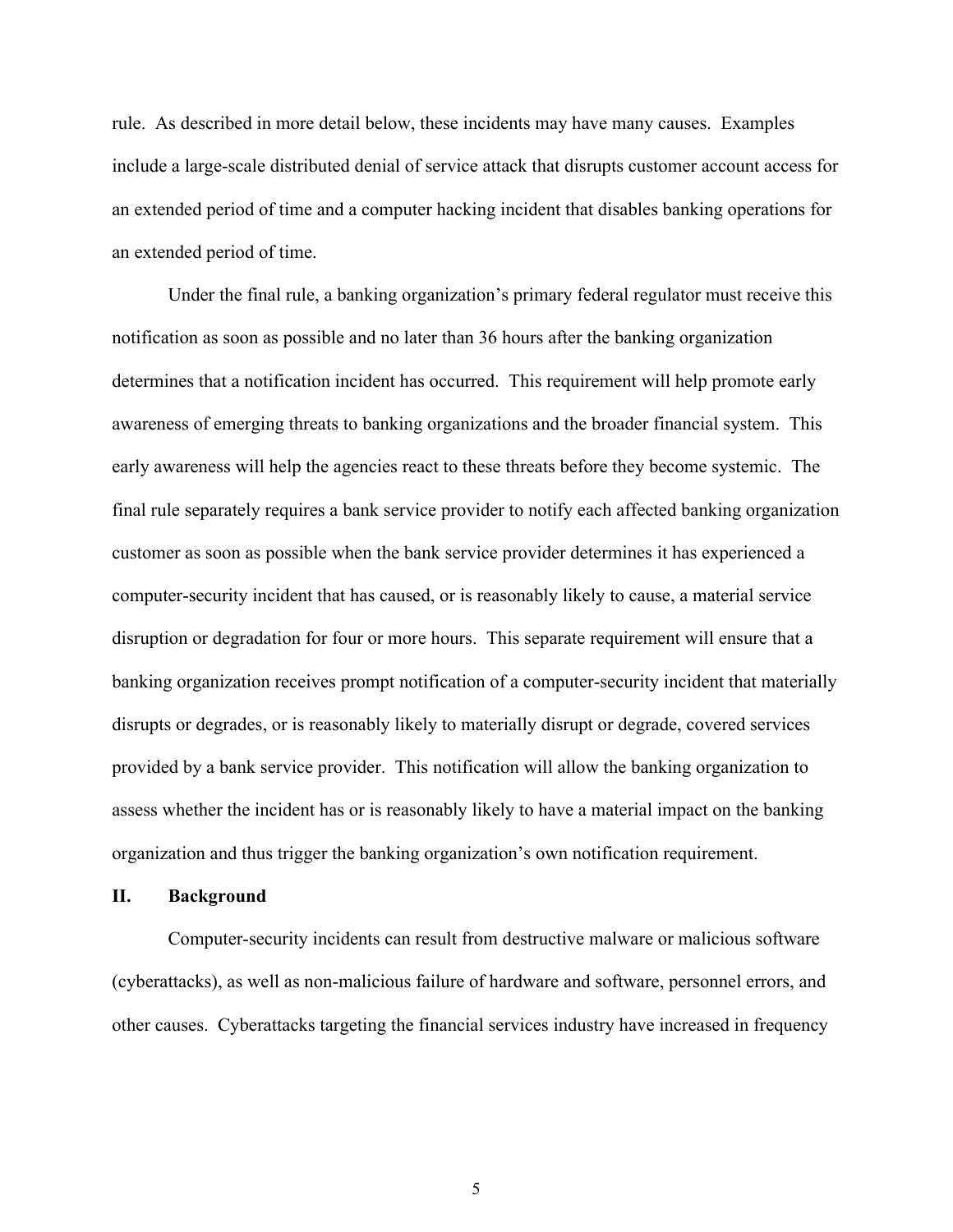and severity in recent years.<sup>[2](#page-5-0)</sup> These cyberattacks can adversely affect banking organizations' networks, data, and systems, and ultimately their ability to resume normal operations.

Given the frequency and severity of cyberattacks on the financial services industry, the agencies believe that it is important that a banking organization's primary federal regulator be notified as soon as possible of a significant computer-security incident<sup>[3](#page-5-1)</sup> that disrupts or degrades, or is reasonably likely to disrupt or degrade, the viability of the banking organization's operations, result in customers being unable to access their deposit and other accounts, or impact the stability of the financial sector.<sup>[4](#page-5-2)</sup> The final rule refers to these significant computer-security incidents as "notification incidents."<sup>[5](#page-5-3)</sup> Timely notification is important as it would allow the agencies to (1) have early awareness of emerging threats to banking organizations and the broader financial system, (2) better assess the threat a notification incident poses to a banking organization and take appropriate actions to address the threat, (3) facilitate and approve requests from banking organizations for assistance through U.S. Treasury Office of Cybersecurity and

<span id="page-5-0"></span><sup>2</sup> *See, e.g.*, Financial Crimes Enforcement Network, *SAR Filings by Industry* (Jan. 1, 2014-Dec. 31, 2020) (last accessed Oct. 11, 2021), *<https://www.fincen.gov/reports/sar-stats/sar-filings-industry>*. (Trend data may be found by downloading the Excel file "Depository Institution" and selecting the tab marked "Exhibit 5.").

<span id="page-5-1"></span><sup>3</sup> As defined by the final rule, a *computer-security incident* is an occurrence that results in actual harm to the confidentiality, integrity, or availability of an information system or the information that the system processes, stores, or transmits. To promote uniformity of terms, the agencies have sought to align this term generally with an existing definition from the National Institute of Standards and Technology (NIST). *See* NIST, Computer Security Resource Center, *Glossary* (last accessed Sept. 20, 2021), *available at https://csrc.nist.gov/glossary/term/Dictionary*.

<span id="page-5-2"></span><sup>&</sup>lt;sup>4</sup> These computer-security incidents may include major computer-system failures; cyber-related interruptions, such as distributed denial of service and ransomware attacks; or other types of significant operational interruptions.

<span id="page-5-3"></span><sup>5</sup> As defined in the final rule, a *notification incident* is a computer-security incident that has materially disrupted or degraded, or is reasonably likely to materially disrupt or degrade, a banking organization's: (i) ability to carry out banking operations, activities, or processes, or deliver banking products and services to a material portion of its customer base, in the ordinary course of business; (ii) business line(s), including associated operations, services, functions, and support, that upon failure would result in a material loss of revenue, profit, or franchise value; or (iii) operations, including associated services, functions and support, as applicable, the failure or discontinuance of which would pose a threat to the financial stability of the United States.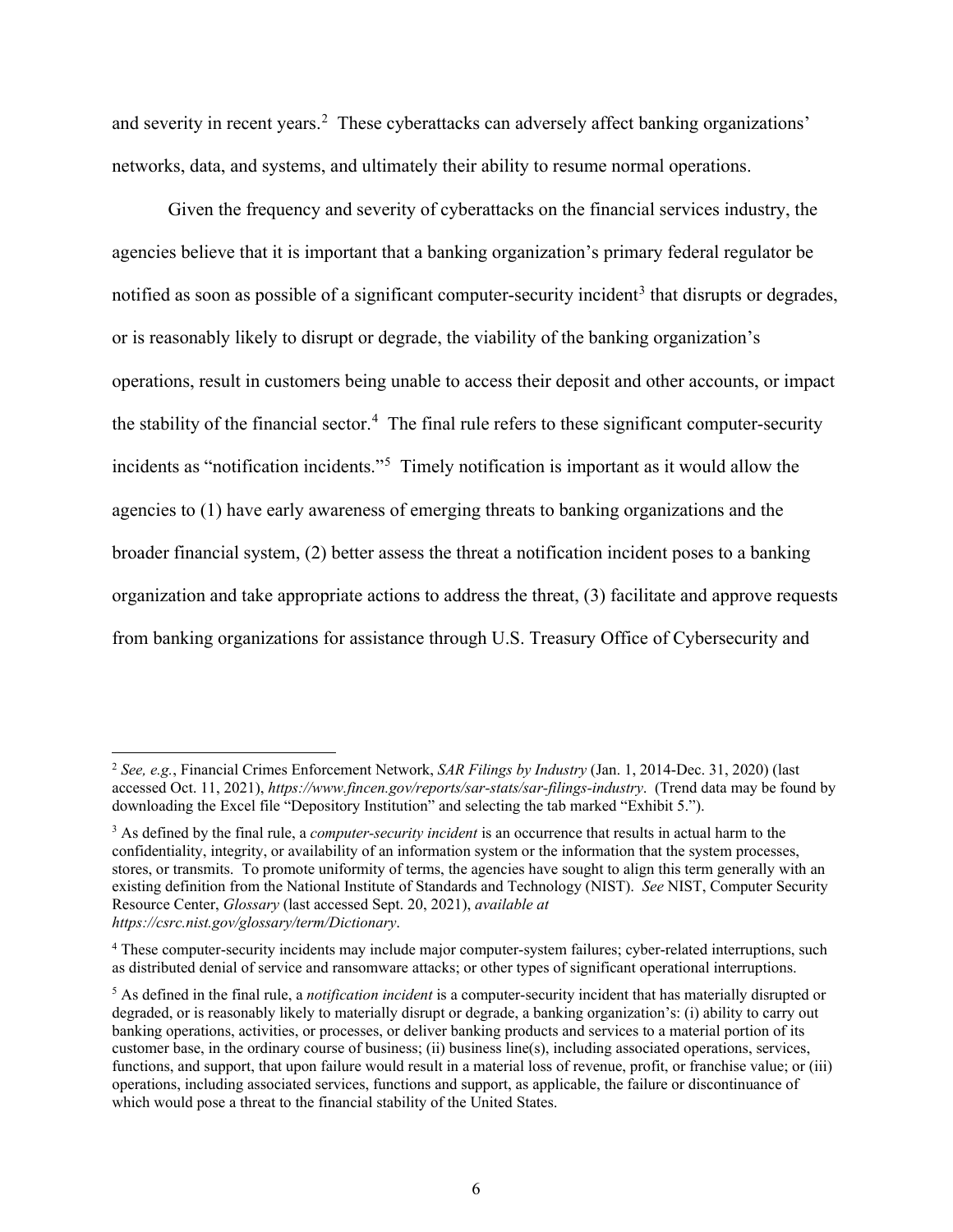Critical Infrastructure Protection (OCCIP),  $^{6}$  $^{6}$  $^{6}$  (4) provide information and guidance to banking organizations, and (5) conduct horizontal analyses to provide targeted guidance and adjust supervisory programs.

Notification under the Bank Secrecy Act<sup>[7](#page-6-1)</sup> and the Interagency Guidance on Response Programs for Unauthorized Access to Customer Information and Customer Notice<sup>[8](#page-6-2)</sup> provide the agencies with awareness of certain computer-security incidents.<sup>[9](#page-6-3)</sup> Nonetheless, these standards do not include all computer-security incidents of which the agencies, as supervisors, need to be alerted and would not always result in timely notification to the agencies.

To ensure that the agencies receive timely alerts of all relevant material and adverse incidents, the agencies issued a notice of proposed rulemaking (NPR or proposal) to establish computer-security incident notification requirements for banking organizations and their bank service providers.<sup>10</sup>

The proposal would have required banking organizations to notify their primary federal regulator within 36 hours of when they believed in good faith that a "computer-security incident" that rises to the level of a "notification incident" had occurred. As proposed, a "notification

<span id="page-6-0"></span><sup>6</sup> OCCIP coordinates with U.S. Government agencies to provide agreed-upon assistance to banking and other financial services sector organizations on computer-incident response and recovery efforts. These activities may include providing remote or in-person technical support to an organization experiencing a significant cyber event to protect assets, mitigate vulnerabilities, recover and restore services, identify other entities at risk, and assess potential risk to the broader community. The Federal Financial Institutions Examination Council's *Cybersecurity Resource Guide for Financial Institutions* (Oct. 2018) identifies additional information available to banking organizations. *Available at:* 

*https://www.ffiec.gov/press/pdf/FFIEC%20Cybersecurity%20Resource%20Guide%20for%20Financial%20Instituti ons.pdf* (last accessed Oct. 15, 2021).

<span id="page-6-1"></span><sup>7</sup> *See* 31 U.S.C. 5311 *et seq.*; 31 CFR subtitle B, chapter X.

<span id="page-6-2"></span><sup>8</sup> *See* 15 U.S.C. 6801*;* 12 CFR pt. 30, app'x B, supp. A *(OCC);* 12 CFR part 208, app'x D-2, supp. A, 12 CFR 211.5(l), 12 CFR part 225, app'x. F, supp. A (Board)*;* 12 CFR part 364, app'x B, supp. A (FDIC).

<span id="page-6-3"></span><sup>9</sup> Banking organizations that experience a computer-security incident that may be criminal in nature are expected to contact relevant law enforcement or security agencies, as appropriate, after the incident occurs. This rule does not change that expectation.

<span id="page-6-4"></span><sup>10</sup> 86 FR 2299 (Jan. 12, 2021).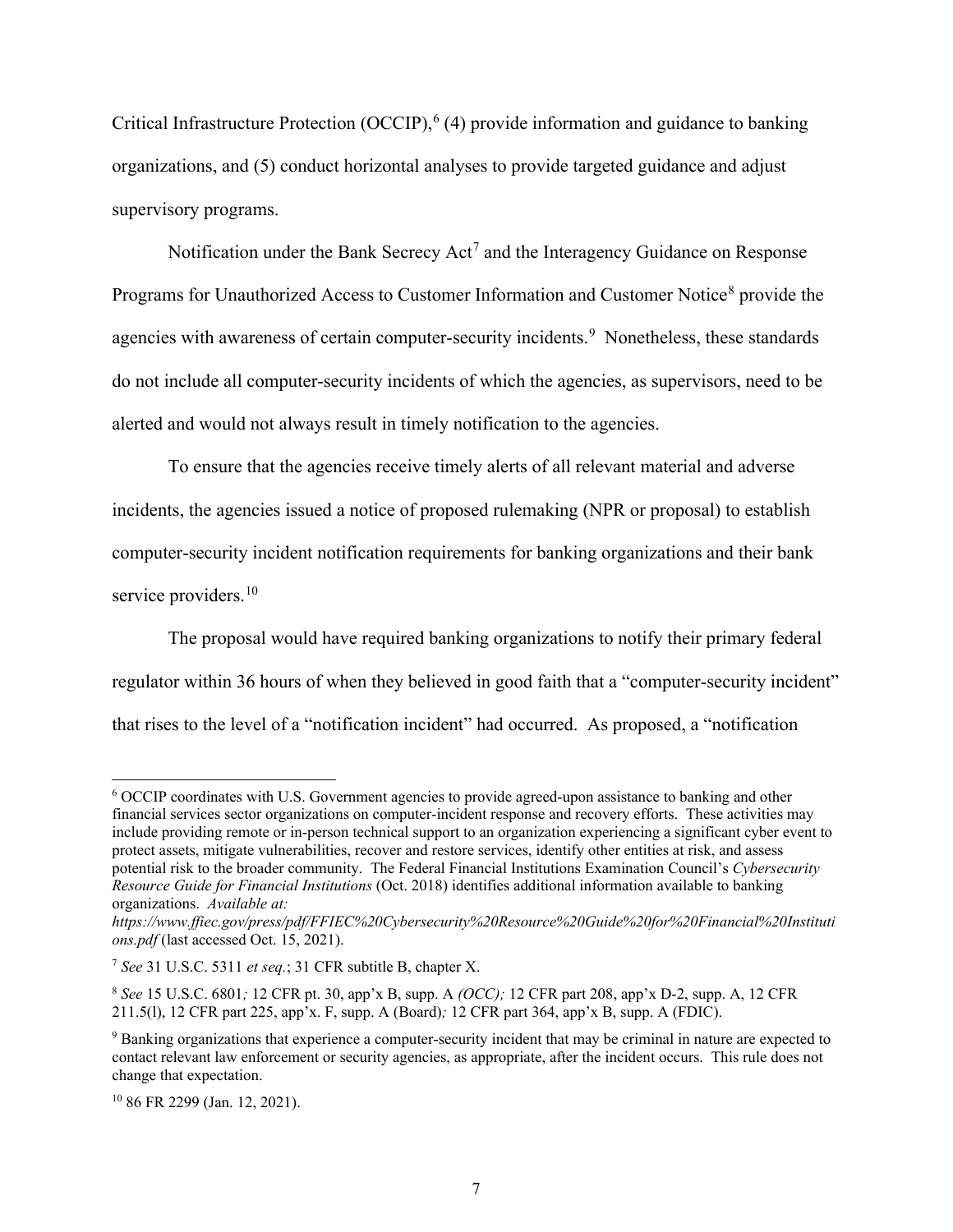incident" was a computer-security incident that could materially disrupt, degrade, or impair the viability of the banking organization's operations, result in customers being unable to access their deposit and other accounts, or impact the stability of the financial sector.<sup>[11](#page-7-0)</sup> When drafting these proposed definitions, the agencies sought to align the terminology as much as possible with language used in the National Institute of Standards and Technology's (NIST) Computer Security Resource Center glossary.<sup>[12](#page-7-1)</sup> This approach was intended to promote consistency with known cybersecurity terms and definitions and thereby reduce burden.

The proposal separately would have required a bank service provider that provided services subject to the Bank Service Company Act  $(BSCA)^{13}$  $(BSCA)^{13}$  $(BSCA)^{13}$  to notify at least two individuals at each affected banking organization customer immediately after the bank service provider experiences a computer-security incident that it believes in good faith could disrupt, degrade, or impair services provided subject to the BSCA for four or more hours. This standard reflected the agencies' conclusion that the impact of computer-security incidents at bank service providers can flow through to their banking organization customers. The agencies also recognized, however, that a bank service provider may not be able to readily assess whether an incident rises to the level of a notification incident for a particular banking organization customer.

The notification requirement for bank service providers is important because banking organizations have become increasingly reliant on third parties to provide essential services. Such third parties may also experience computer-security incidents that could disrupt or degrade the provision of services to their banking organization customers or have other significant

<span id="page-7-0"></span> $11$  These computer-security incidents may include major computer-system failures, cyber-related interruptions, such as distributed denial of service and ransomware attacks, or other types of significant operational interruptions.

<span id="page-7-1"></span> $12$  NIST is an agency of the U.S. Department of Commerce that works to develop and apply technology, measurements, and standards.

<span id="page-7-2"></span><sup>13</sup> 12 U.S.C. 1861–67.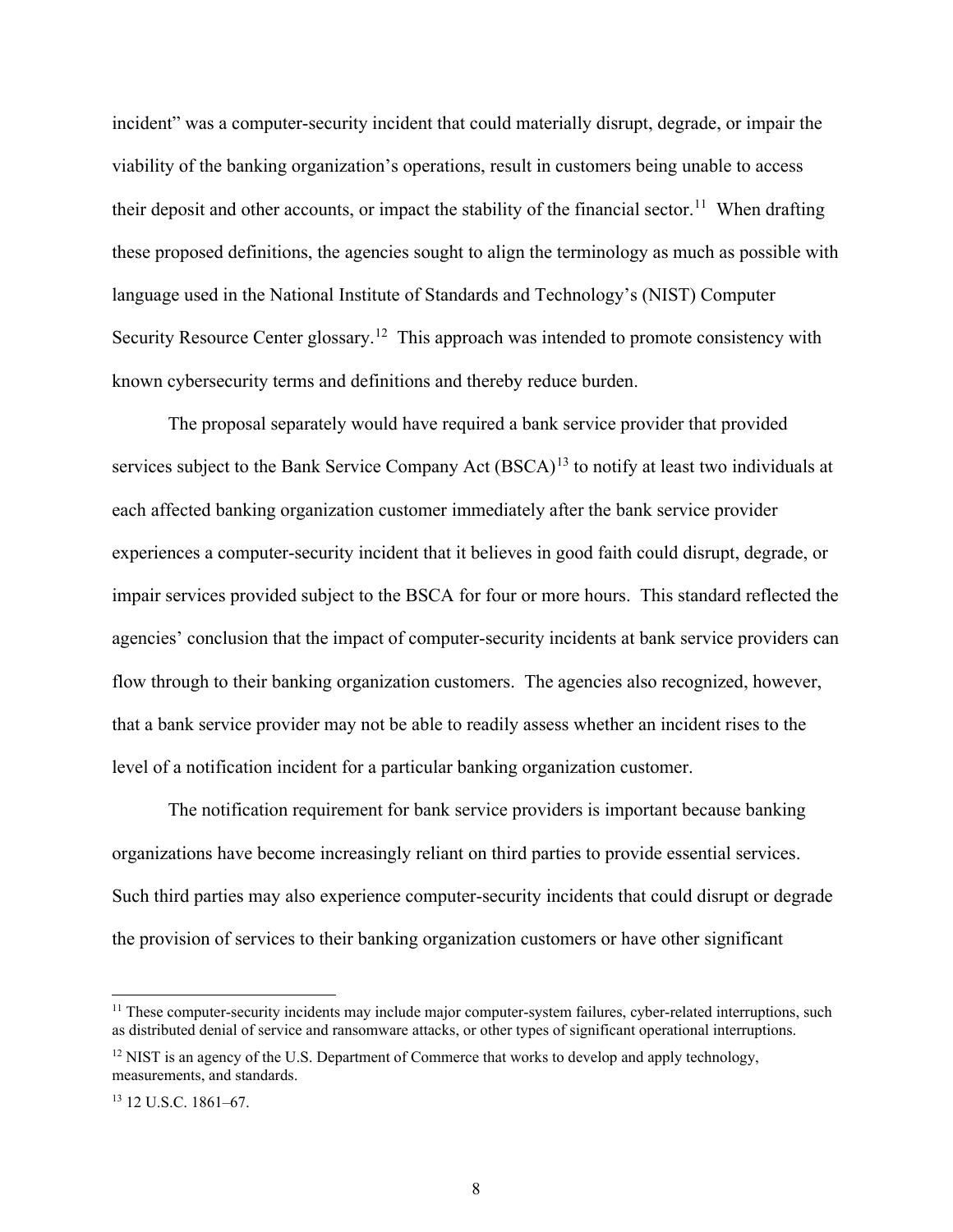impacts on a banking organization. Therefore, a banking organization needs to receive prompt notification of computer-security incidents that materially disrupt or degrade, or are reasonably likely to materially disrupt or degrade, these services because prompt notification will allow the banking organization to assess whether the incident has or is reasonably likely to have a material impact and trigger its own notification requirement.

# **A. Overview of Comments**

The agencies collectively received 35 comments from banking and financial sector entities, third-party service providers, industry groups, and other individuals.<sup>[14](#page-8-0)</sup> This section provides an overview of the general themes raised by commenters. The comments received on the proposal are further discussed below in the sections describing the final rule, including any changes that the agencies have made to the proposal in response to comments.

## *General Reaction and Need for a Rule*

A majority of commenters supported the proposal, agreeing that providing prompt notice of significant incidents is an important aspect of safety and soundness, and they supported transparent and consistent notification from bank service providers to their banking organization customers. A number of these commenters offered suggestions to clarify certain aspects of the requirements or lessen the perceived burden. Commenters also generally supported the agencies' efforts to harmonize with existing definitions and notification standards. Four commenters opposed the proposal, contending that compliance would be burdensome or duplicative of existing requirements, and may impede banking organizations' and bank service

<span id="page-8-0"></span><sup>&</sup>lt;sup>14</sup> Comments can be accessed at: *https://www.regulations.gov/document/OCC-2020-0038-0001* (OCC); *https://www.federalreserve.gov/apps/foia/ViewComments.aspx?doc\_id=R-1736&doc\_ver=1* (Board); and *[https://www.fdic.gov/resources/regulations/federal-register-publications/2021/2021-computer-security-incident](https://www.fdic.gov/resources/regulations/federal-register-publications/2021/2021-computer-security-incident-notification-3064-af59.html)[notification-3064-af59.htm](https://www.fdic.gov/resources/regulations/federal-register-publications/2021/2021-computer-security-incident-notification-3064-af59.html)*l (FDIC).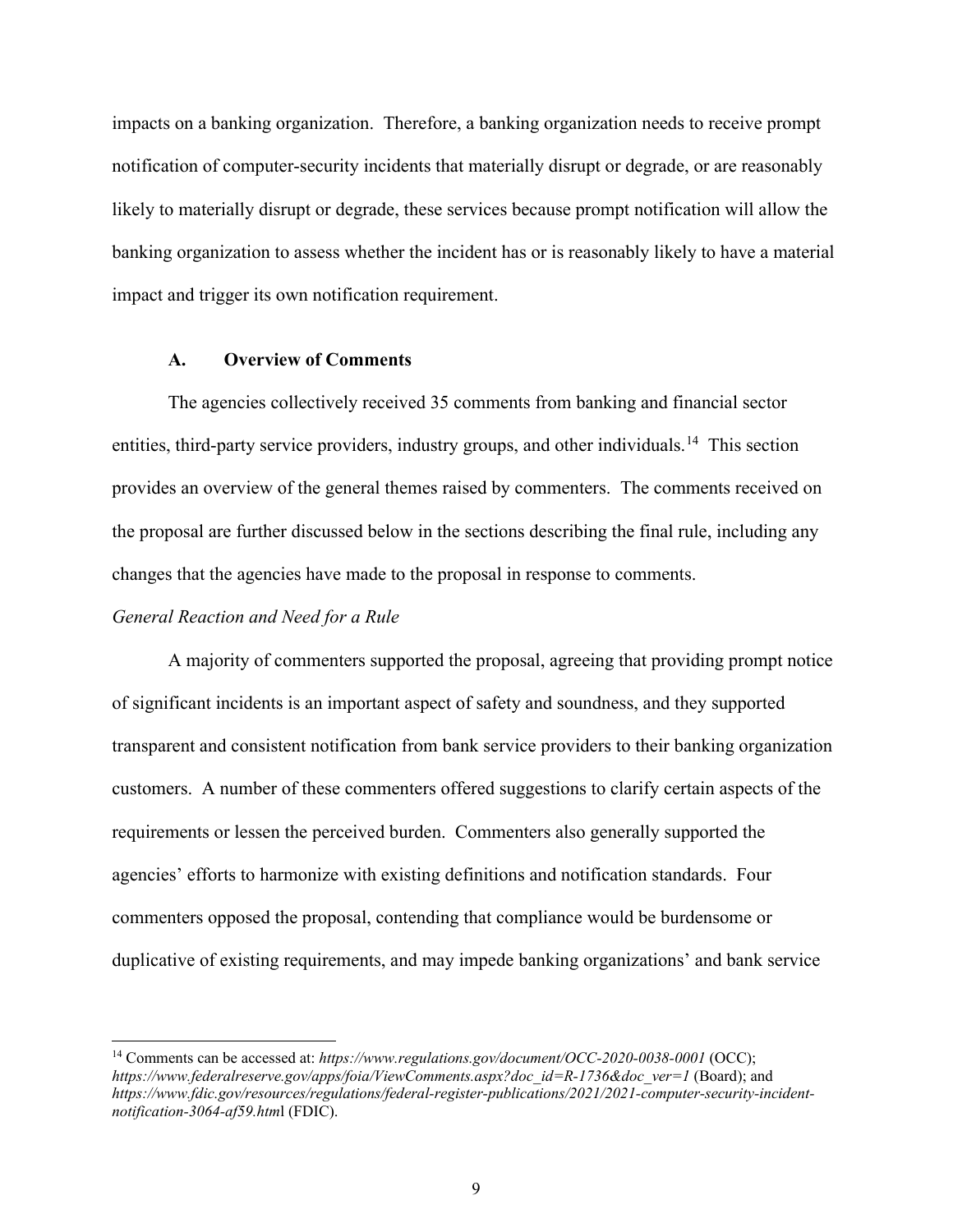providers' abilities to respond effectively to incidents.

## *"Computer-Security Incidents" That Can Trigger Potential Reporting*

As described above, the proposal would have required reporting of certain "computersecurity incidents," defined to be consistent with the NIST definition. While several commenters supported aligning the definition with NIST's definition, most commenters asserted that the proposed definition was overly broad, could be tailored, and suggested different revisions to the proposed definition of computer-security incident. Specifically, a number of these commenters asserted that the definition should be based on actual, rather than "potential," harm and exclude violations of a banking organization's or a bank service provider's policies and procedures.

# *"Notification Incidents" Required To Be Reported*

As described above, notification incidents are computer-security incidents that require notification to the agencies. Most commenters argued that the proposed definition of "notification incident" was overly broad and should be narrowed and only require reporting of incidents involving actual harm.<sup>[15](#page-9-0)</sup> Commenters asserted that any definition should incorporate time, risk, and scale elements, which commenters viewed as critical. In addition, commenters urged the agencies to replace the "good faith" standard with a banking organization's or a bank service provider's "determination" or a reasonable basis to conclude that an incident had occurred, to provide a more objective and concrete standard.[16](#page-9-1)

## *Timeframes for Notification*

<span id="page-9-0"></span><sup>&</sup>lt;sup>15</sup> A commenter suggested that if a banking organization had mitigation strategies in place to offset the impact to a banking organization or its customers, the incident should not be considered a significant or critical incident and therefore should not be considered a notification incident. The commenter also stated that the agencies should indicate that an outage that lasts less than 48-hours in duration does not represent a "notification incident."

<span id="page-9-1"></span><sup>&</sup>lt;sup>16</sup> Commenters contended that the "good faith" standard may be unclear, and the agencies should provide guidance on how to make the good faith determination. However, some commenters preferred the good faith standard over a "reasonably likely" standard.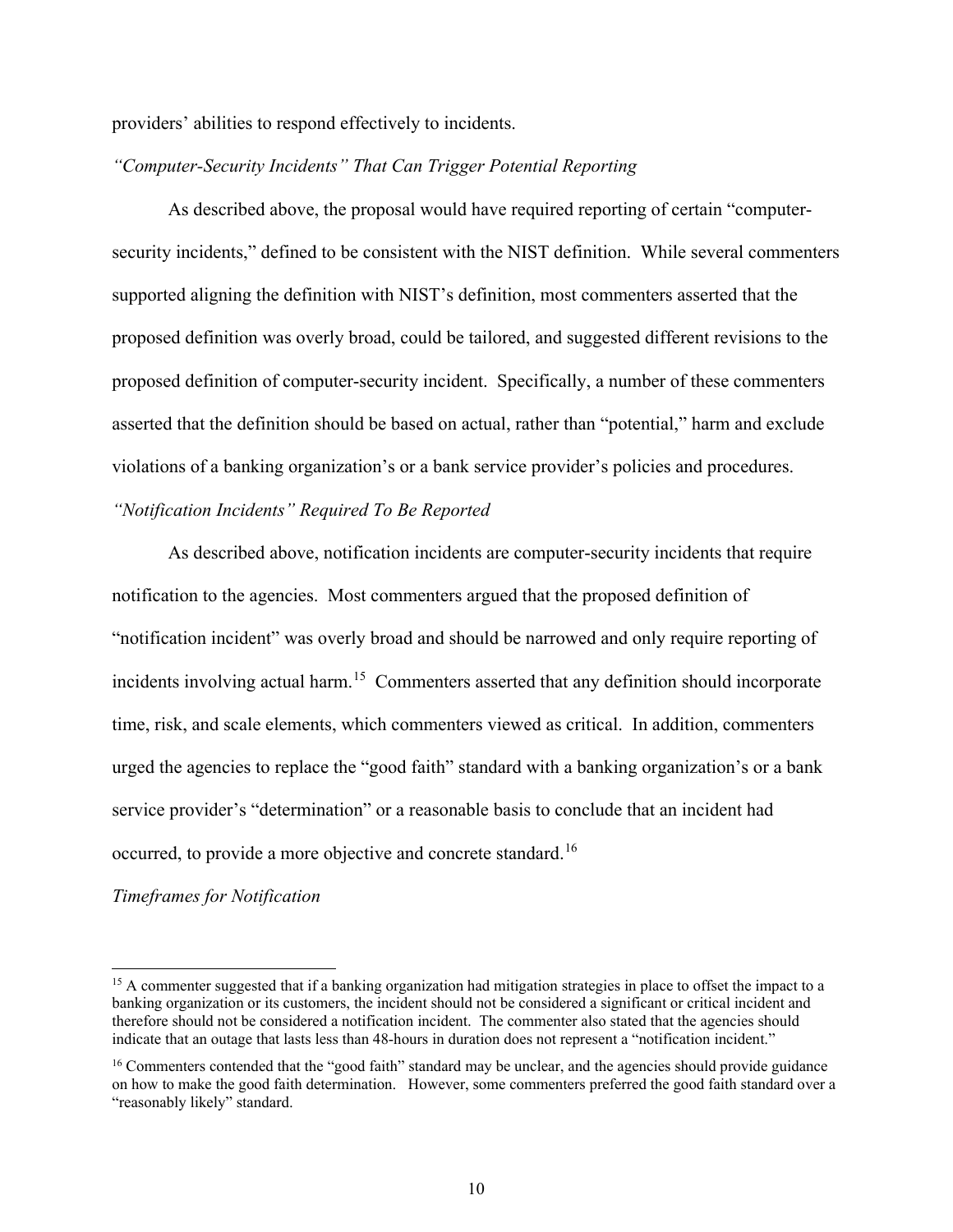The agencies received comments on the timeframes described in the proposal for banking organizations to provide notification to their regulator and for bank service providers to provide notification to their banking organization customers. These comments focused both on the amount of time provided to make the notification and the trigger that caused the time period to begin being measured. Commenters made a wide variety of suggestions, including recommendations to lengthen and shorten the periods and to provide further clarity regarding when they commenced.

### *Means of Bank Service Provider Notification*

Commenters raised questions regarding the requirement in the proposal that a bank service provider must notify two individuals at each affected banking organization. Notably, some commenters raised concerns that such a requirement would override contractual notification provisions with which both the bank service providers and banking organizations are comfortable.

#### *Applicability to Financial Market Utilities*

Commenters suggested that the proposal would cause unintended regulatory overlap for those financial market utilities that are designated as systemically important under Title VIII of the Dodd-Frank Act (designated FMUs) and regulated by the Securities and Exchange Commission (SEC) or Commodity Futures Trading Commission (CFTC). In addition, designated FMUs regulated by the Board are subject to Regulation HH, which includes riskmanagement standards.

#### **III. Discussion of Final Rule**

#### **A. Overview of the Final Rule**

In response to comments received on the NPR, the final rule reflects changes to key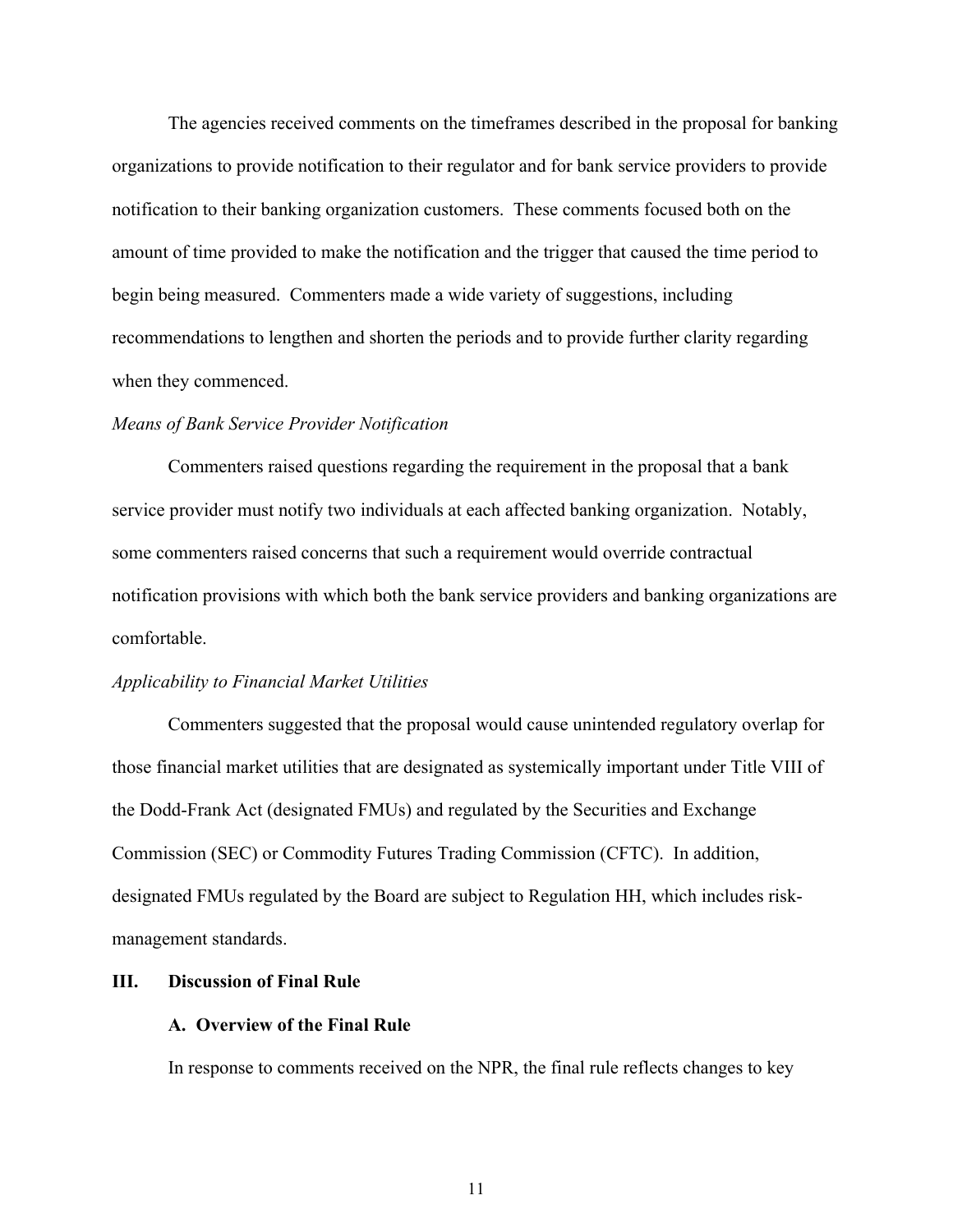definitions and notification provisions applicable to both banking organizations and bank service providers. These changes include (1) narrowing the definition of computer-security incident by focusing on actual, rather than potential, harm and by removing the second prong of the proposed definition relating to violations of internal policies or procedures; (2) substituting the phrase "reasonably likely to" in place of "could" in the definition of notification incident; and (3) replacing the "good faith belief" notification standard with a determination standard. Changes to the bank service provider notification provision include (1) adding a definition of "covered services" and (2) requiring that notice be provided to a bank-designated point of contact, rather than to at least two individuals at each banking organization customer. The final rule also excludes designated FMUs from the definitions of "banking organization" and "bank service provider."[17](#page-11-0) Such changes are intended to address comments and reduce over- and unnecessary notification by both banking organizations and bank service providers.

The final rule establishes two primary requirements, which promote the safety and soundness of banking organizations and are consistent with the agencies' authorities to supervise these entities, and with their authorities pursuant to the BSCA.<sup>18</sup> First, the final rule requires a banking organization to notify its primary federal regulator of a notification incident. In particular, a banking organization must notify its primary federal regulator of any computersecurity incident that rises to the level of a notification incident as soon as possible and no later than 36 hours after the banking organization determines that a notification incident has

<span id="page-11-0"></span><sup>&</sup>lt;sup>17</sup> The rule defines "designated financial market utility" as having the same meaning as set forth at 12 U.S.C. 5462(4).

<span id="page-11-1"></span><sup>18</sup> *See* 12 U.S.C. 1, 93a, 161, 481, 1463, 1464, 1861–1867, and 3102 (OCC); 12 U.S.C. 321–338a, 1467a(g), 1818(b), 1844(b), 1861–1867, and 3101 *et seq.* (Board); 12 U.S.C. 1463, 1811, 1813, 1817, 1819, and 1861–1867 (FDIC).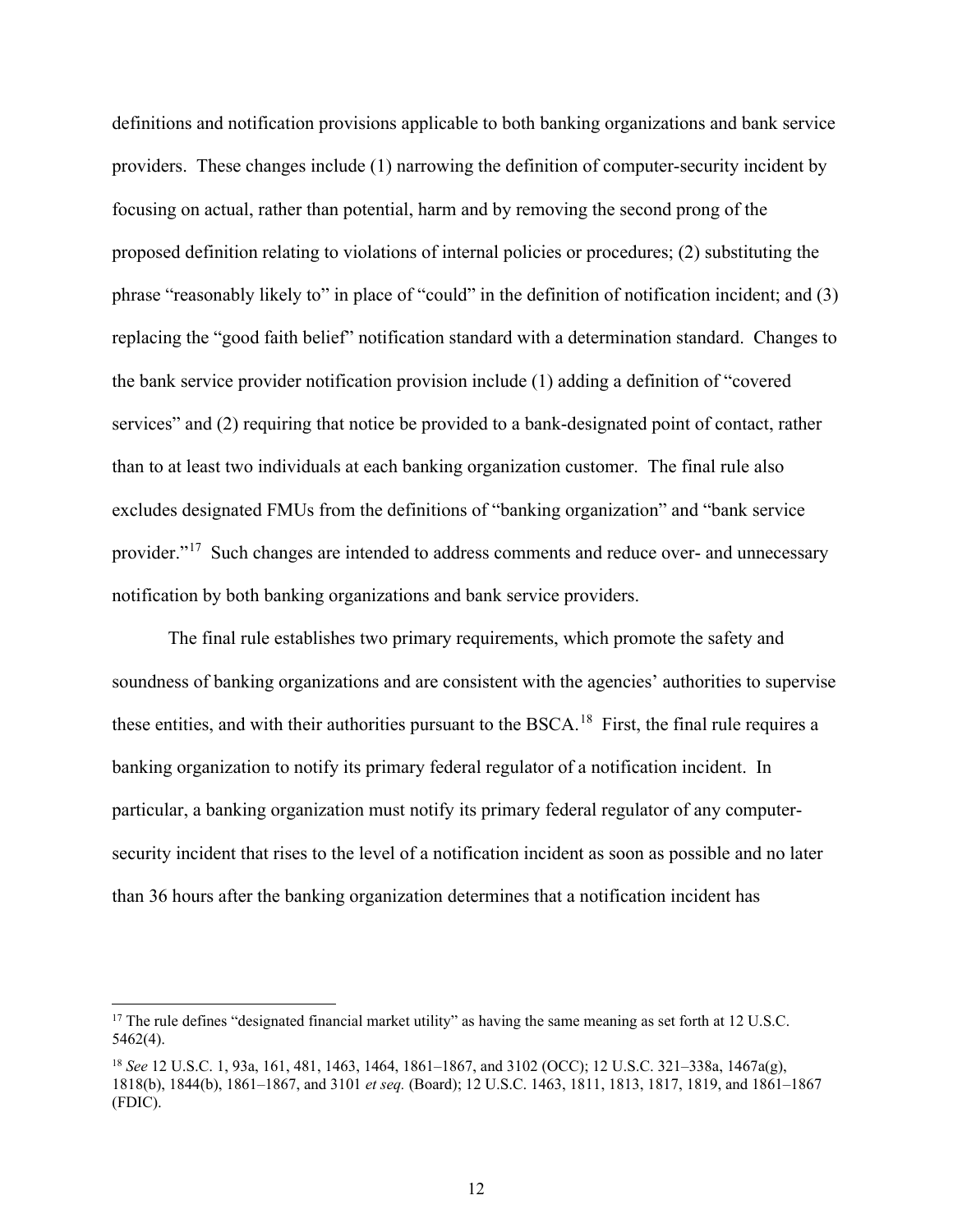occurred.<sup>[19](#page-12-0)</sup> Second, the final rule requires a bank service provider<sup>[20](#page-12-1)</sup> to notify at least one bankdesignated point of contact at each affected banking organization customer as soon as possible when the bank service provider determines it has experienced a computer-security incident that has materially disrupted or degraded, or is reasonably likely to materially disrupt or degrade, covered services provided to such banking organization customer for four or more hours. Each of these requirements is discussed in more detail below.

## **B. Definitions**

### **i. Definition of Banking Organization**

The final rule applies to the following banking organizations:

- For the OCC, "banking organizations" includes national banks, federal savings associations, and federal branches and agencies of foreign banks.
- For the **Board**, "banking organizations" includes all U.S. bank holding companies and savings and loan holding companies; state member banks; the U.S. operations of foreign banking organizations; and Edge and agreement corporations.
- For the **FDIC**, "banking organizations" includes all insured state nonmember banks, insured state-licensed branches of foreign banks, and insured State savings associations.
- For all three agencies, "banking organizations" does not include designated FMUs, for the reasons discussed below. [21](#page-12-2)

<span id="page-12-0"></span><sup>&</sup>lt;sup>19</sup> As also noted below, however, the agencies would encourage those banking organizations providing sectorcritical services that currently notify their primary federal regulator of these types of incidents on a same-day basis to continue to do so.

<span id="page-12-1"></span> $^{20}$  As a general matter, "bank service provider" refers to a company or person that performs services for a banking organization that are subject to the Bank Service Company Act (12 U.S.C. 1861–1867). However, for the purpose of this final rule, the term "bank service provider" does not include any person or company that is a designated FMU, as that term is defined at 12 U.S.C. 5462(4).

<span id="page-12-2"></span><sup>21</sup> Under the final rule, "designated financial market utility*"* has the same meaning as set forth at 12 U.S.C. 5462(4).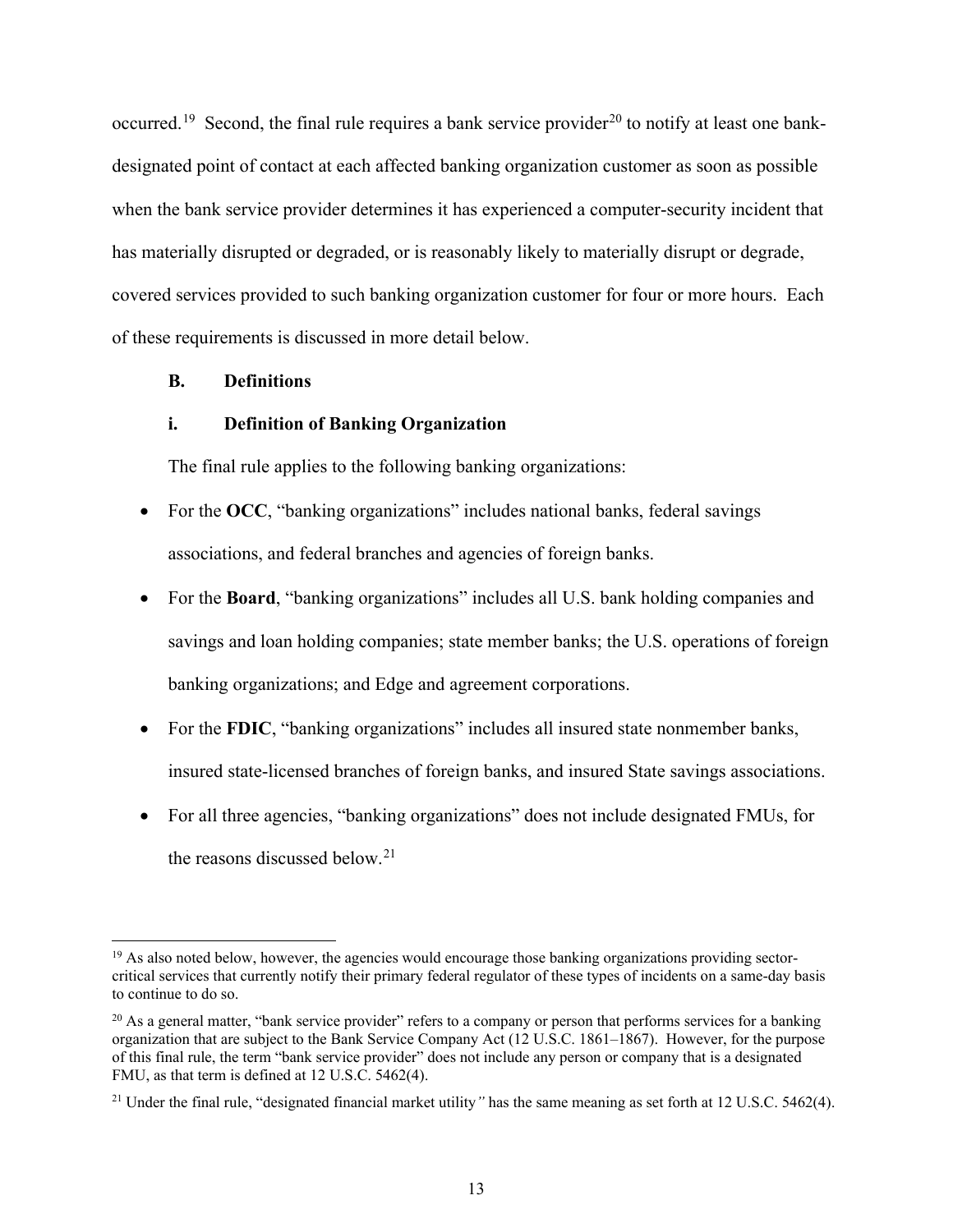With respect to the proposed definition of "banking organization," commenters suggested that this term should include additional entities, such as financial technology firms and non-bank OCC-chartered financial services entities, to the extent the agencies have jurisdiction over those firms. Further, commenters contended that the agencies should consider other regulatory frameworks to which banking organizations and bank service providers may already be subject and exclude entities subject to other, similar, regulatory reporting requirements.<sup>[22](#page-13-0)</sup> The agencies have defined the term banking organization in a manner that is consistent with the agencies' supervisory authorities.

The NPR solicited comment on the scope of entities that should be included as "banking organizations" for purposes of the rule, and specifically noted that the proposed rule's definition of "banking organizations" and "bank service providers" would include FMUs that are chartered as a State member bank or Edge corporation, or perform services subject to regulation and examination under the Bank Service Company Act.<sup>[23](#page-13-1), 24</sup> In that regard, the agencies asked whether there were unique factors that the agencies should consider in determining how notification requirements should apply to these FMUs. In addition, the agencies asked whether notification requirements would be best conveyed through the proposed rule or through amendments to the Board's Regulation HH for designated FMUs for which the Board is the Supervisory Agency under Title VIII of the Dodd-Frank Act.

In response to these requests for comment, two commenters opposed the application of

<span id="page-13-0"></span><sup>&</sup>lt;sup>22</sup> For example, FMUs for which the SEC is the Primary Agency under Title VIII of the Dodd-Frank Act are subject to the SEC's Regulation SCI (Systems Compliance and Integrity) for certain financial intermediaries.

<span id="page-13-1"></span> $^{23}$  An FMU is "any person that manages or operates a multilateral system for the purpose of transferring, clearing, or settling payments, securities, or other financial transactions among financial institutions or between financial institutions and the person." 12 U.S.C. 5462(6).

<span id="page-13-2"></span><sup>&</sup>lt;sup>24</sup> Title VIII of the Dodd-Frank Act authorizes the Financial Stability Oversight Council to designate certain FMUs as systemically important. Depending on the functions that it serves in the financial markets, a designated FMU is subject to risk-management regulations promulgated by the Board (i.e., Regulation HH), the SEC, or the CFTC.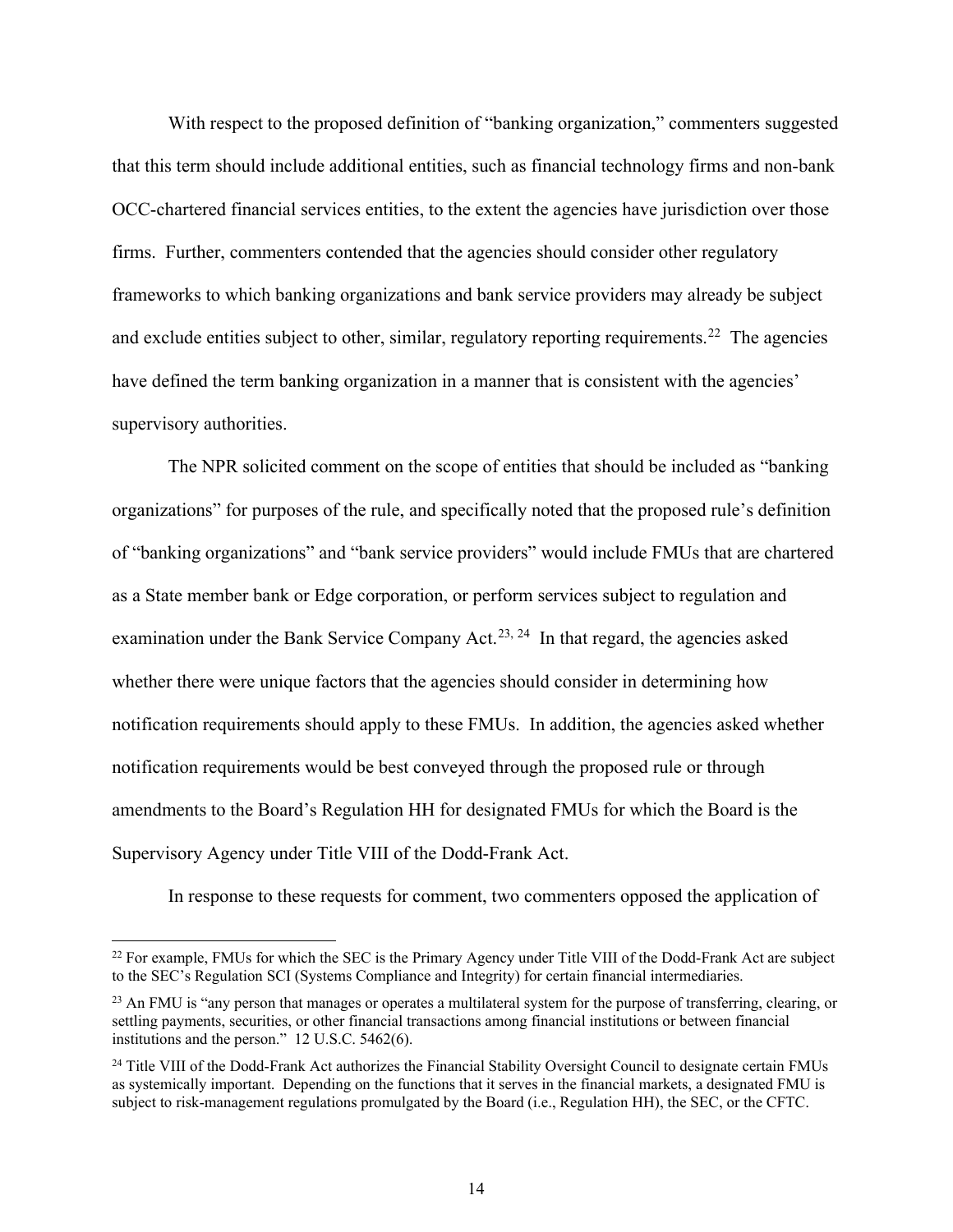the proposed rule to SEC-supervised FMUs that are designated as systemically important under Title VIII of the Dodd-Frank Act, arguing that the proposed rule would subject these designated FMUs to unintended regulatory overlap and duplicative compliance burdens. One of these commenters argued that SEC-supervised designated FMUs should be deemed to comply with the rule to the extent they comply with incident notification requirements under existing SEC regulations. Another commenter argued that applying the proposed rule to Board-supervised designated FMUs would be preferable to amending Regulation HH to include a designated FMU-specific incident notification requirement, but this commenter did not provide a detailed rationale for that position. Finally, several commenters suggested that the final rule should exempt all FMUs that qualify as a banking organization or a bank service provider, including FMUs that have not been designated as systemically important under Title VIII of the Dodd-Frank Act, from these incident notification requirements, arguing that the existing practice among FMUs is to alert supervisors directly in the case of computer-security incidents.

As noted above, the final rule excludes designated FMUs from the definitions of "banking organization" and "bank service provider."<sup>[25](#page-14-0)</sup> In the case of SEC- and CFTCsupervised designated FMUs, the agencies determined that excluding these designated FMUs from the final rule is appropriate because these designated FMUs are already subject to incident notification requirements in other federal regulations.<sup>[26](#page-14-1)</sup>

<span id="page-14-0"></span><sup>&</sup>lt;sup>25</sup> The rule defines "designated financial market utility" as having the same meaning as set forth at 12 U.S.C. 5462(4).

<span id="page-14-1"></span><sup>&</sup>lt;sup>26</sup> Specifically, SEC-supervised designated FMUs are subject to the SEC's Regulation SCI, which generally requires covered entities to notify the SEC and their members or participants in the event of an SCI event. *See* 17 CFR 242.1000 (defining "SCI Event") and 242.1002 (imposing notification requirements related to SCI Events). Similarly, a CFTC-supervised designated FMU must notify the CFTC in the event of an "exceptional event" or the activation of the designated FMU's business continuity and disaster recovery plan. *See* 17 CFR 39.18(g). An "exceptional event" includes "[a]ny hardware or software malfunction, security incident, or targeted threat that materially impairs, or creates a significant likelihood of material impairment, of automated system operation, reliability, security, or capacity." *Id.*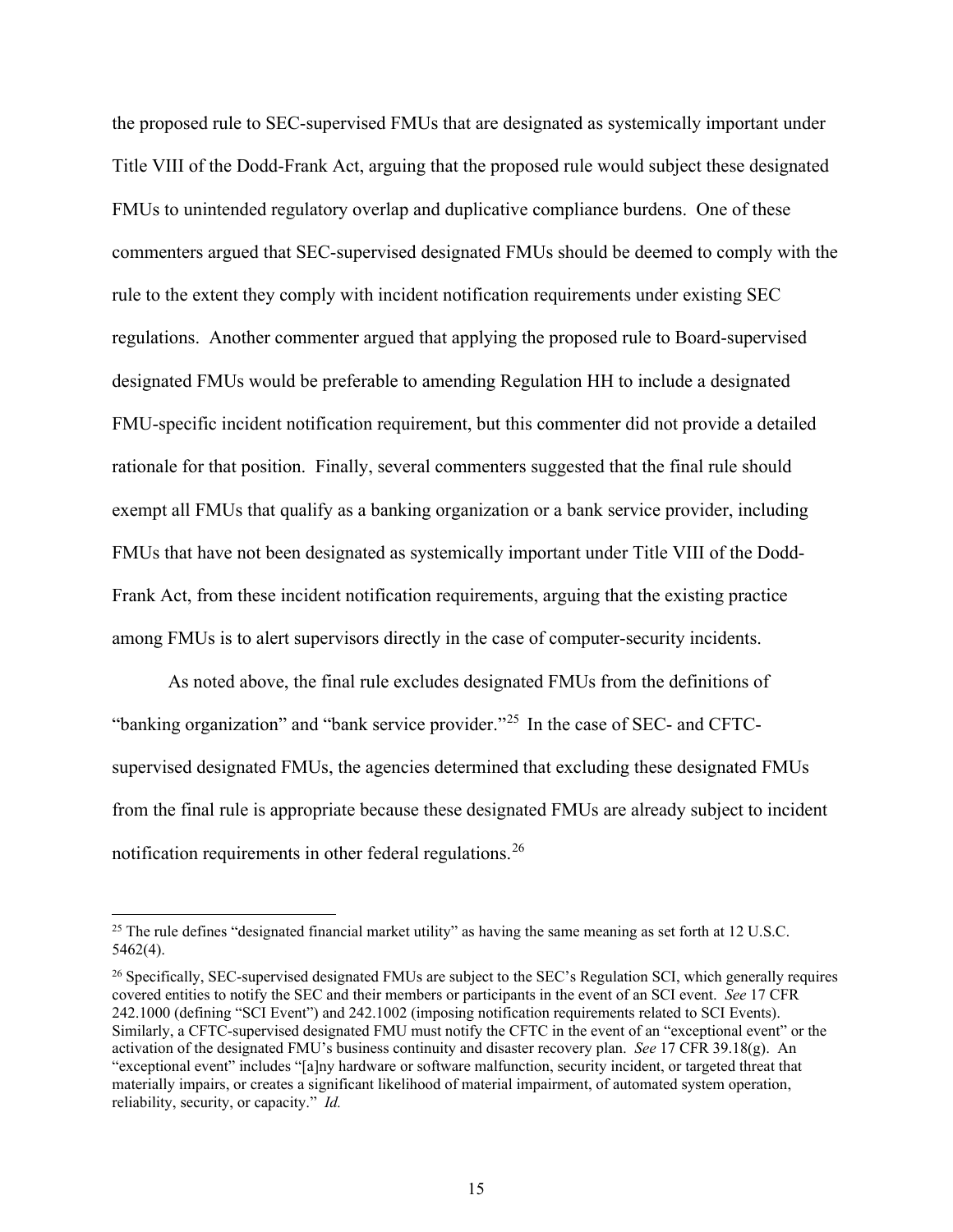Board-supervised designated FMUs are subject to the Board's Regulation HH, which includes a set of risk-management standards for addressing areas such as legal risk, governance, credit and liquidity risks, and operational risk. Regulation HH requires generally that a Board-supervised designated FMU effectively identify and manage operational risks.<sup>[27](#page-15-0)</sup> Although Regulation HH does not currently impose specific incident-notification requirements, the Board believes that it is important for designated FMUs to inform Federal Reserve supervisors of operational disruptions on a timely basis and has generally observed such practice by the designated FMUs. The Board will continue to review Regulation HH in light of designated FMUs' existing practices and may propose amendments to Regulation HH in the future to formalize its incident-notification expectations and promote consistency between requirements applicable to Board-, SEC-, and CFTC-supervised designated FMUs.

Although some commenters suggested that the final rule should exempt all FMUs that qualify as a banking organization or a bank service provider, the agencies have adopted a narrower exclusion for designated FMUs.<sup>28</sup> FMUs that are not designated and that otherwise meet the definition of banking organization or bank service provider are within the rule's scope. The agencies determined that excluding all FMUs from the rule would be overly broad and would result in the inconsistent regulatory treatment of FMUs that are not designated relative to other bank service providers. In addition, a broad FMU exclusion could create uncertainty because there is no defined list of FMUs, other than designated FMUs.

One commenter suggested that the Board should hold Federal Reserve Bank Services to an equivalent standard as a matter of fairness and competitive equality. Given that designated

<span id="page-15-0"></span><sup>27</sup> 12 CFR 234.3(a)(17).

<span id="page-15-1"></span><sup>&</sup>lt;sup>28</sup> This narrow exclusion would not apply to a Board-supervised designated FMU with respect to its operation of non-systemically important services that are not subject to Regulation HH.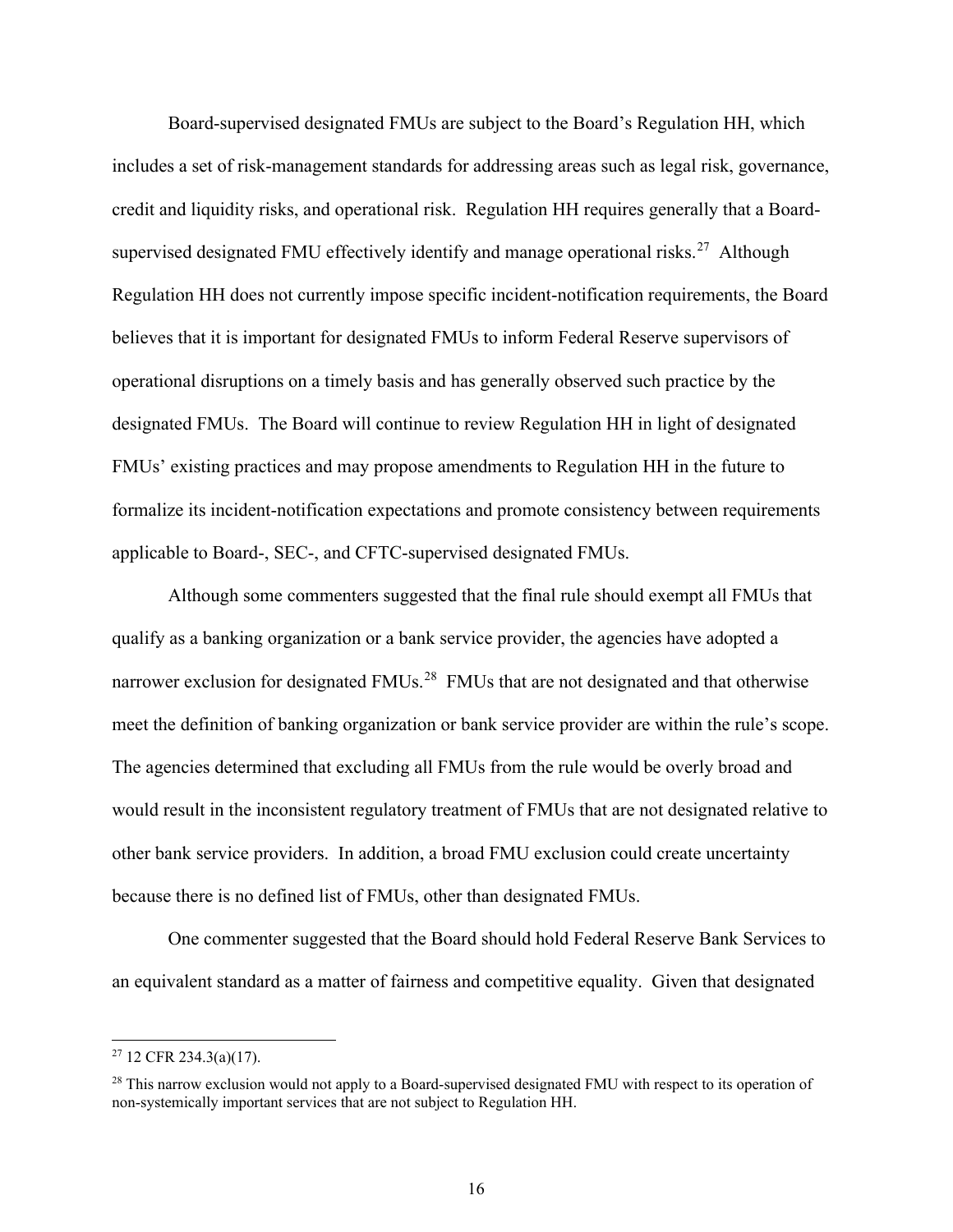FMUs are scoped out of this rule, the Federal Reserve Banks' retail payment and settlement services are the only relevant Federal Reserve Bank Services that compete with those private-sector FMUs that are subject to the final rule.<sup>[29](#page-16-0)</sup> These retail services currently include check collection services for depository institutions and an automated clearinghouse service that enables depository institutions to send batches of debit and credit transfers. For these services, the Federal Reserve Banks follow protocols to ensure timely communication of incidents to both depository institution customers and the Board. The Board believes these protocols are comparable to those required by this final rule. With respect to future Federal Reserve Bank Services that compete with private-sector FMUs subject to the final rule (such as the FedNow Service), the Board intends to similarly hold the Federal Reserve Banks to protocols comparable to those required by this final rule.

### **ii. Definition of Bank Service Provider**

The agencies sought feedback on the scope of third-party services covered under the proposed rule and whether the proposed rule's definition of "bank service provider" appropriately captured the services about which banking organizations should be informed in the event of disruptions. The agencies further sought comment on whether all services covered under the BSCA should be included for purposes of the notification requirement or whether only a subset of the BSCA services should be included. The agencies also sought comment on whether only examined bank service providers should be subject to the notification requirement.

<span id="page-16-0"></span><sup>&</sup>lt;sup>29</sup> The Federal Reserve Banks also operate the Fedwire Funds Service and Fedwire Securities Service, which play a critical role in the financial system. The Board generally requires these services to meet or exceed the riskmanagement standards applicable to designated FMUs under Regulation HH. *See Federal Reserve Policy on Payment System Risk* (as amended effective Mar. 19, 2021),

*[https://www.federalreserve.gov/paymentsystems/files/psr\\_policy.pdf](https://www.federalreserve.gov/paymentsystems/files/psr_policy.pdf)*. See also Press Release, *Federal Reserve Board Reaffirms Long-Standing Policy of Applying Relevant International Risk-Management Standards to Fedwire Funds and Fedwire Securities Services* (July 19, 2012),

*<https://www.federalreserve.gov/newsevents/pressreleases/bcreg20120719a.htm>*.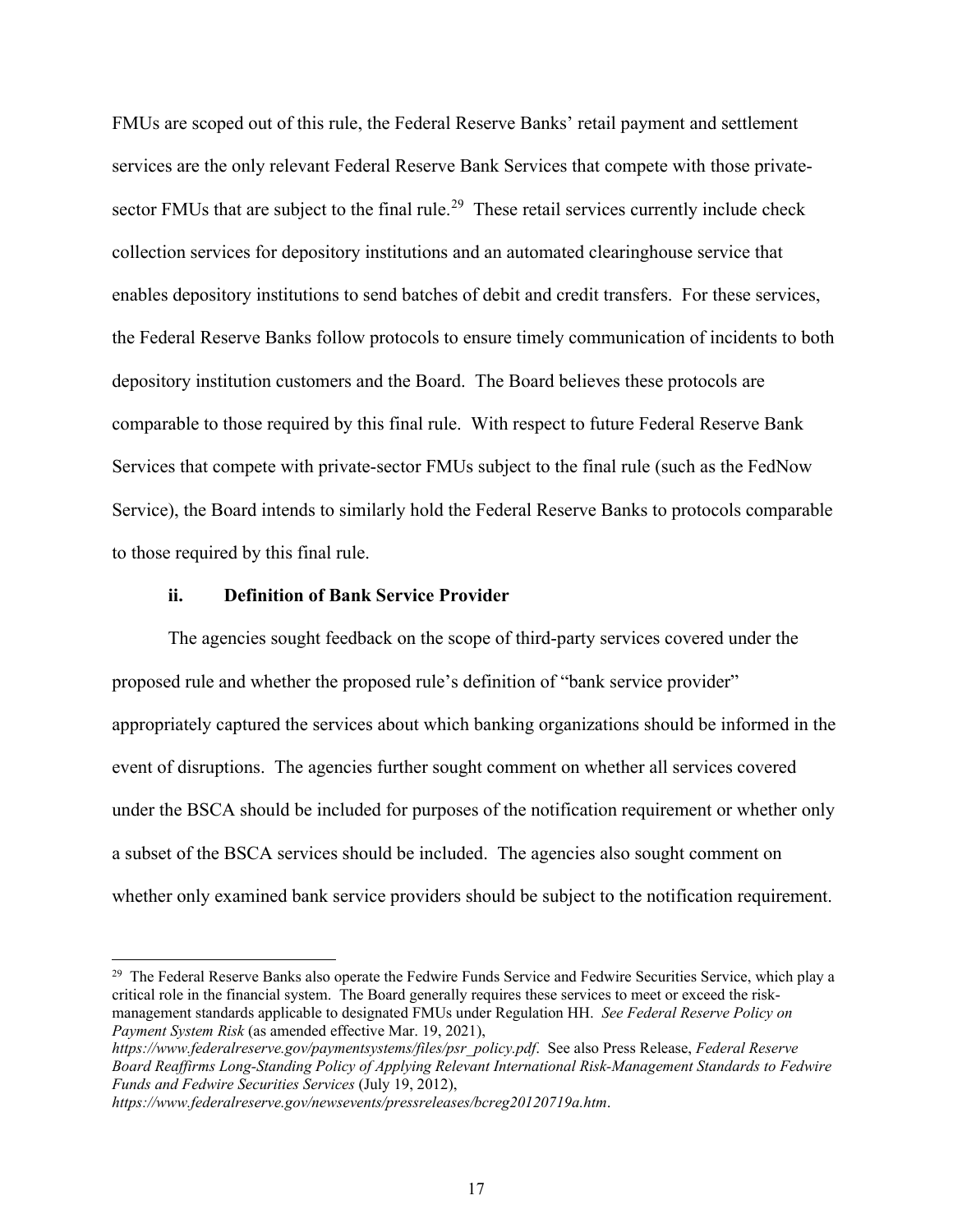With respect to the definition of "bank service provider," commenters expressed varied opinions on the scope of entities included in the definition of "bank service provider." Some commenters argued that the definition should be revised to clarify that only service providers providing services that are subject to the BSCA would be subject to the rule, and one commenter suggested that the agencies provide a non-exclusive list of categories of bank service providers subject to the regulation. Other commenters urged that bank service providers should include entities with access to bank customer information or systems, whether or not formally within the scope of the BSCA, while one commenter recommended excluding banking organization subsidiaries and affiliates. Some suggested that the agencies narrow the scope to apply only to significant service providers, bank service providers that present a higher risk, or those that provide technology services. Other commenters suggested excluding bank service providers from the rule entirely, observing that incident notification is, and should be, addressed in contracts.

The agencies agree that bank service providers providing services that are subject to the BSCA should be subject to the rule. The agencies disagree with the rest of these suggestions to modify the scope of entities included in the definition of bank service provider. As previously explained, bank service providers play an increasingly important role in banking organization operations. Significant incidents affecting the services they provide have the potential to cause notification incidents for their banking organization customers. This risk is not limited to specific bank service providers, and therefore, the agencies decline to modify the scope of entities included in the definition in the manners suggested by the comments above.

Furthermore, while the agencies agree that incident notification is generally addressed by contract, we believe that this issue is important enough to warrant an independent regulatory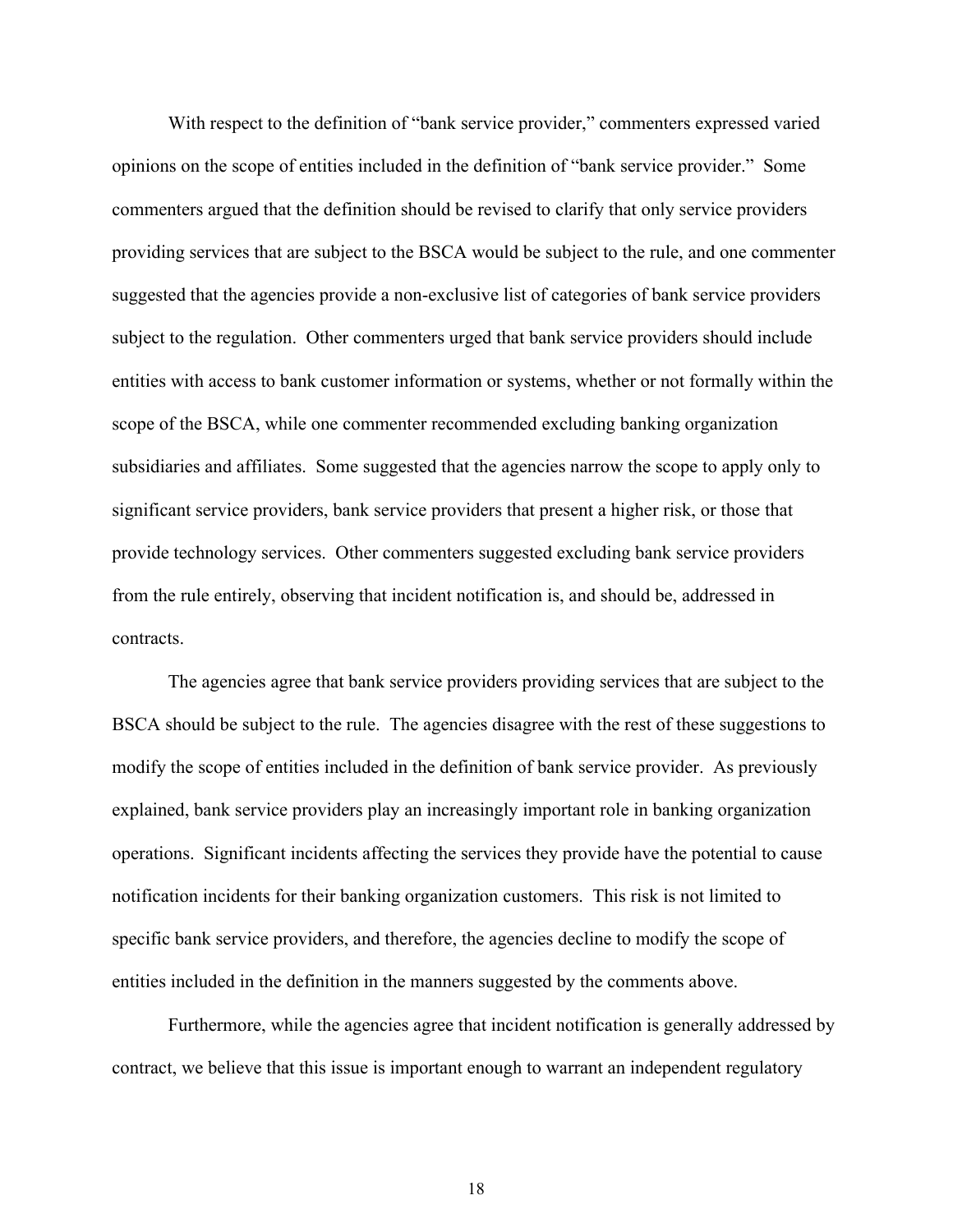requirement that ensures consistency and enforceability, without the necessity of revising contractual provisions.

In response to comments that the agencies should clarify the scope of bank service providers that would be subject to the rule, the agencies made changes to the final rule that do so. First, the agencies added a new definition in the final rule, "covered services," which definition is intended to clarify that services performed subject to the BSCA would be covered by the rule. Second, as noted above, the agencies excluded designated FMUs from the definition of "bank service provider" and from the definition of "banking organization."<sup>30</sup> The final rule defines "bank service provider" as a bank service company or other person who performs covered services; provided, however, that no designated FMU shall be considered a bank service provider. "Covered services" are services performed by a "person"<sup>[31](#page-18-1)</sup> that are subject to the Bank Service Company Act (12 U.S.C. 1861–1867).

## **iii. Definition of Computer-Security Incident**

In the NPR, the agencies generally incorporated the principal definition employed by NIST to define "computer-security incident" as follows:

"Computer-security incident" is an occurrence that:

- (i) Results in actual or potential harm to the confidentiality, integrity, or availability of an information system or the information that the system processes, stores, or transmits; or
- (ii) Constitutes a violation or imminent threat of violation of security policies, security procedures, or acceptable use policies.

<span id="page-18-0"></span><sup>&</sup>lt;sup>30</sup> The rule defines "designated financial market utility" as having the same meaning as set forth at 12 U.S.C. 5462(4).

<span id="page-18-1"></span><sup>&</sup>lt;sup>31</sup> The final rule states that "person" has the same meaning as set forth at 12 U.S.C. 1817(j)(8)(A).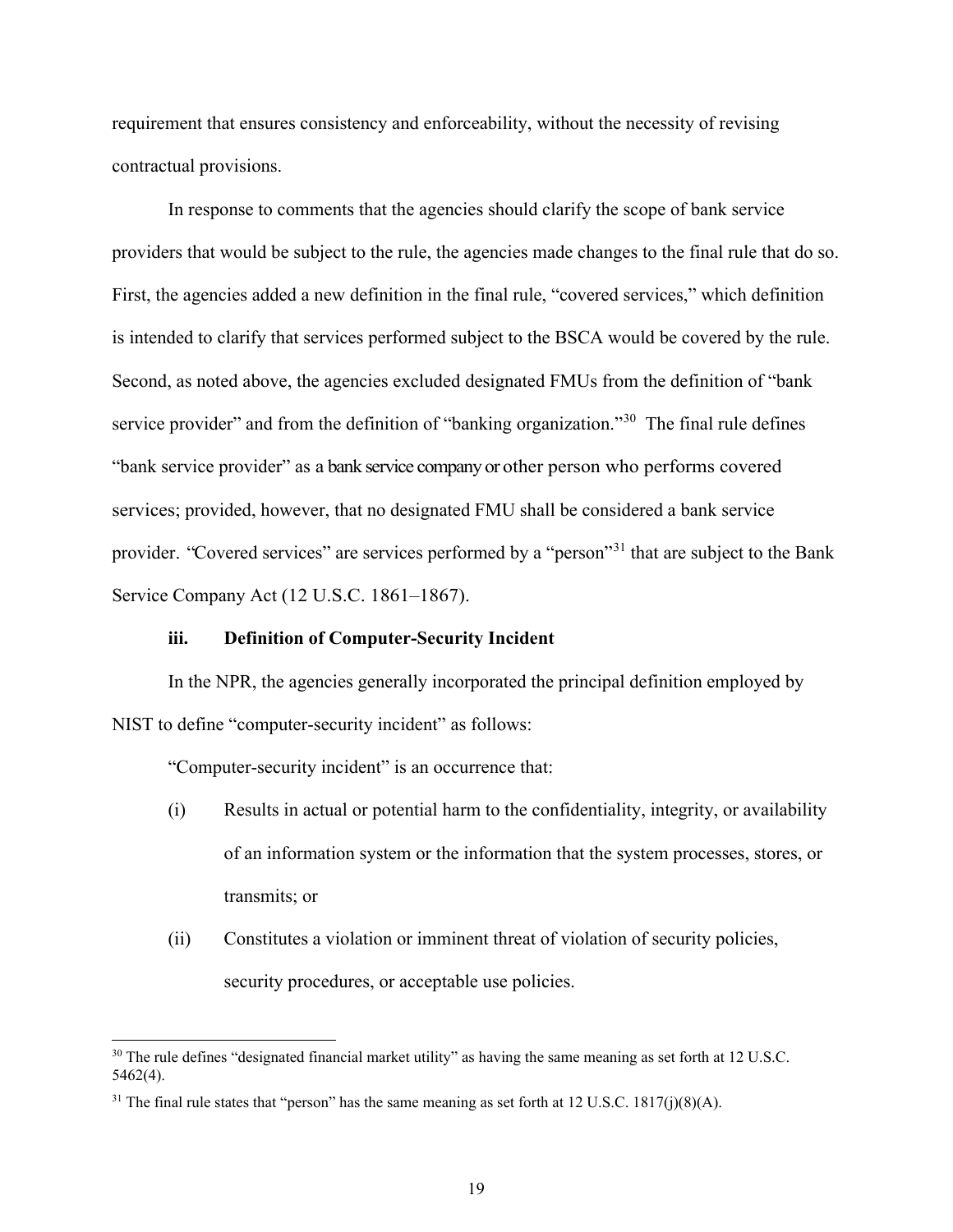Although commenters generally supported the agencies' use of a standard industry term rather than a new, and potentially inconsistent, term and definition, they suggested revisions to more closely tailor the definition to the purposes of the rule. For example, many commenters recommended that the definition focus on incidents that result in actual, rather than potential, harm to an information system. Commenters were concerned that the tracking and notification of incidents that could potentially harm a banking organization would create an undue regulatory burden, possibly result in over-notification, and overlook the fact that many potential incidents can be effectively remediated. In addition, various commenters recommended deleting the second prong of the proposed definition, reasoning that violations of internal policies and procedures would be unlikely ever to result in incidents significant enough to warrant prompt notification; however, some commenters supported keeping actual violations of applicable security policies. Commenters also suggested introducing materiality thresholds or excluding non-security related outages or incidents. One commenter objected to narrowing the definition to "actual" harm and supported broadening the definition to include incidents causing "serious," but not necessarily "imminent," harm. Another commenter stated that the standard for determining whether an incident rises to the level to trigger mandated notices should be based on its impact to banking organizations or the financial system and be agnostic as to cause. One commenter stated that the definition should expressly exclude scheduled outages. The same commenter suggested that the term computer-security incident be changed to encompass two types of outages and align more with the NIST definition of cybersecurity incident to provide greater uniformity and clarity about what constitutes an incident and a reportable incident. Another commenter also suggested substituting the term cybersecurity incident from NIST in lieu of computer-security incident. A commenter also suggested narrowing the term "incident"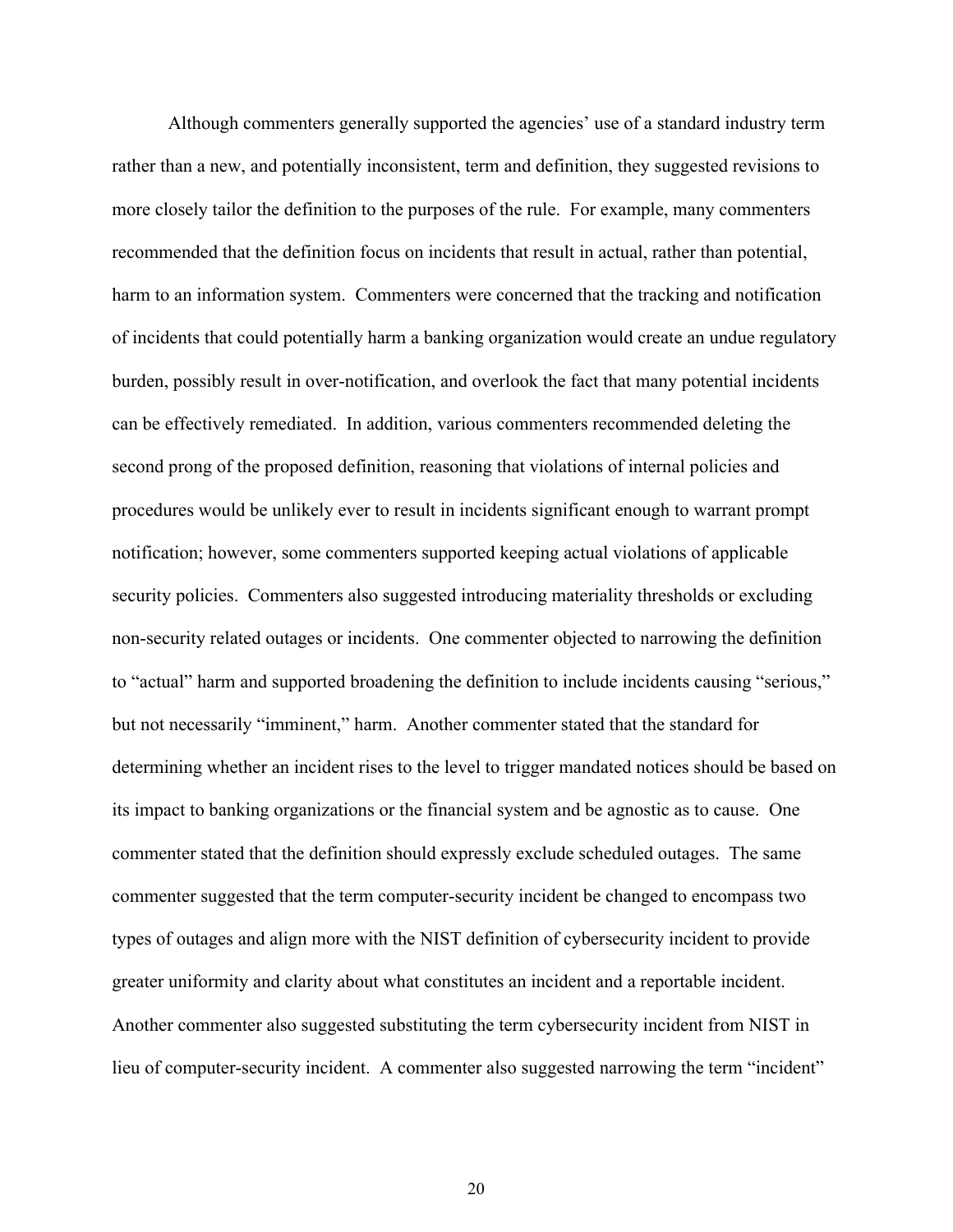to exclude non-malicious data communications incidents or those occurring outside of the regulated entity's own network.

While the agencies continue to recognize that there is value in adopting an existing, standard definition, the agencies agree that the NIST definition does not wholly align with the purposes of the rule. The agencies have therefore narrowed the final rule's definition of "computer-security incident," as suggested by the foregoing comments. Specifically, the final rule defines "computer-security incident" as an occurrence that results in actual harm to an information system or the information contained within it.<sup>32</sup> Furthermore, the agencies have removed the second prong of the proposed computer-security incident definition relating to violations of internal policies or procedures. These changes narrow the focus of the final rule to those incidents most likely to materially and adversely affect banking organizations, while still retaining general consistency with the NIST definition.<sup>33</sup>

### **iv. Definition of Notification Incident**

The NPR defined a "notification incident" as a computer-security incident that a banking organization believes in good faith could materially disrupt, degrade, or impair—

(i) The ability of the banking organization to carry out banking operations, activities, or processes, or deliver banking products and services to a material portion of its customer base, in the ordinary course of business;

<span id="page-20-0"></span><sup>&</sup>lt;sup>32</sup> One commenter requested clarification as to whether a "near-miss" incident would constitute a computer-security incident under the rule. A "near-miss" incident would constitute a computer-security incident only to the extent that such a "near-miss" results in actual harm to an information system or the information contained within it. Another commenter stated that the definition of "computer-security incident" should be limited to information systems that can cause a "notification incident." For clarification, the definition of "computer-security incident" includes all occurrences that result in actual harm to an information system or the information contained within it. However, only those computer-security incidents that fall within the definition of "notification incident" are required to be reported. Two commenters advocated for excluding computer-security incidents due to non-security and nonmalicious causes. For clarity, the definition includes incidents from whatever cause.

<span id="page-20-1"></span><sup>&</sup>lt;sup>33</sup> In response to comments, the agencies also considered whether to incorporate the NIST definition of "cybersecurity incident" instead and determined that this definition would inappropriately narrow the scope of incidents covered by the rule.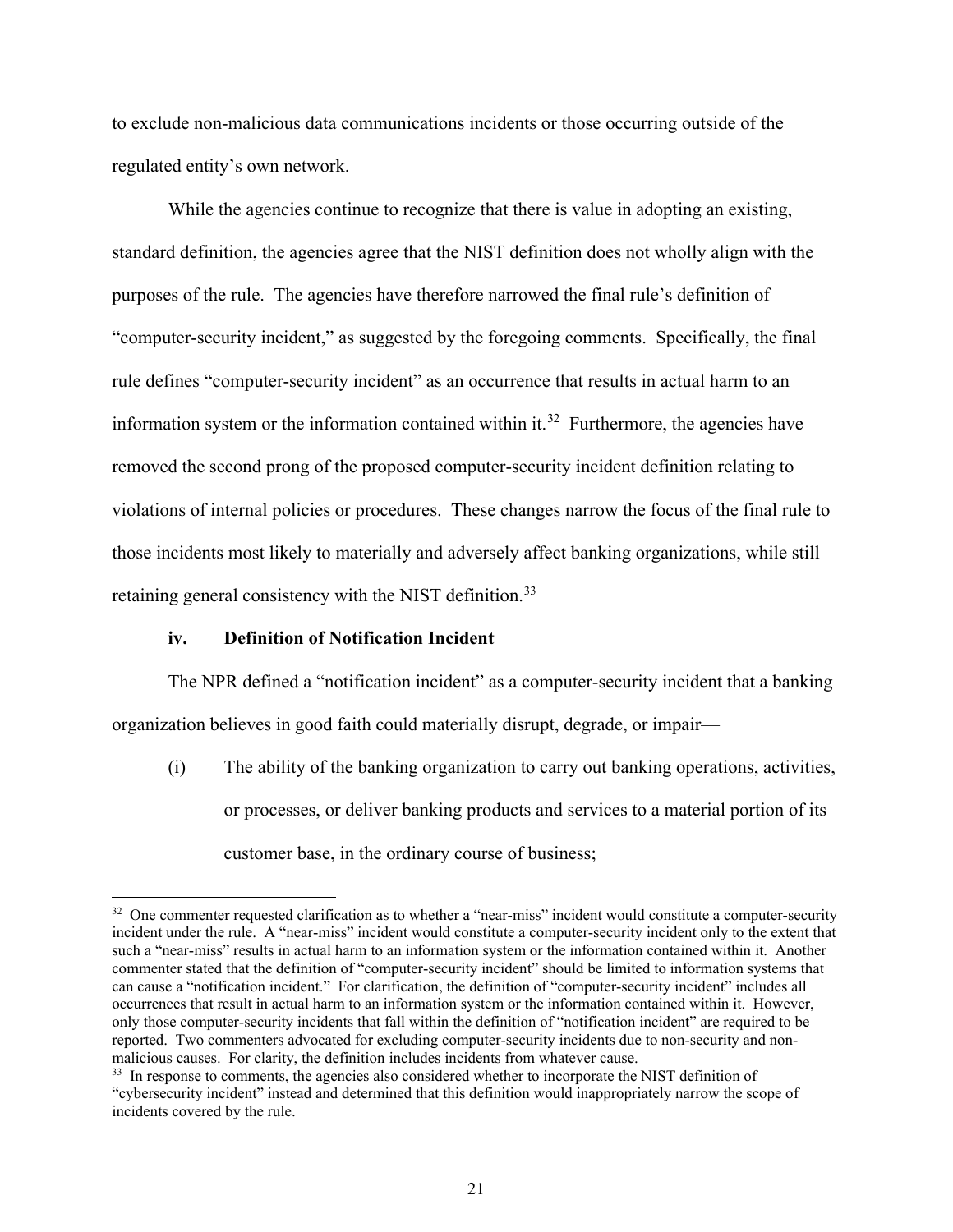- (ii) Any business line of a banking organization, including associated operations, services, functions and support, and would result in a material loss of revenue, profit, or franchise value; or
- (iii) Those operations of a banking organization, including associated services, functions and support, as applicable, the failure or discontinuance of which would pose a threat to the financial stability of the United States.

Commenters addressed several aspects of the proposed definition. First, multiple commenters observed that the term "could" in the phrase "could … disrupt, degrade, or impair" was imprecise and overbroad. Multiple commenters suggested substituting the phrase "could" with "reasonably likely to or will" materially disrupt certain business lines or operations or "has resulted in or will result in" material disruptions to certain business lines or operations in its place. Some commenters also suggested that "notification incident" should be narrowed even further to incidents that actually materially disrupt or degrade.<sup>34</sup>

The agencies also received a number of comments on the NPR's "believes in good faith" language. Various commenters expressed support for the phrase, with at least one noting that the more subjective "good faith" standard gave some flexibility to an organization that might honestly, albeit mistakenly, conclude that an occurrence did not rise to the level of a notification incident and thereby fail to provide notice.<sup>35</sup> Other commenters suggested that "believe in good faith" was too subjective and stated that the final rule should substitute a clearer term, such as

<span id="page-21-0"></span><sup>&</sup>lt;sup>34</sup> A commenter suggested that if a banking organization had mitigation strategies in place to offset the impact to a bank or its customers, the incident should not be considered a significant or critical incident and therefore should not be considered a notification incident. The commenter also stated that the agencies should indicate that an outage that lasts less than 48-hours in duration does not represent a "notification incident."

<span id="page-21-1"></span><sup>&</sup>lt;sup>35</sup> Two commenters supported maintaining the "good faith" standard, with one commenter noting that a reasonable belief standard could introduce too much uncertainty and invite questioning of decisions that are made quickly out of necessity and potentially without key facts known. One of those commenters stated that the final rule should reflect that information may not be available to make an assessment "immediately" after an occurrence.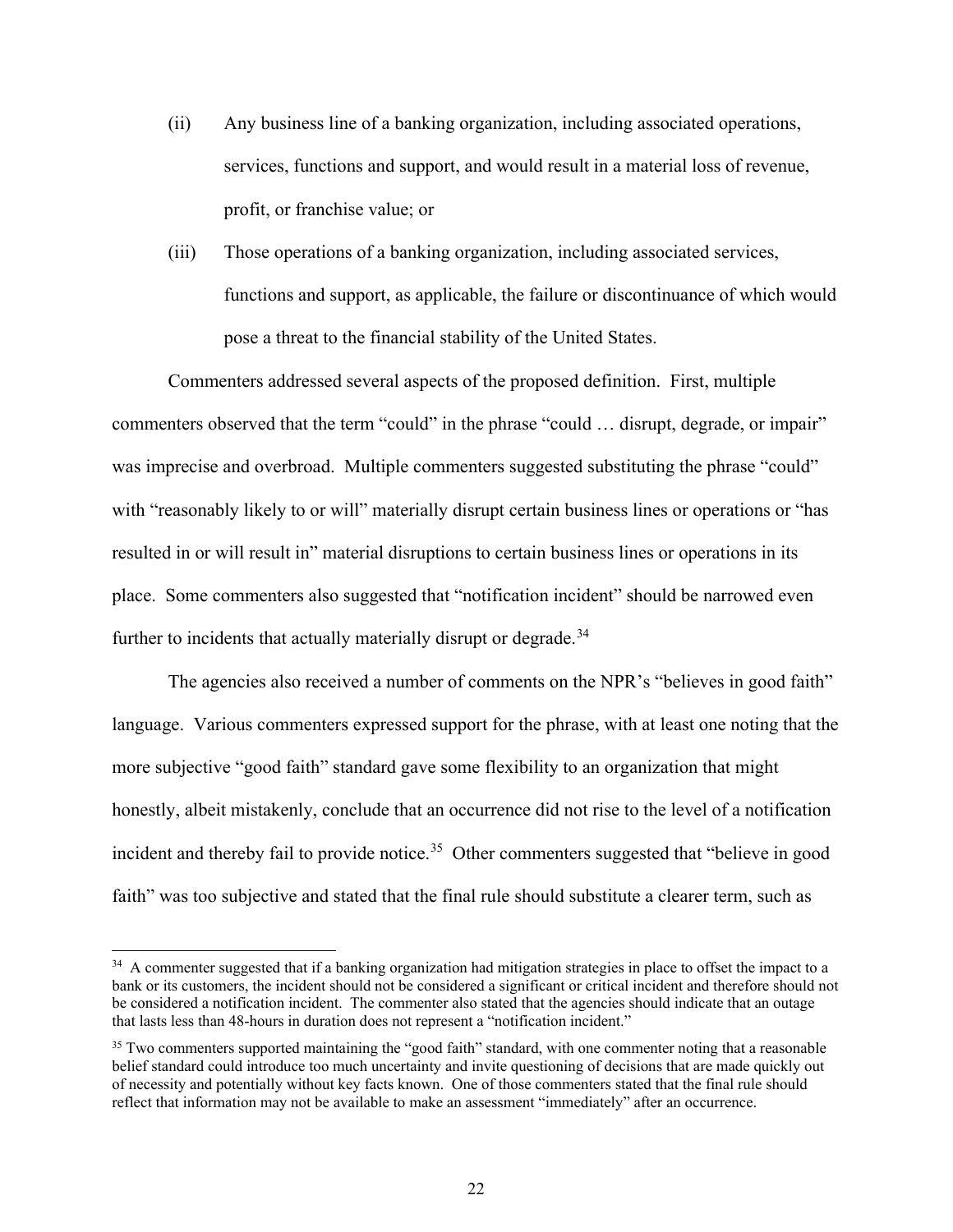"determined."[36](#page-22-0) And one commenter suggested that the agencies change the "in good faith" belief notification standard to apply to critical, not significant, incidents.

In addition, commenters suggested that the final rule should specifically exclude from the notification requirement incidents where the impact is limited to certain types of computer systems (e.g., compromises to a bank's marketing or personnel systems) or otherwise provide specific exclusions (e.g., any incident lasting less than 48 hours), because they would be very unlikely to cause the kinds of harm that the agencies would regard as warranting notification. Another commenter suggested that the agencies include a requirement that a notification incident involve an information system operated by, or on behalf of, a banking organization, because it would be unduly burdensome and potentially unrealistic for covered entities to be responsible for systems operated by third parties, whereas another commenter believed the term "notification incident" should be revised to include incidents occurring at third-party service provider information systems and the sub-contractors (fourth-party providers) of those third-party service providers that collect banking-related information. One commenter recommended that the agencies use the same definition of notification incident for bank service providers and banking organizations, whereas another commenter stated that only "notification incidents" should be reported under the rule to ensure that high volumes of less significant or easily remediated occurrences and incidents that do not result in actual harm are not reported. In addition, one commenter stated that banking organizations should not be required to publicly disclose core business lines and critical operations to avoid inviting attacks. Another commenter supported the definition and suggested that the definition of notification incident be expanded to include events

<span id="page-22-0"></span><sup>&</sup>lt;sup>36</sup> Commenters contended that the "good faith" standard may be unclear, and the agencies should provide guidance on how to make the good faith determination. An alternative would be for the rule text to state "an incident that a banking organization determines is reasonably likely to disrupt" instead of "believes in good faith could disrupt." However, some commenters preferred the good faith standard over a "reasonably likely" standard.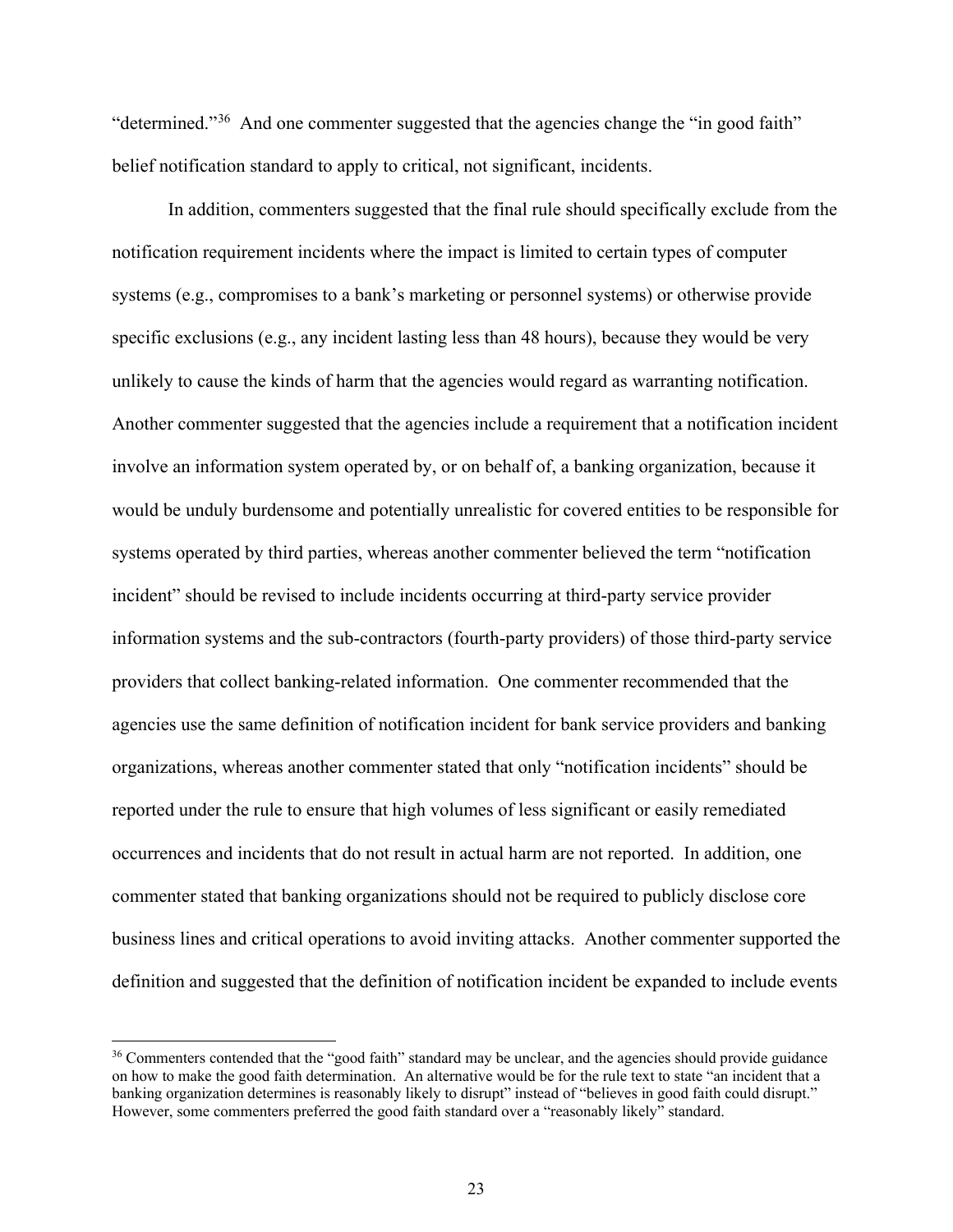that involve infiltration of third-party systems that collect banking related information, such as password managers or browsers. Another commenter requested that the agencies clarify that voluntary reporting of incidents falling outside of the scope of the definition is permitted, and that the rule also distinguish between mandatory reporting of notification incidents and nondisruptive events that could be reported through an alternative, voluntary mechanism and timeline.

Following analysis and careful consideration of the various comments, the agencies are finalizing the definition largely as proposed, with modifications to address a number of commenters' concerns to clarify the rule and make it easier to administer.

The definition of "notification incident" includes language that is consistent with the "core business line" and "critical operation" definitions included in the Resolution Planning Rule issued by the Board and FDIC under section 165(d) of the Dodd-Frank Act.<sup>[37](#page-23-0)</sup> In particular, the second prong of the notification incident definition identifies incidents that impact core business lines, and the third prong identifies incidents that impact critical operations. Banking organizations subject to the Resolution Planning Rule may use the "core business lines" and "critical operations" identified in their resolution plans<sup>[38](#page-23-1)</sup> to identify notification incidents under the second and third prongs of the final rule.

The final rule does not require banking organizations that are not subject to the

<span id="page-23-0"></span><sup>&</sup>lt;sup>37</sup> Section 165(d) of the Dodd-Frank Act and 12 CFR parts 363 and 381 (the Resolution Planning Rule) require certain financial companies to report periodically to the FDIC and the Board their plans for rapid and orderly resolution in the event of material financial distress or failure. On November 1, 2019, the FDIC and the Board published in the *Federal Register* amendments to the Resolution Planning Rule. *See* 84 FR 59194.

<span id="page-23-1"></span><sup>&</sup>lt;sup>38</sup> Elements of both the "core business lines" and "critical operations" definitions from the Resolution Planning Rule are incorporated in the "notification incident" definition. Under the Resolution Planning Rule, "core business lines" means those business lines of the covered company, including associated operations, services, functions and support, that, in the view of the covered company, upon failure would result in a material loss of revenue, profit, or franchise value, and "critical operations" means those operations of the covered company, including associated services, functions, and support, the failure or discontinuance of which would pose a threat to the financial stability of the United States. *See* 12 CFR 363.2, 381.2.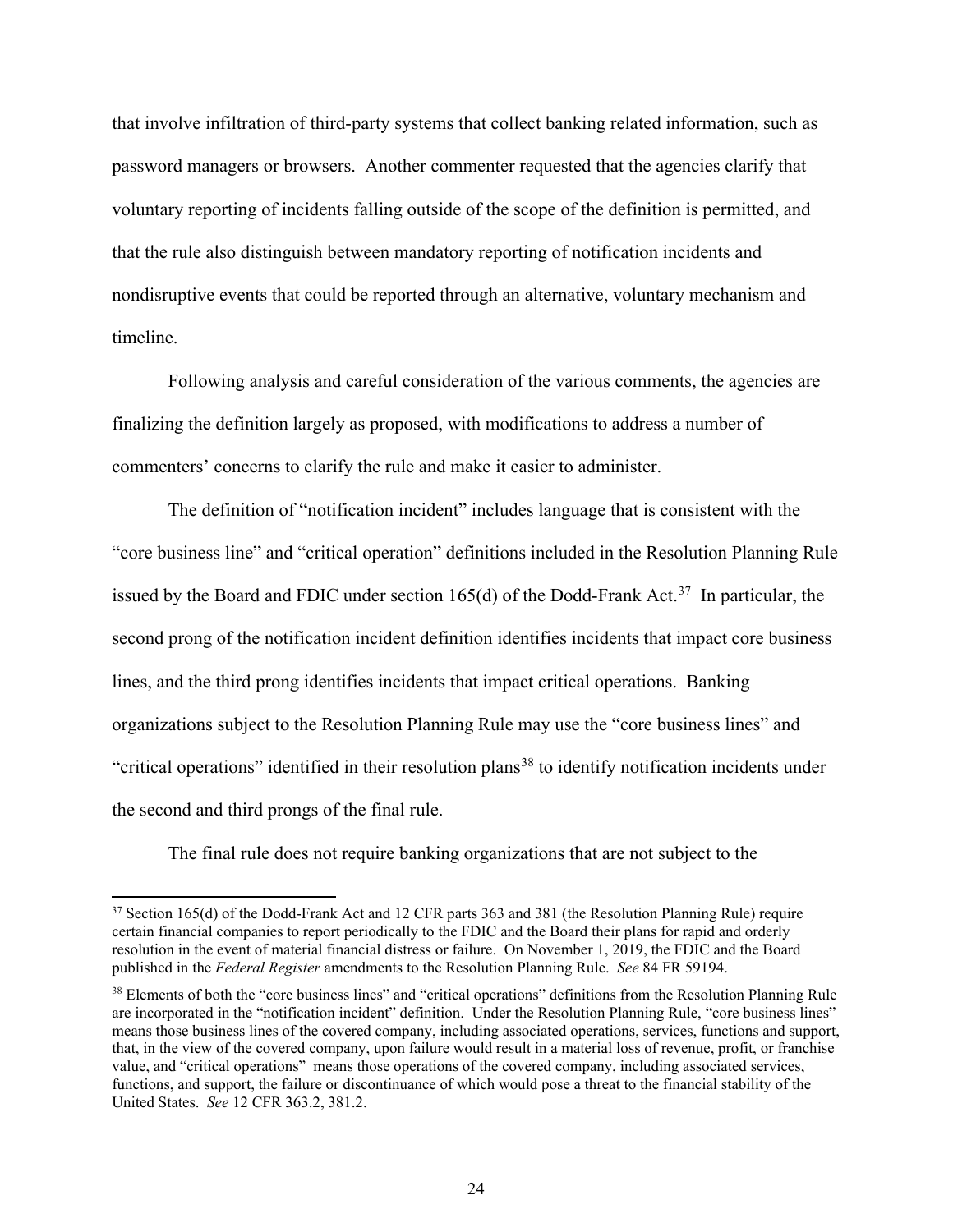Resolution Planning Rule to identify "core business lines" or "critical operations," or to develop procedures to determine whether they engage in any operations, the failure or discontinuance of which would pose a threat to the financial stability of the United States. However, all banking organizations must have a sufficient understanding of their lines of business to be able to determine which business lines would, upon failure, result in a material loss of revenue, profit, or franchise value to the banking organization, so that they can meet their notification obligations.

Commenters also requested that the agencies clarify that the material loss of revenue, profit, or franchise value addressed by the second prong of the definition should be evaluated on an enterprise-wide basis. The agencies agree; a banking organization should evaluate whether the loss is material to the organization as a whole.

The agencies have concluded that there is substantial benefit to receiving notification of both computer-security incidents that have materially disrupted or degraded, and incidents that are reasonably likely to materially disrupt or degrade, a banking organization. Accordingly, the agencies are not narrowing the definition of "notification incident" to only include computersecurity incidents that have resulted in a material disruption or degradation in the final rule.

However, the agencies are narrowing the scope of covered computer-security incidents by substituting the phrase "reasonably likely to" in place of "could." The agencies agree that the term "could" encompasses more, and more speculative, incidents than the agencies intended in promulgating the rule. Accordingly, and in keeping with commenters' suggestions, the agencies have substituted the term "reasonably likely to" in place of "could." Under the "reasonably likely" standard, a banking organization will be required to notify its primary federal regulator when it has suffered a computer-security incident that has a reasonable likelihood of materially disrupting or degrading the banking organization or its operations, but at the same time would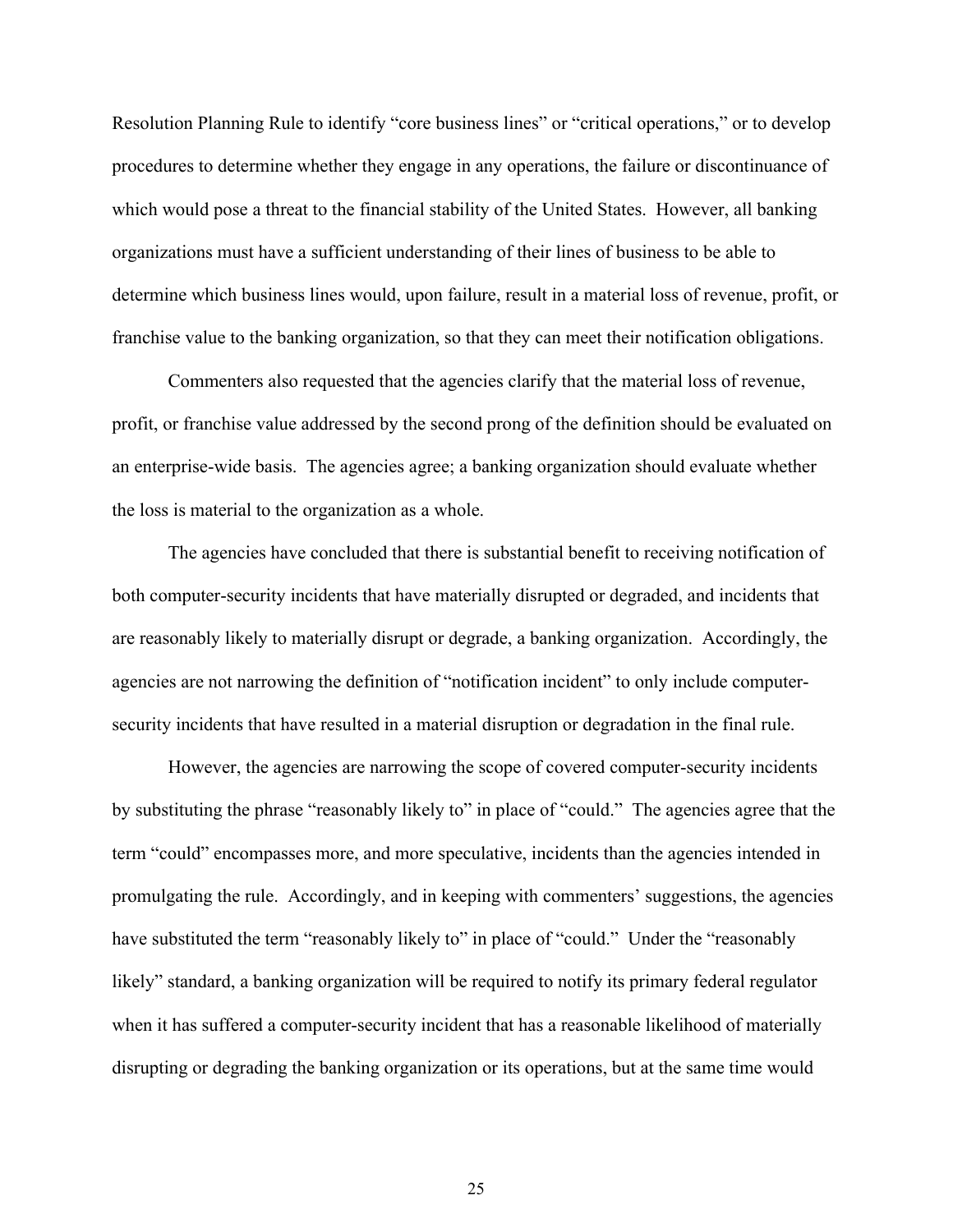not be required to make such a notification for adverse outcomes that are merely possible, or within imagination. The "reasonably likely" standard for notification is clearer and more in line with the agencies' intentions for the rule. Finally, the agencies believe that banking organizations are well-positioned to assess the likelihood that a computer-security incident will result in the significant adverse effects described in the definition.

Some commenters also observed that the term "impair" was redundant of "disrupt" and "degrade;" that it was not a term defined by NIST; and that it should be removed. The agencies agree the term would be redundant with "disrupt or degrade," and have removed the term "impair" from the definition.

After considering the comments carefully, the agencies are replacing the "good faith belief" standard with a banking organization's determination. The agencies agree with commenters who criticized the proposed "believes in good faith" standard as too subjective and imprecise. Accordingly, the agencies have removed the good faith language from the definition of "notification incident" and have substituted a determination standard in the final notification requirement.

Finally, the agencies decline to exclude particular incidents or incidents that impact certain types of computer systems from the notification requirements. The agencies believe that the focus on the material adverse effects of a computer-security incident is a simpler and clearer way to ensure that they receive notification of the most significant computer-security incidents.

#### **v. Examples of Notification Incidents**

The NPR included a non-exhaustive list of incidents that would be considered notification incidents under the proposed rule and the agencies invited comment on specific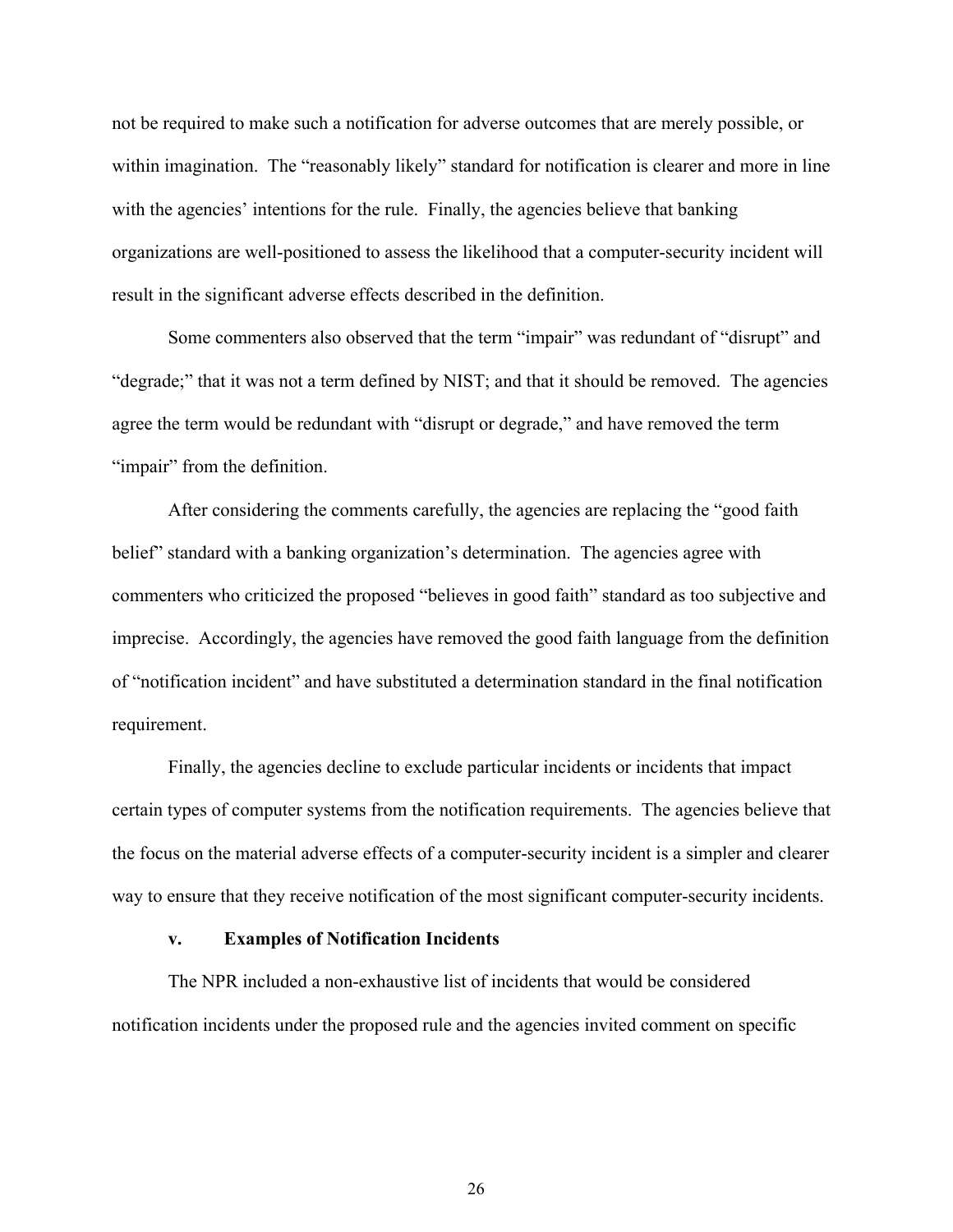examples of computer-security incidents that should or should not constitute notification incidents. The agencies received a few general comments about the list of incidents.

One commenter suggested that the agencies include additional details in the illustrative examples that would identify the type of information systems that would not require incident notification and another suggested more broadly that the final rule include illustrative examples of both incidents that would and would not be subject to the final rule. The agencies believe that the criteria set forth in the notification incident definition make clear that the focus of the rule is on incidents that materially and adversely impact a banking organization rather than on specific types of information systems. The agencies recognize that many banking organizations manage computer-security incidents every day that would not require notification under the final rule and have focused on illustrative examples of the type of incidents that would require notification.

One commenter suggested that the example discussing a ransom malware attack that encrypts a banking organization's core system is "duplicative of various federal and state breach notification laws." The agencies continue to conclude that any incident of ransom malware that disrupts a banking organization's ability to carry out banking operations meets the definition of a notification incident, and as such, have retained this example, notwithstanding any potential overlap between the final rule and other federal and state requirements for incident reporting.<sup>39</sup>

Another commenter suggested that some of the examples provided were "inconsistent with" the term computer-security incident, as incidents such as failed system upgrades or unrecoverable system failures are not technically computer-security incidents. The agencies

<span id="page-26-0"></span><sup>&</sup>lt;sup>39</sup> As previously explained, the agencies have considered whether existing reporting standards meet the purposes of this rule and concluded that they do not. For example, ransom malware incidents that do not involve unauthorized access to or use of sensitive customer information would not be subject to the GLBA notification standard.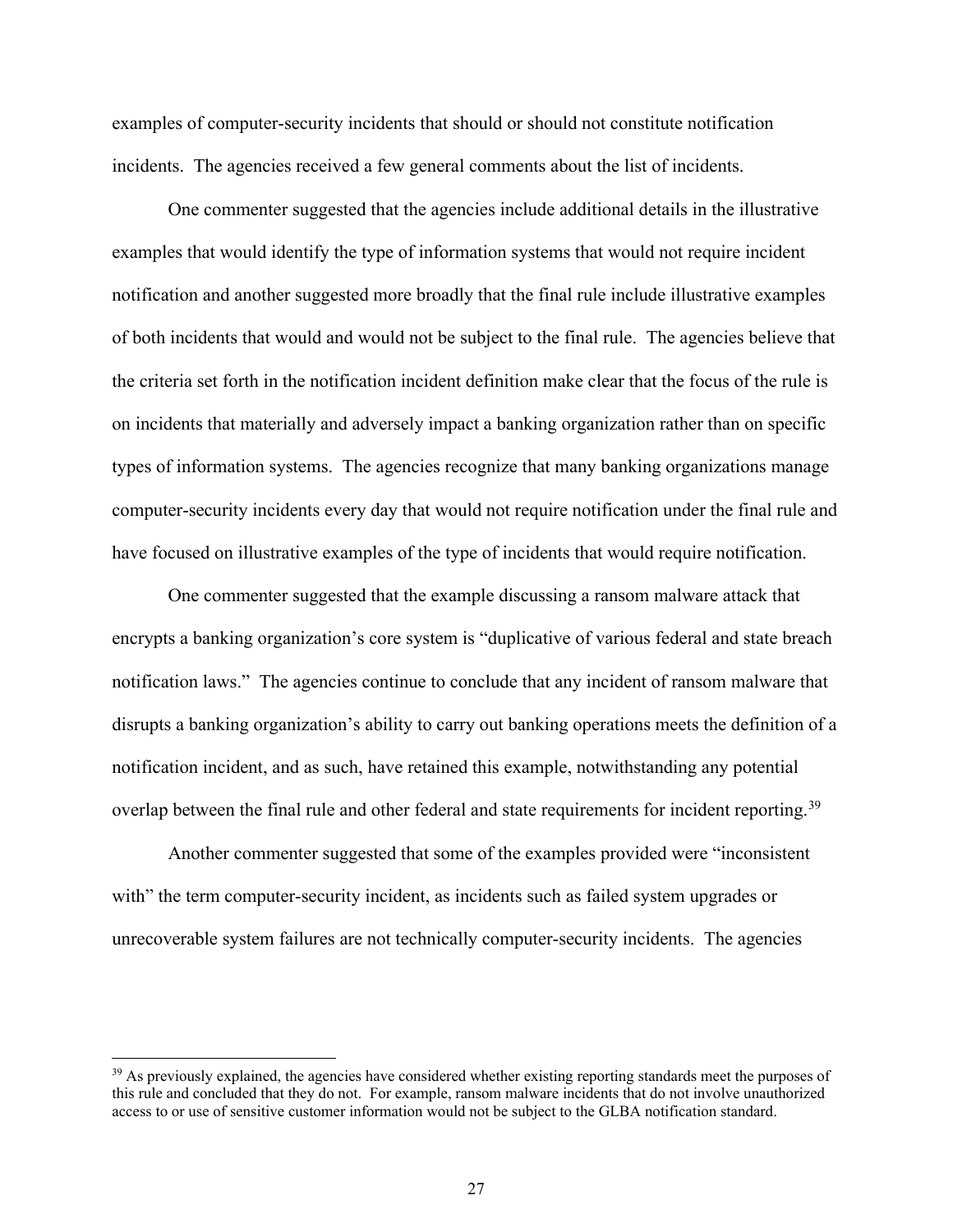disagree with this comment and believe that the commenter is reading the definition of computer-security incident too narrowly to focus on malicious incidents.

The agencies believe the examples in the proposed rule provide an appropriate perspective on the critical nature of the type of incidents that banking organizations should consider notification incidents. Having received only general comments and no specific new examples of notification incidents that should be included in the list, the agencies are retaining the illustrative examples provided in the NPR with some minor edits.<sup>40</sup>

The following is a non-exhaustive list of incidents that generally are considered "notification incidents" under the final rule:

- 1. Large-scale distributed denial of service attacks that disrupt customer account access for an extended period of time (e.g., more than 4 hours);
- 2. A bank service provider that is used by a banking organization for its core banking platform to operate business applications is experiencing widespread system outages and recovery time is undeterminable;
- 3. A failed system upgrade or change that results in widespread user outages for customers and banking organization employees;
- 4. An unrecoverable system failure that results in activation of a banking organization's business continuity or disaster recovery plan;
- 5. A computer hacking incident that disables banking operations for an extended period of time;

<span id="page-27-0"></span><sup>40</sup> This is to clarify that example 6 addresses malware on a banking organization's system that poses *an imminent threat to the banking organization's core business lines or critical operations* or that requires the banking organization to disengage *any compromised products or information systems that support the banking organization's core business lines or critical operations from* Internet-based network connections.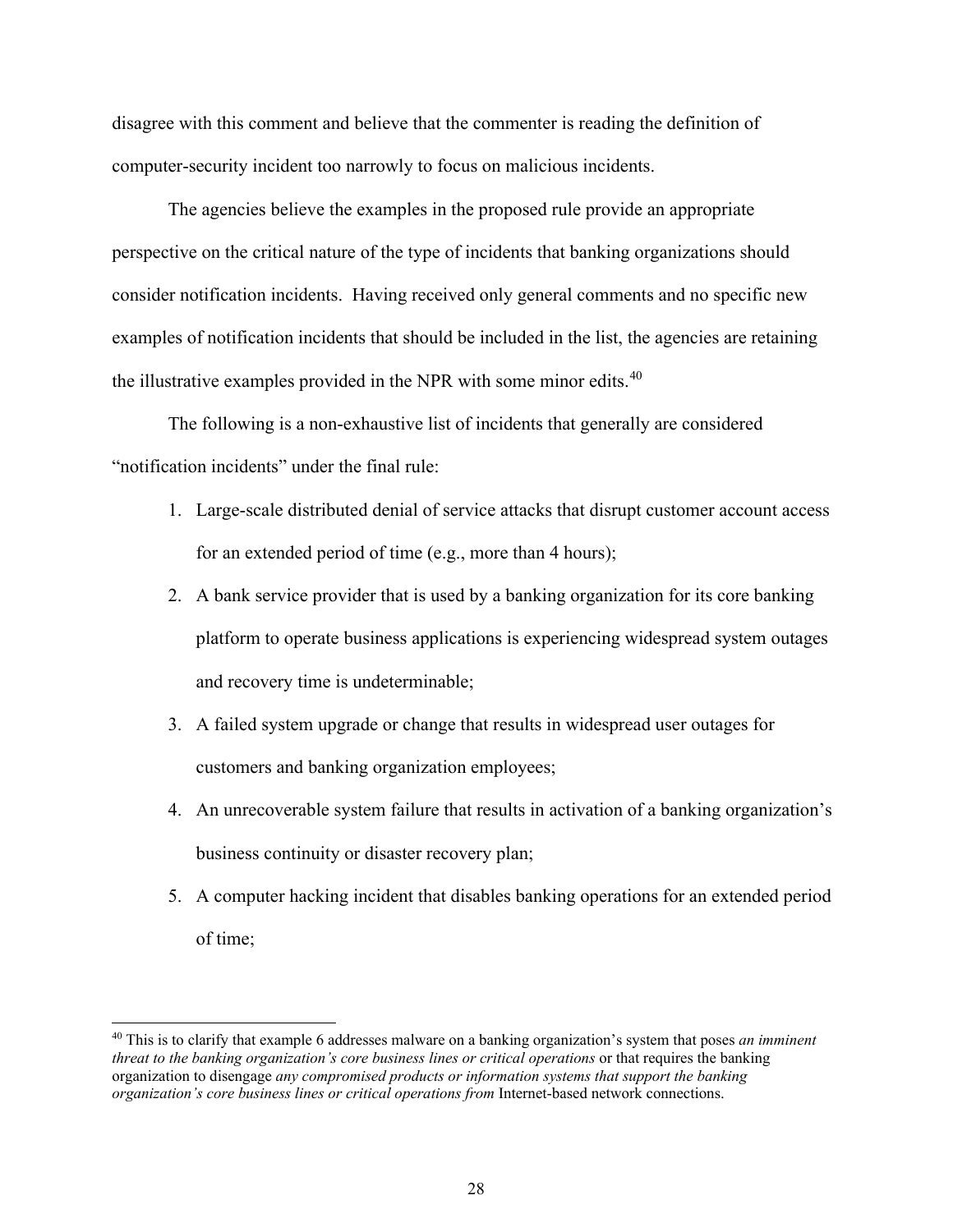- 6. Malware on a banking organization's network that poses an imminent threat to the banking organization's core business lines or critical operations or that requires the banking organization to disengage any compromised products or information systems that support the banking organization's core business lines or critical operations from Internet-based network connections; and
- 7. A ransom malware attack that encrypts a core banking system or backup data.

While the agencies have included these illustrative examples to help clarify the scope of notification incidents, the final rule requires banking organizations to consider, on a case-by-case basis, whether any significant computer-security incidents they experience constitute notification incidents for purposes of notifying the appropriate agency. If a banking organization is in doubt as to whether it is experiencing a notification incident for purposes of notifying its primary federal regulator, the agencies encourage it to contact its regulator. The agencies recognize that a banking organization may file a notification, from time to time, upon a mistaken determination that a notification incident has occurred, and the agencies generally do not expect to take supervisory action in such situations.

### **C. Banking Organization Notification to Agencies**

### **i. Timing of Notification to Agencies**

The proposed rule would have required banking organizations to provide the mandated notification to the agencies as soon as possible and no later than 36 hours. The agencies asked whether this timeframe should be modified, and if so, how.

One commenter suggested that the agencies eliminate the "as soon as possible" requirement and simply require notification within 36 hours, which would eliminate an apparent tension between the permission for an organization to take a reasonable amount of time to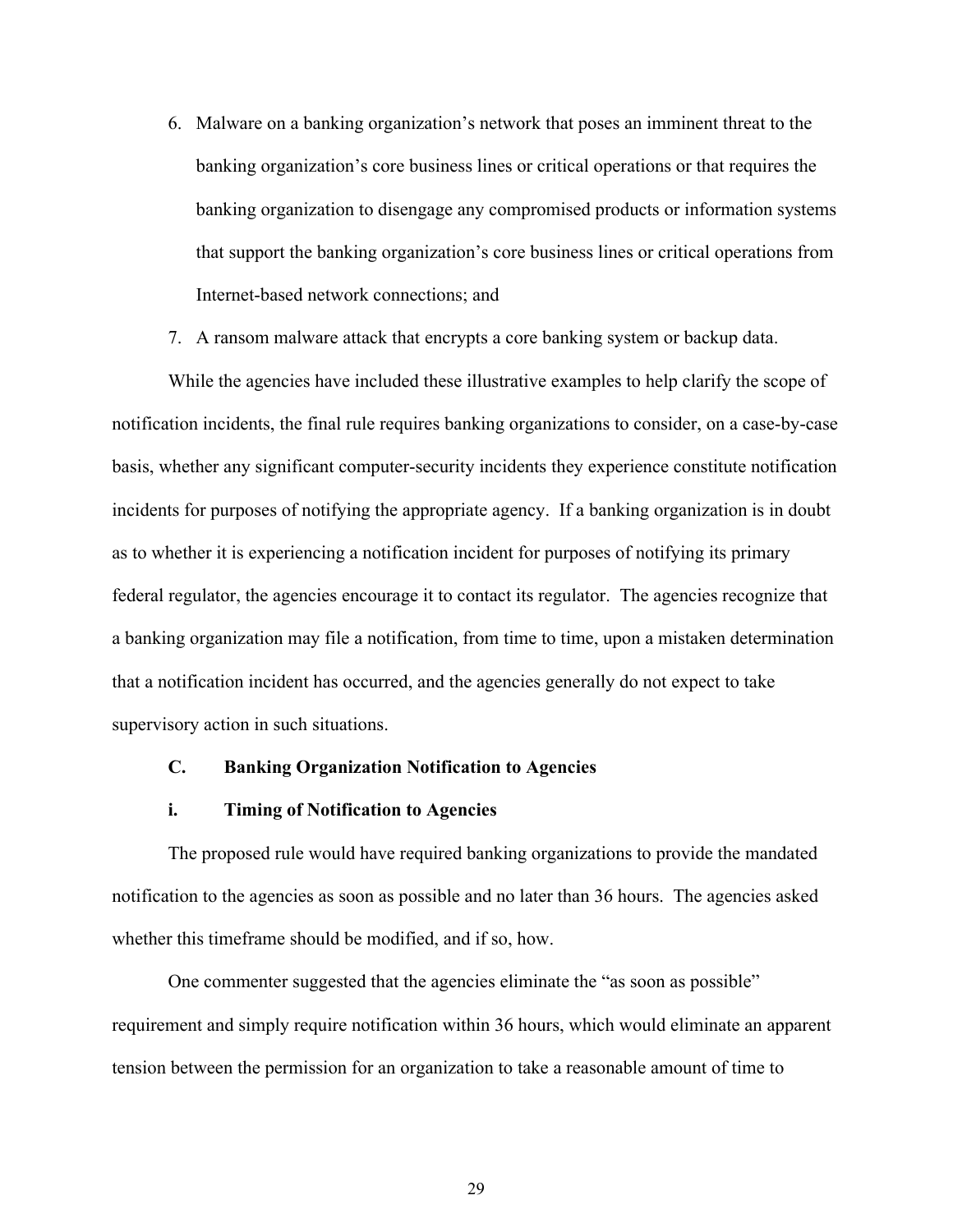determine that it has experienced a notification incident and the requirement for immediate reporting. Some commenters supported the 36-hour timeframe as an appropriate balance between the potential burden on institutions and the agencies' need for prompt information.<sup>[41](#page-29-0)</sup> However, other commenters expressed concerns, viewing the 36-hour timeframe as too short to allow a banking organization to fully understand a computer-security incident and to provide a complete assessment of the situation. Commenters noted that the 36-hour timeframe is only workable when it commences after a banking organization determines that a notification incident has occurred. In this regard, two commenters requested that the agencies expressly articulate in the final rule the explanation included in the NPR that the 36-hour timeframe commences at the point when a banking organization has determined that a notification incident has occurred. Several commenters suggested that the agencies consider a 72-hour window to provide banking organizations with additional time to assess potential incidents and to align the proposed rule with other regulatory requirements such as the New York State Department of Financial Services' (NYDFS) cybersecurity event notification requirement,<sup>[42](#page-29-1)</sup> or the European Union's General Data Protection Regulation (GDPR),<sup>[43](#page-29-2)</sup> both of which require covered entities to report

<span id="page-29-0"></span><sup>&</sup>lt;sup>41</sup> One commenter suggested that notification obligations should begin "36 hours after the banking organization confirms a notification incident has occurred, and has completed urgent measures to end the threat and protect its assets," to include time for a banking organization to take necessary measures.

<span id="page-29-1"></span> $42$ . Effective March 1, 2017, the NYDFS Superintendent promulgated 23 NYCRR Part 500, a regulation establishing cybersecurity requirements for financial services companies. Section 500.17 *Notices to superintendent* requires each "covered entity" to notify the NYDFS Superintendent "as promptly as possible but in no event later than 72 hours from a determination that a cybersecurity event has occurred." The NYDFS regulation is available at: *https://govt.westlaw.com/nycrr/Browse/Home/NewYork/NewYorkCodesRulesandRegulations?guid=I5be30d2007f81 1e79d43a037eefd0011&originationContext=documenttoc&transitionType=Default&contextData=(sc.Default)*.

<span id="page-29-2"></span><sup>&</sup>lt;sup>43</sup> In particular, Article 33, Section 1 of the GDPR provides that, in the case of a personal data breach, the data controller "shall without undue delay and, where feasible, not later than 72 hours after having become aware of it," notify the competent supervisory authority of the personal data breach. Moreover, Article 33, Section 2 requires data processors to "notify the [data] controller without undue delay after becoming aware of a personal data breach." The full version of Regulation (EU) 2016/679 (GDPR) is available at: *[https://eur-lex.europa.eu/legal](https://eur-lex.europa.eu/legal-content/EN/TXT/PDF/?uri=CELEX:32016R0679)[content/EN/TXT/PDF/?uri=CELEX:32016R0679](https://eur-lex.europa.eu/legal-content/EN/TXT/PDF/?uri=CELEX:32016R0679)*.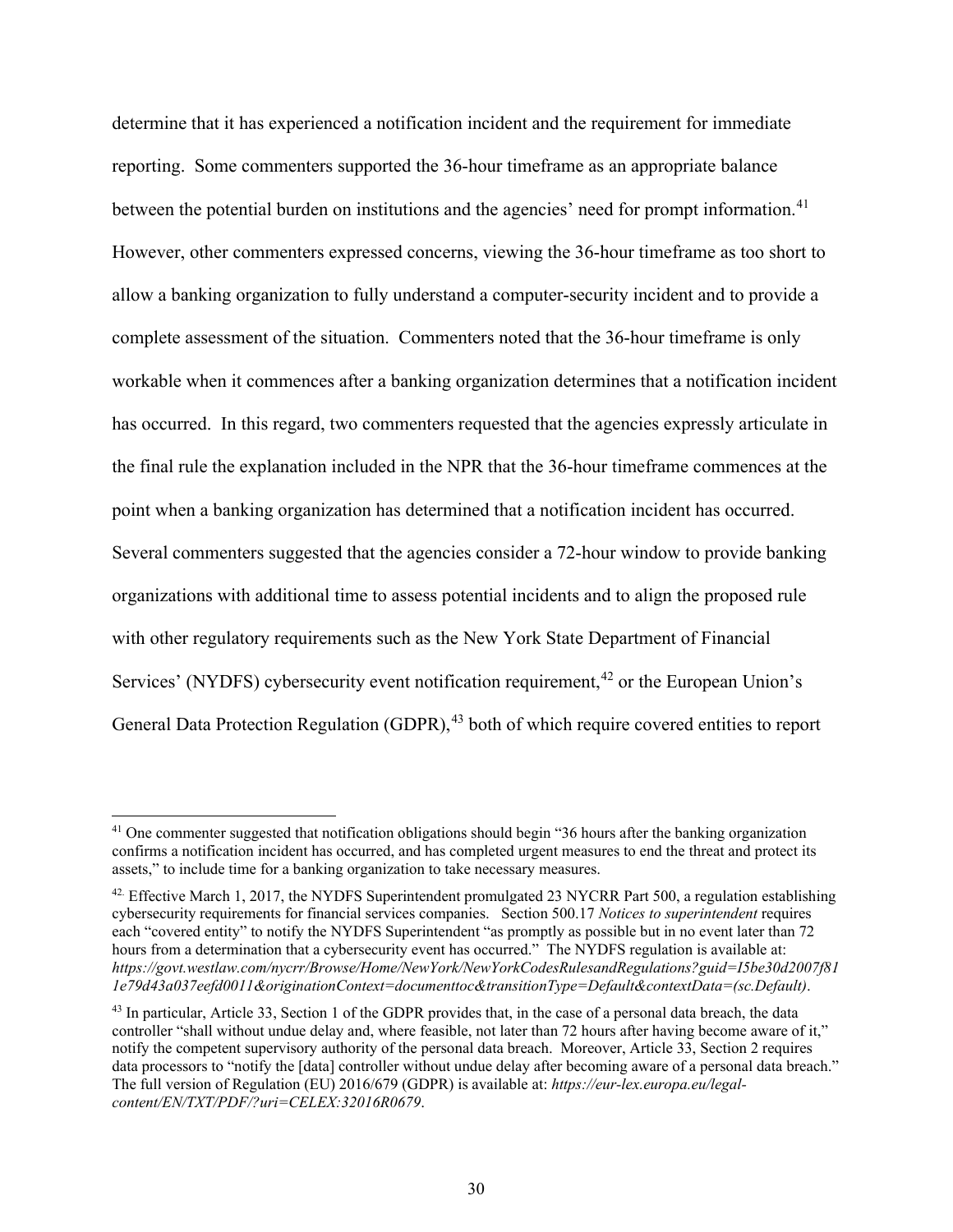relevant cyber-related incidents within 72 hours.<sup>[44](#page-30-0)</sup> A few commenters suggested that the notification timeframe should be increased to 48 hours, with one suggesting that any timeline align with business day processing, and another observing that community banks "need the additional 12 hours to evaluate the situation and implement an appropriate incident response plan." One commenter suggested that the notification timeframe be extended to a minimum of five business days for banks under \$20 billion in assets in order to "provide banks adequate time to work with vendors and their core processors to provide accurate notifications." Another commenter observed that, "for a 36-hour notification timeframe to be potentially workable and achievable, it is imperative that the scope of the notification requirement be tailored."

The agencies continue to believe that 36 hours is the appropriate timeframe, given the simplicity of the notification requirement and the severity of incidents captured by the definition of "notification incident."[45](#page-30-1) In developing the NPR and final rule, the agencies reviewed a number of existing security incident reporting requirements cited by the commenters and found that many of them involved detailed, prescriptive reporting requirements, often mandating that specific information be reported and including filing instructions. For example, the NYDFS rule requires that covered entities submit an annual statement certifying their compliance with the rule and keep all documents supporting their certification for five years, among other things. In contrast, the final rule sets forth no specific content or format for the simple notification it requires. The final rule is designed to ensure that the appropriate agency receives timely notice of significant emergent incidents, while providing flexibility to the banking organization to determine the content of the notification. Such a limited notification requirement will alert the

<span id="page-30-0"></span><sup>44</sup> *See id*.

<span id="page-30-1"></span><sup>&</sup>lt;sup>45</sup> As noted above, the agencies recognize that a banking organization may file a notification, from time to time, upon a mistaken determination that a notification incident has occurred, and the agencies generally do not expect to take supervisory action in such situations.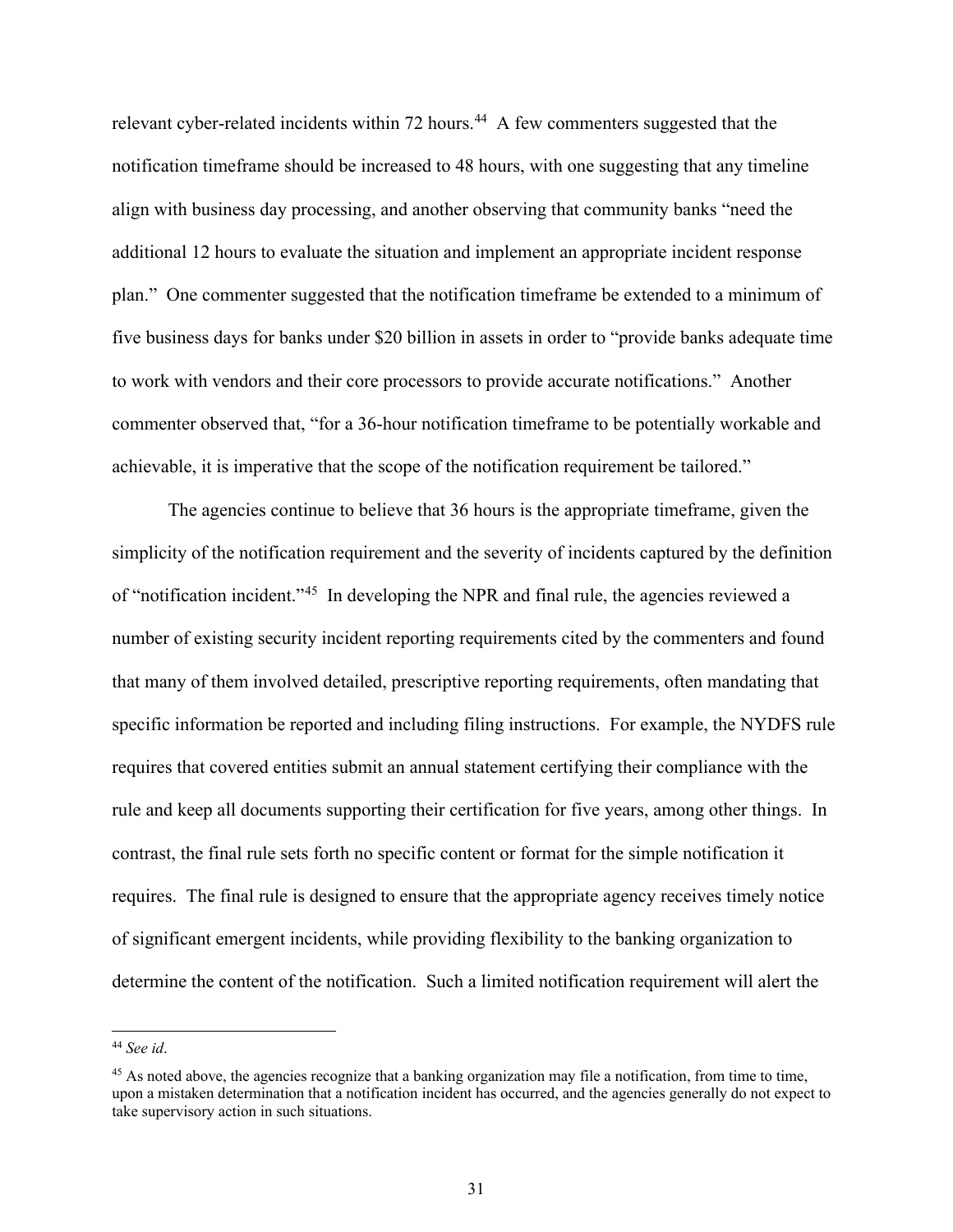agencies to such incidents without unduly burdening banking organizations with detailed reporting requirements, especially when certain information may not yet be known to the banking organizations.

In addition, changes to the definitions of "computer-security incident" and "notification incident" described above narrow the range, and reduce the speculative or uncertain nature of, incidents subject to the notification requirement.

The narrowed scope of notification incidents, however, makes it even more important for the agencies to receive notice as soon as possible. Additionally, the agencies recognize that a banking organization may be working expeditiously to resolve the notification incident—either directly or through a bank service provider—at the time it would be expected to notify its primary federal regulator. The agencies believe, however, that 36 hours is a reasonable amount of time after a banking organization has determined that a notification incident has occurred to notify its primary federal regulator, as it does not require an assessment or analysis.

The agencies do not expect that a banking organization would typically be able to determine that a notification incident has occurred immediately upon becoming aware of a computer-security incident. Rather, the agencies anticipate that a banking organization would take a reasonable amount of time to determine that it has experienced a notification incident. For example, some notification incidents may occur outside of normal business hours. Only once the banking organization has made such a determination would the 36-hour timeframe begin.

Accordingly, the agencies have determined that the final rule will retain the requirement that banking organizations provide notice as soon as possible and no later than 36 hours. The agencies note, however, that even within the 36-hour notification window, banking organizations' notification practices should take into account their criticality to the sector in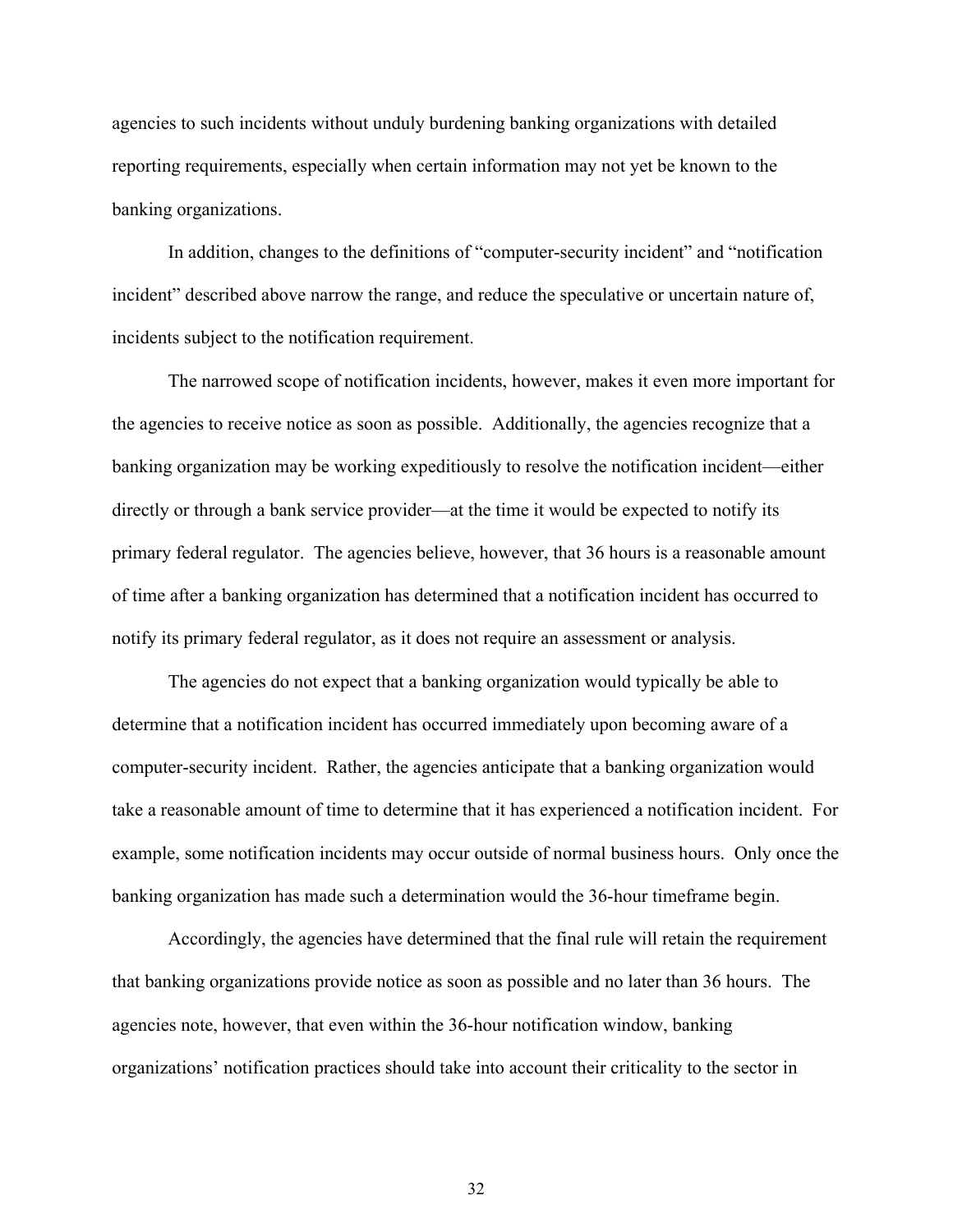which they operate and provide services. An effective practice of banking organizations that provide sector-critical services is to provide same-day notification to their primary federal regulator of a notification incident. The agencies encourage this practice to continue among these banking organizations.

## **ii. Method of Notification to Agencies**

The proposed rule would have required a banking organization to notify the appropriate agency of a notification incident through any form of written or oral communication, including through any technological means, to a designated point of contact identified by the agency.

The agencies requested comments on how banking organizations should provide notifications to the agencies and sought comment on whether they should "adopt a process of joint notification" where multiple banking organization affiliates have differing notification obligations. Further, the agencies requested feedback on how such a joint notification should be done and why.

A substantial number of commenters responded to various aspects of these questions. While specific suggestions varied, a consistent theme was a desire for efficient and flexible options for providing notice, with some commenters observing that a notification incident could also affect normal communication channels. Other commenters made recommendations to enhance notification efficiency, such as suggesting the use of automated electronic notifications. Two commenters suggested that, consistent with the agencies' statement in the NPR, the rule should explicitly state that no specific information is required and that the rule does not prescribe any particular reporting form.

The agencies have concluded that email and telephone are the best methods currently available for effective notification. Recognizing, however, that agency processes may evolve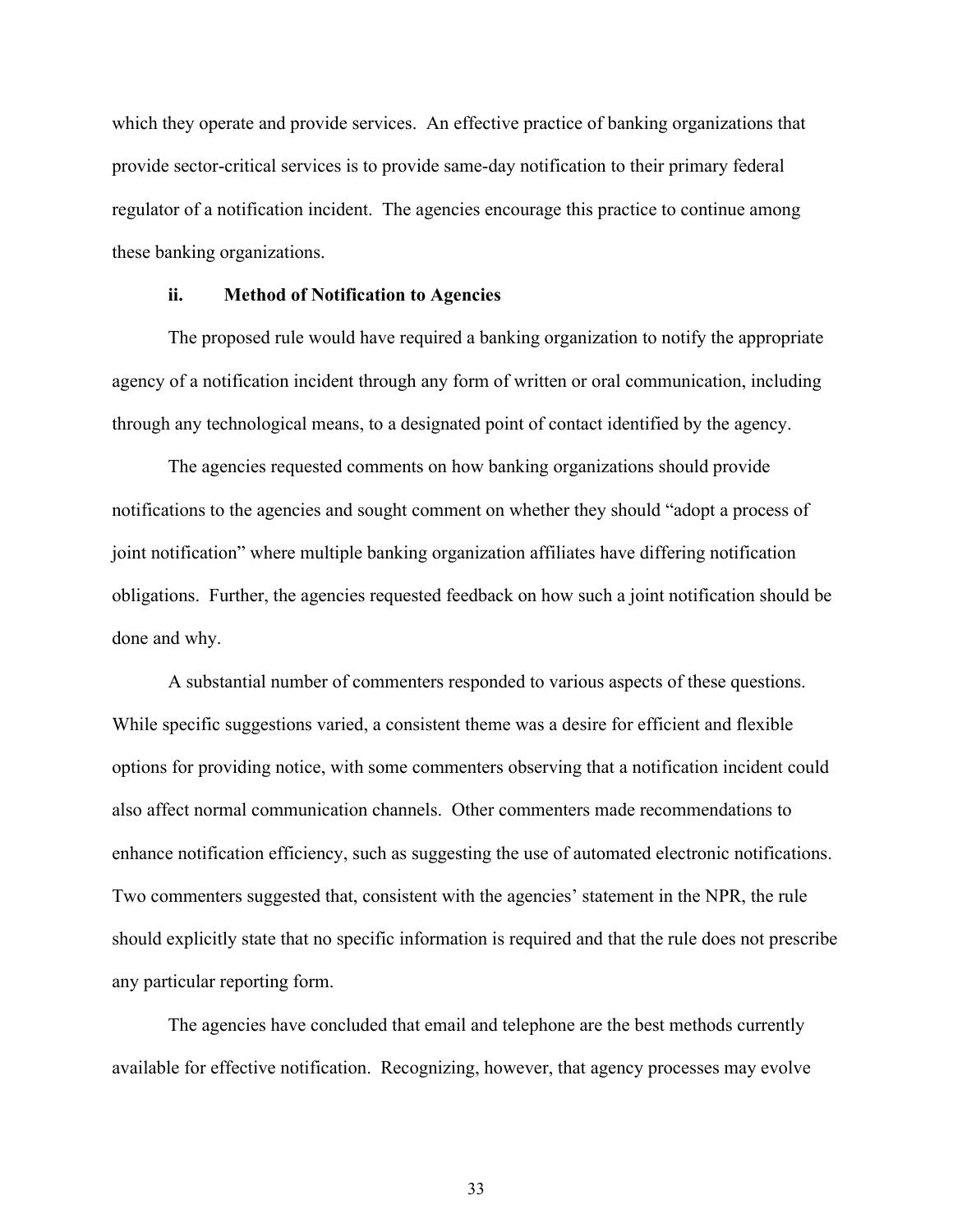and technology will likely change (and improve) available communication options over time, the agencies have also built flexibility into the final rule by stating that the agencies may prescribe other similar methods pursuant to which notice may be provided. The agencies believe that this approach balances the need for banking organizations to have some flexibility, including if a communication channel is impacted by the incident, with the agencies' need to ensure that they actually receive the notifications.

The agencies also sought comments on whether centralized points of contact, regional offices, or banking organization-specific supervisory teams would be better suited to receive these notifications. The comments from banking organizations and bank service providers differed on this issue.

Some banking organizations suggested that the process should remain "flexible" and that the rule provide that the notification requirement could be "satisfied by any of several methods," including providing the notification to the banking organization's on-site or supervisory teams, appropriate regional offices, or an agency-designated point of contact. Other commenters, including bank service providers, suggested creating a joint notification process, or centralized portal or point of contact for all agencies to receive all such notifications directly. The agencies believe that the provision of notice can often be efficiently and effectively achieved by communicating with the appropriate agency supervisory office or other designated agency contacts, which may include designated supervisory staff, call centers, incident response teams, and other contacts to be designated by the respective agency.

The agencies also received several comments requesting further instruction and guidance on the method and manner of the required notifications. Several other commenters requested additional guidance on what a notice must contain and the scope of information that should be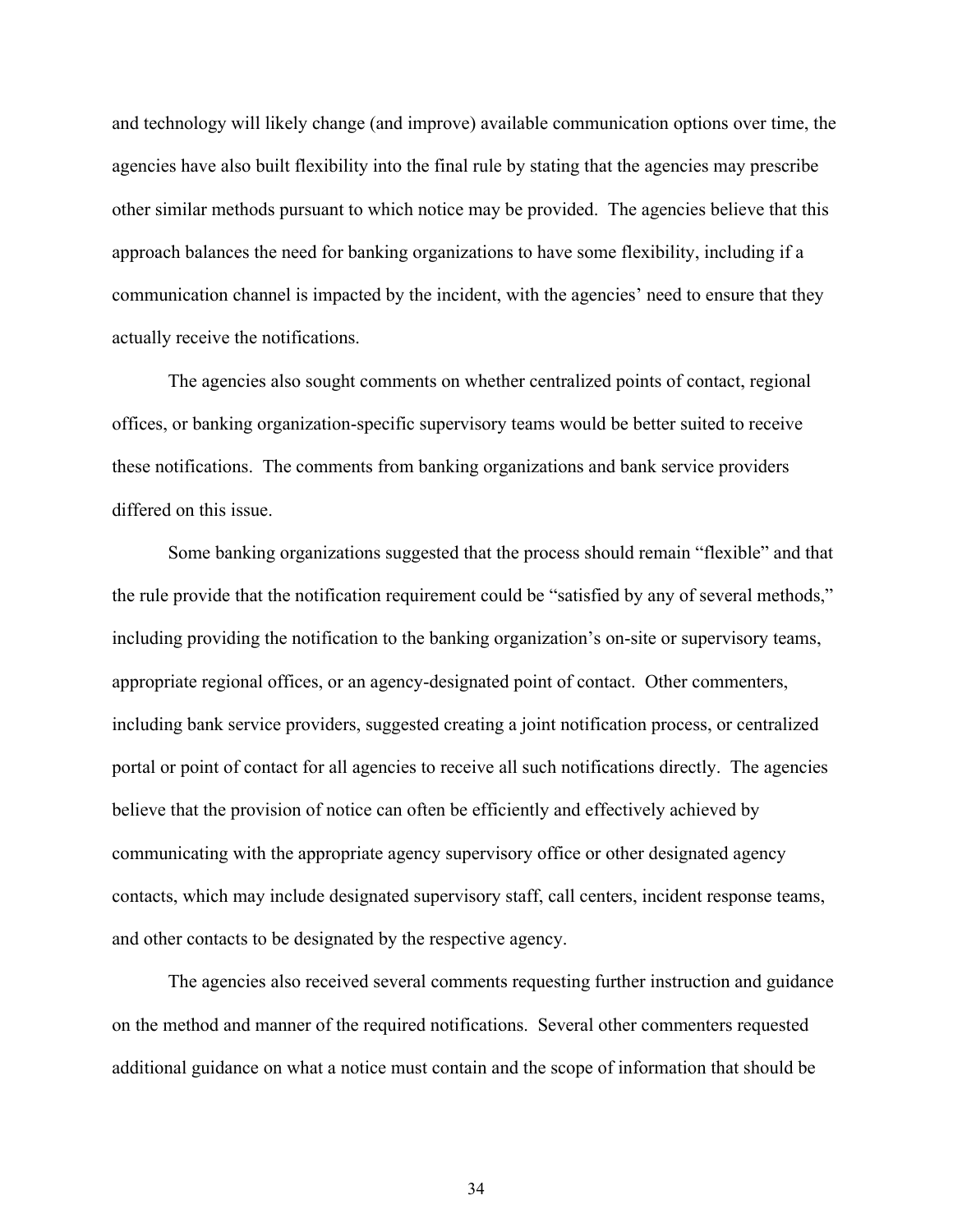provided, and even requested certain specific exclusions.

The notification requirement is intended to serve as an early alert to a banking organization's primary federal regulator about a notification incident. The agencies anticipate that banking organizations will share general information about what is known at the time of the incident. No specific information is required in the notification other than that a notification incident has occurred. The final rule does not prescribe any form or template. A simple notice can be provided to the appropriate agency supervisory office, or other designated point of contact, through email, telephone, or other similar method that the agency may prescribe. The notifications, and any information related to the incident, would be subject to the agencies' confidentiality rules.[46](#page-34-0)

Accordingly, the agencies revised the NPR language. The final rule provides that a banking organization would notify the appropriate agency-designated point of contact through email, telephone, or other similar methods that the agency may prescribe.

#### **D. Bank Service Provider Notification to Banking Organization Customers**

### **i. Scope of Bank Service Provider Notification**

Commenters generally supported the idea of only notifying affected customers although some commenters suggested that all banking organization customers should be notified.<sup>47</sup> One commenter specifically suggested that bank service provider notifications should only go to banking organizations that are "directly impacted by the incident when a bank service provider has made a determination that the incident will or is reasonably likely to materially impact the

<span id="page-34-0"></span><sup>46</sup> *See, e.g.*, 12 CFR pt. 4 (OCC); 12 CFR pt. 261 (Rules Regarding Availability of Information) (Board); 12 CFR 309.6 (Disclosure of exempt records) (FDIC).

<span id="page-34-1"></span><sup>&</sup>lt;sup>47</sup> While most commenters believe that notifying all banking organizations subscribing to the disrupted service may lead to potentially harmful over-reporting, one commenter stated that notifying all banking organizations using the service may be appropriate since the service disruption may be broader than originally expected.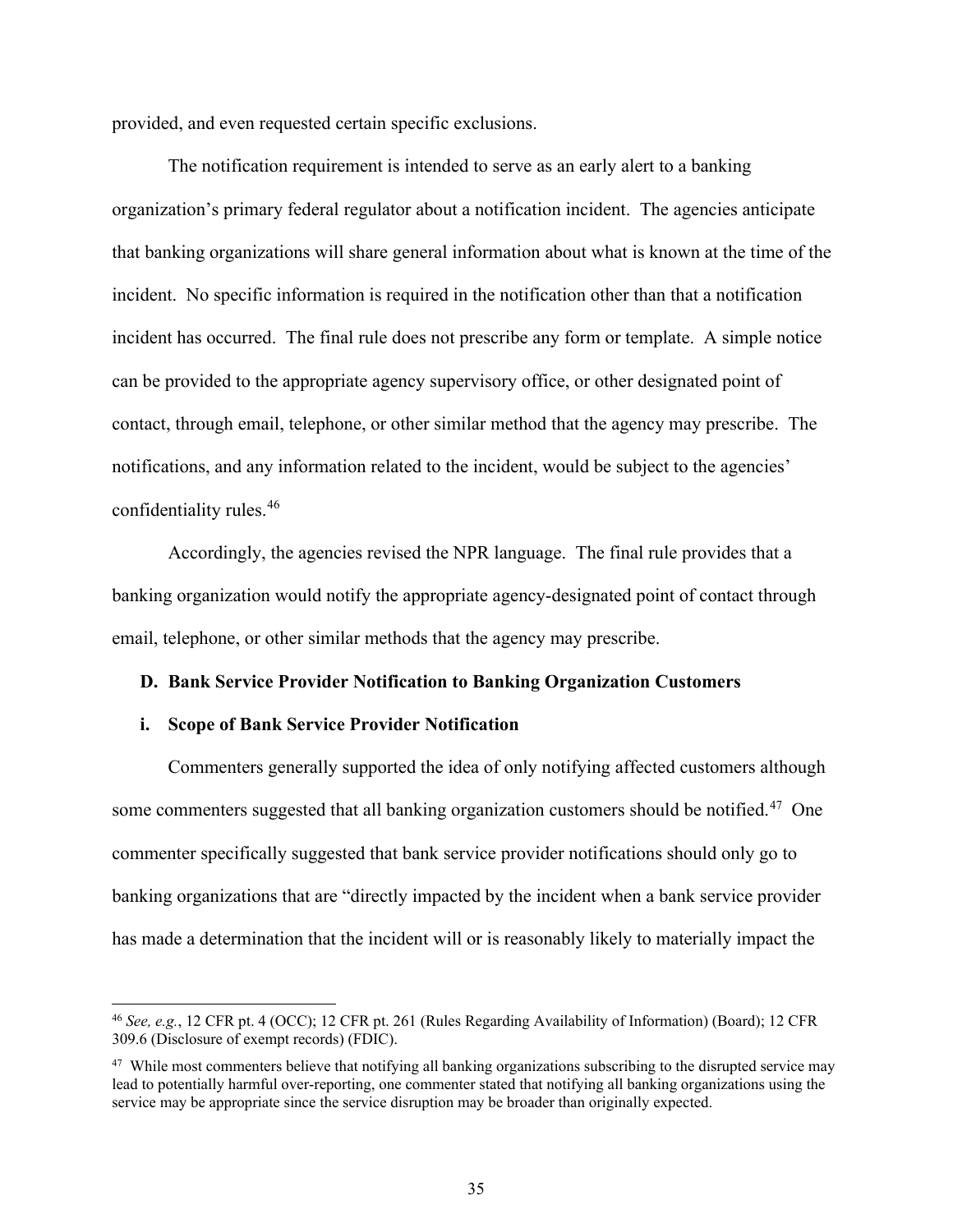services provided to the banking organization." The agencies agree with the "materiality" aspect of this comment and the focus on "reasonably likely" impacts. Accordingly, the agencies are revising the final rule to include the phrase "materially disrupted or degraded, or is reasonably likely to materially disrupt or degrade." This change is also responsive to comments that requested the agencies further harmonize the bank service provider notification requirement with the banking organization notification requirement.

The final rule does not require a bank service provider to assess whether the incident rises to the level of a notification incident for a banking organization customer, which remains the responsibility of the banking organization. The agencies anticipate that bank service providers would make a best effort to share general information about what is known at the time. If, after receiving notice from a bank service provider, the banking organization determines that a notification incident has occurred, the banking organization is required to notify its primary federal regulator in accordance with this final rule. The agencies generally will not cite a banking organization because a bank service provider fails to comply with its notification requirement.

Another commenter described the potential for confusion that could ensue if a bank service provider were to notify all customers, when only some of them were affected by the computer-security incident. They advised that such an overly broad notification to all customers could "cause the banking organization customers and the bank service provider to respond to questions and concerns from banking organization customers [who were] not affected by the computer-security incident." The agencies agree with these commenters and are retaining in the final rule the requirement that notice be provided only to "each affected banking organization customer."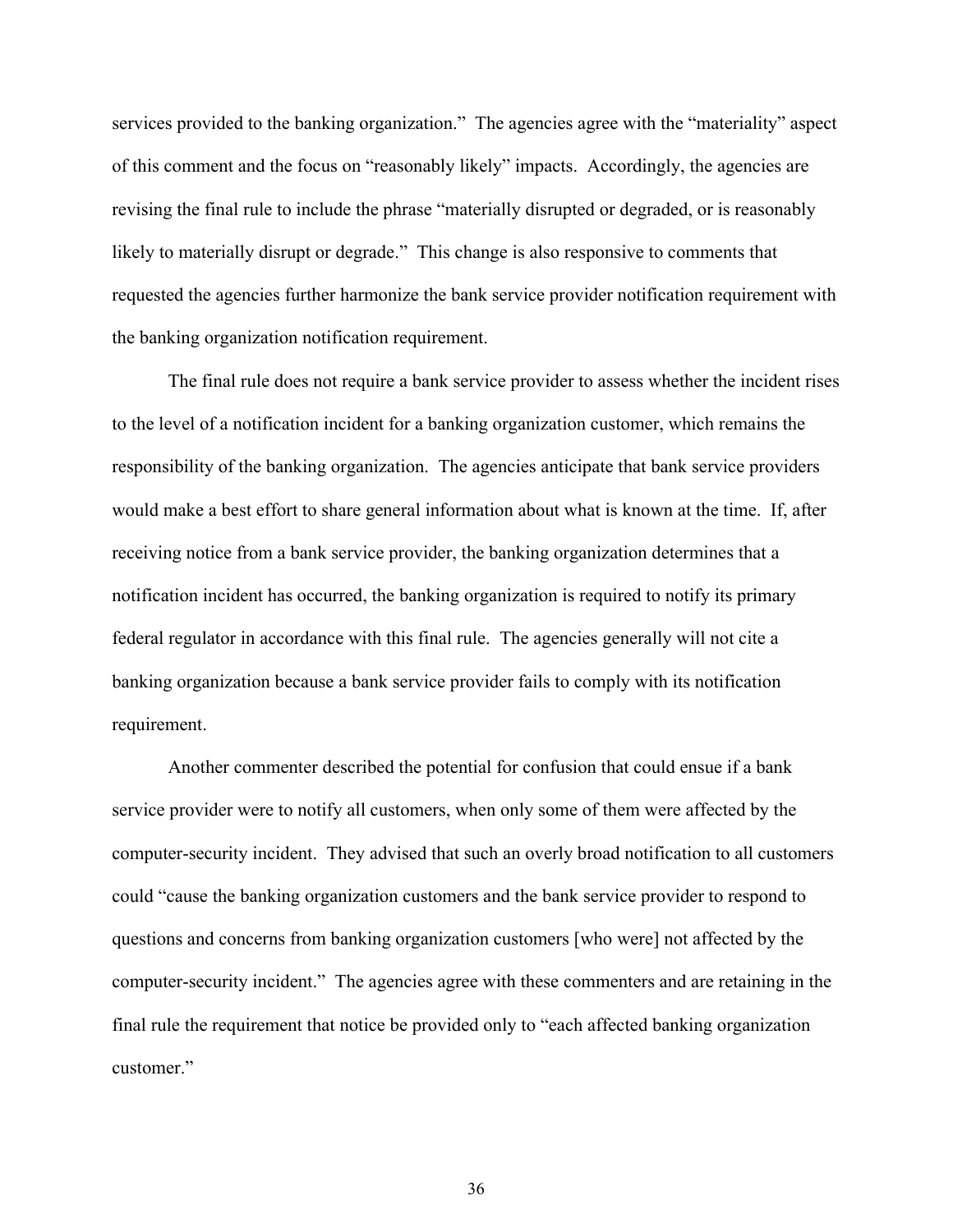Another commenter noted that the final rule needs to account for the distinction between cloud-based services versus on-premises services and a shared-responsibility service delivery model. Under the final rule, the agencies would require bank service providers to continue to provide a banking organization customer with prompt notification of material incidents regardless of current contract language and irrespective of the chosen service delivery model. Even under a shared service model, a bank service provider will still need to provide notice to banking organization customers if the bank service provider has determined it has experienced a computer-security incident that has materially disrupted or degraded, or is likely to materially disrupt or degrade, covered services provided to such banking organization customer for four or more hours. Given the purposes of the rule, the agencies believe this is a reasonable requirement and are adopting it in the final rule.

Whether the covered services are being provided through a software-as-a-service (SaaS) arrangement, or through some other service delivery method, a bank service provider must provide notification to banking organizations in accordance with the standard in the final rule. The banking organization must then independently determine if a notification incident has occurred.

Finally, in response to concerns expressed by commenters, the agencies are revising the final rule to specifically exclude scheduled maintenance, testing, or software updates previously communicated to a banking organization customer. This new exception should reduce over- and unnecessary notification. If, however, the scheduled maintenance, testing, or software update exceeds the parameters communicated to the banking organization customer and meets the notification standard set forth in the rule, this exception does not apply.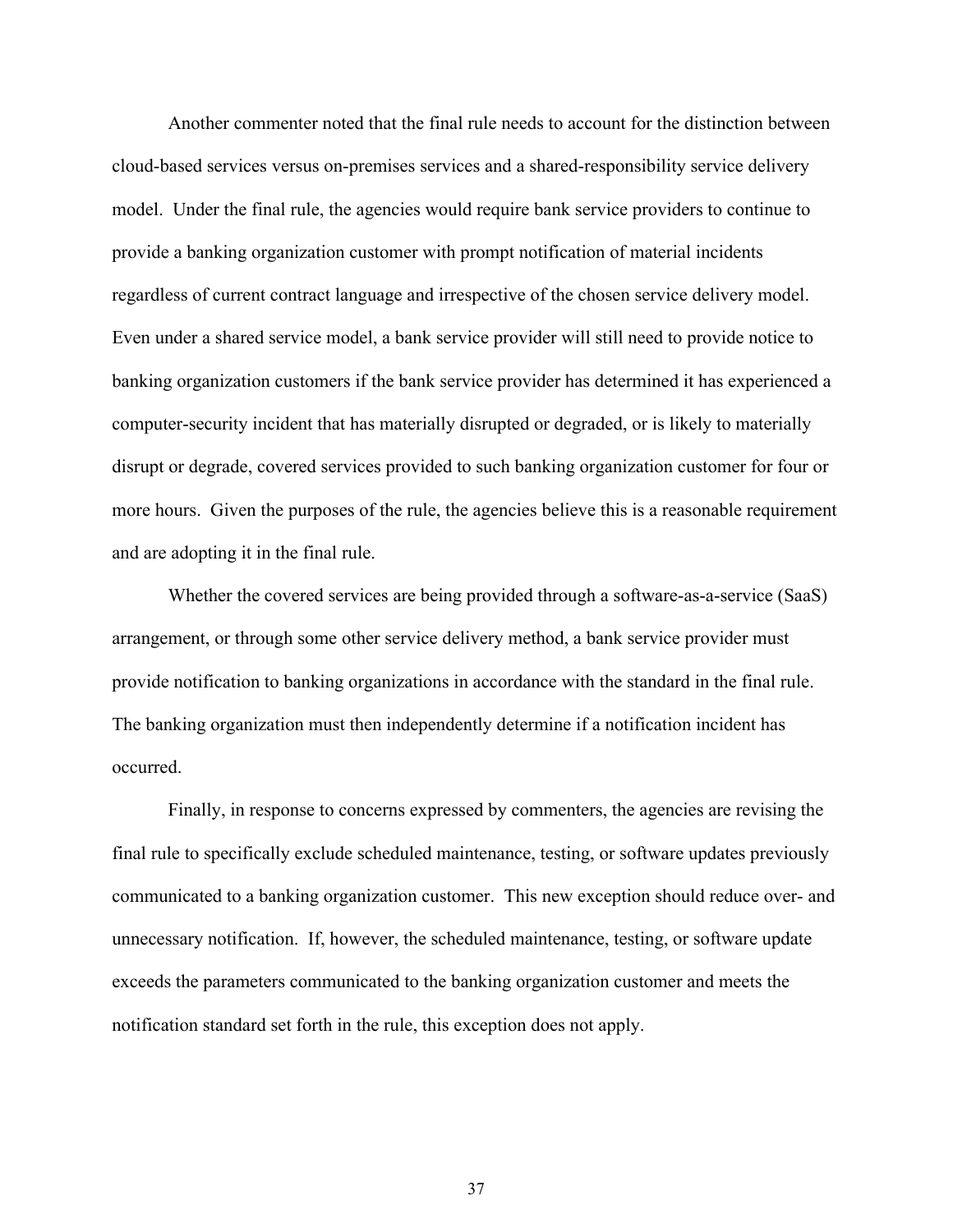#### **ii. Timing of Bank Service Provider Notification**

Several commenters favored immediate notifications. Others were concerned that immediate notifications may result in over- and inaccurate notification. For example, some commenters objected to the requirement that a bank service provider must "immediately" notify affected banking organizations<sup>[48](#page-37-0)</sup> and recommended that the notification occur "as soon as practicable," within the first four hours of the occurrence of a computer-security incident, or in a "timely" manner (or a similar standard) after a service disruption to prevent over-reporting and provide time for bank service providers to assess the severity of an incident.<sup>[49](#page-37-1)</sup> One commenter noted that an immediate notification standard may be appropriate but only after the bank service provider determines that a notification incident has occurred, while other commenters stated that immediate notification was appropriate. Another commenter expressed concern that immediate notice may leave no time lapse "between when a computer-security incident occurred and when notification has to happen." While expressing similar sentiments, some commenters suggested substituting the term "timely," or "promptly" and "without undue delay," in place of the "immediate" requirement. Another commenter suggested that different reporting obligations should be permitted contingent upon the location of the incident (on-premise services vs. cloud services). The same commenter suggested modifying the "good faith" standard to instead

<span id="page-37-0"></span><sup>&</sup>lt;sup>48</sup> Obstacles to immediate notification mentioned by commenters included that bank service providers need time to assess whether an incident is a computer-security incident.

<span id="page-37-1"></span><sup>&</sup>lt;sup>49</sup> A commenter suggested that any timing for notification should allow an opportunity for reasonable investigation to help ensure that material incidents are flagged to the regulators and are not obfuscated by an influx of false positives or non-material matter.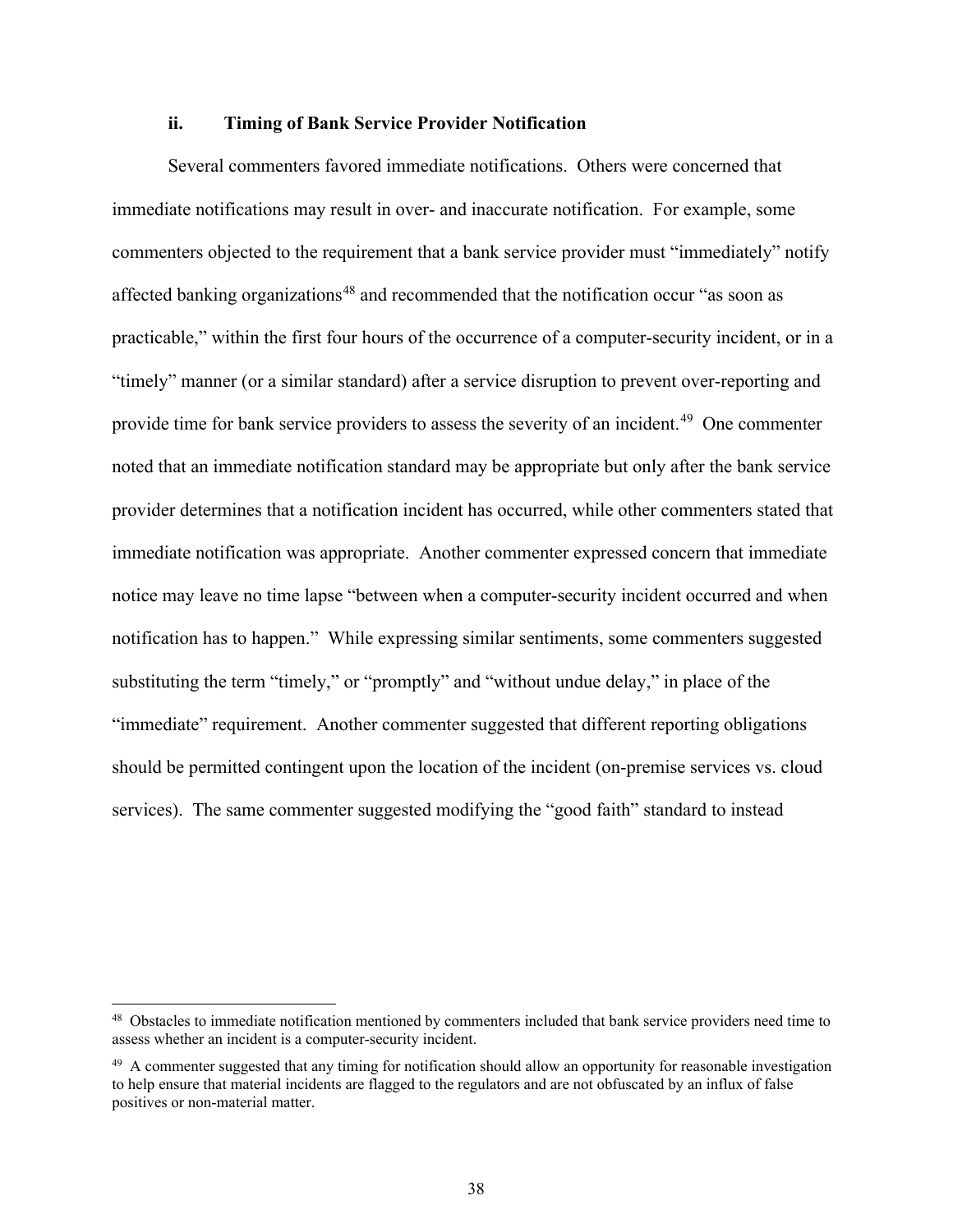require "prompt" notification where a bank service provider obtains actual knowledge of an incident that impacts services for more than four hours.

Other commenters drew distinctions between security incidents and service disruptions. One commenter observed that "[u]nlike a 'computer-security incident' which requires time to identify and evaluate, a disruption in service is instantaneously apparent and bank service providers can immediately notify banking organizations of the disruption in service." For similar reasons, another commenter suggested bifurcation of service provider notifications: "one immediate notice timeline if the incident affects the security of the banking organization's systems and a second, longer time period for disruption."

In response to these comments, the agencies are revising the rule to provide that a bank service provider must notify affected banking organization customers "as soon as possible" when it "determines" it has experienced an incident that meets the standard in the rule. Use of the term "determined" allows the bank service provider time to examine the nature of the incident and assess the materiality of the disruption or degradation of covered services. Additionally, the "four or more hours" threshold should reduce notifications concerning less material incidents. Once the bank service provider has made this determination, it must provide notice "as soon as possible."

Some commenters recommended revising the proposed rule to "allow for service providers to satisfy their notification requirement by providing notification to their banking customer consistent with any requirements and by any methods set forth in their contract with that customer, so long as the method reasonably ensures that the banking organization receives the notification." While the agencies believe it is reasonable to assume that providing notification to customers following a determination that a material incident has occurred should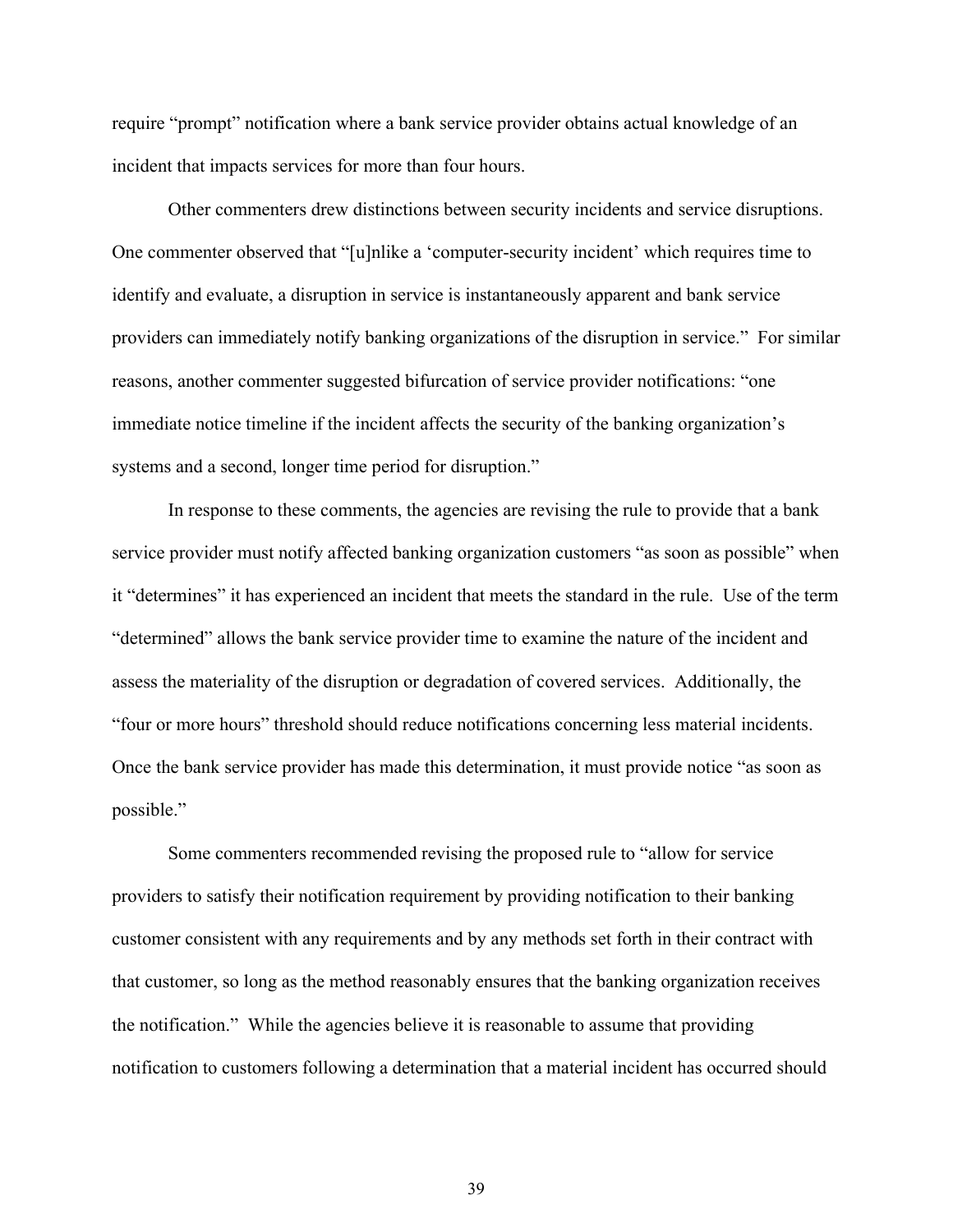be consistent with many existing contractual provisions, the agencies conclude that an independent regulatory requirement is appropriate to ensure that banking organizations receive consistent and timely notification of the most significant computer-security incidents affecting covered services.

Other comments suggested that a 36- or 72-hour notification timeframe would be reasonable. For the reasons expressed above, the agencies disagree that bank service providers could (or should) wait this long to alert banking organization customers about a material disruption or degradation in covered services. Accordingly, the final rule requires bank service providers to provide notice as soon as possible when the bank service provider has determined it has experienced a notification incident.

#### **iii. Bank Service Provider Notification to Customers**

Some commenters stated that the requirement in the proposal to notify two individuals at each affected banking organization of an incident was appropriate. One commenter suggested that a third notification be sent to a banking organization's general email or telephone number. Several commenters recommended the agencies allow the notification through general channels accessible by multiple employees at affected banking organizations, and one commenter suggested that "significant" bank service providers should directly notify the agencies. Other commenters asserted that requiring bank service providers to notify two contacts at each banking organization customer would be overly prescriptive and burdensome.<sup>[50](#page-39-0)</sup> Instead, these commenters recommended that bank service providers should work with their banking organizations to designate a central point of contact, but bank service providers should not be

<span id="page-39-0"></span><sup>&</sup>lt;sup>50</sup> Commenters suggested that one contact should be adequate, as smaller banking organizations may not have two contacts available.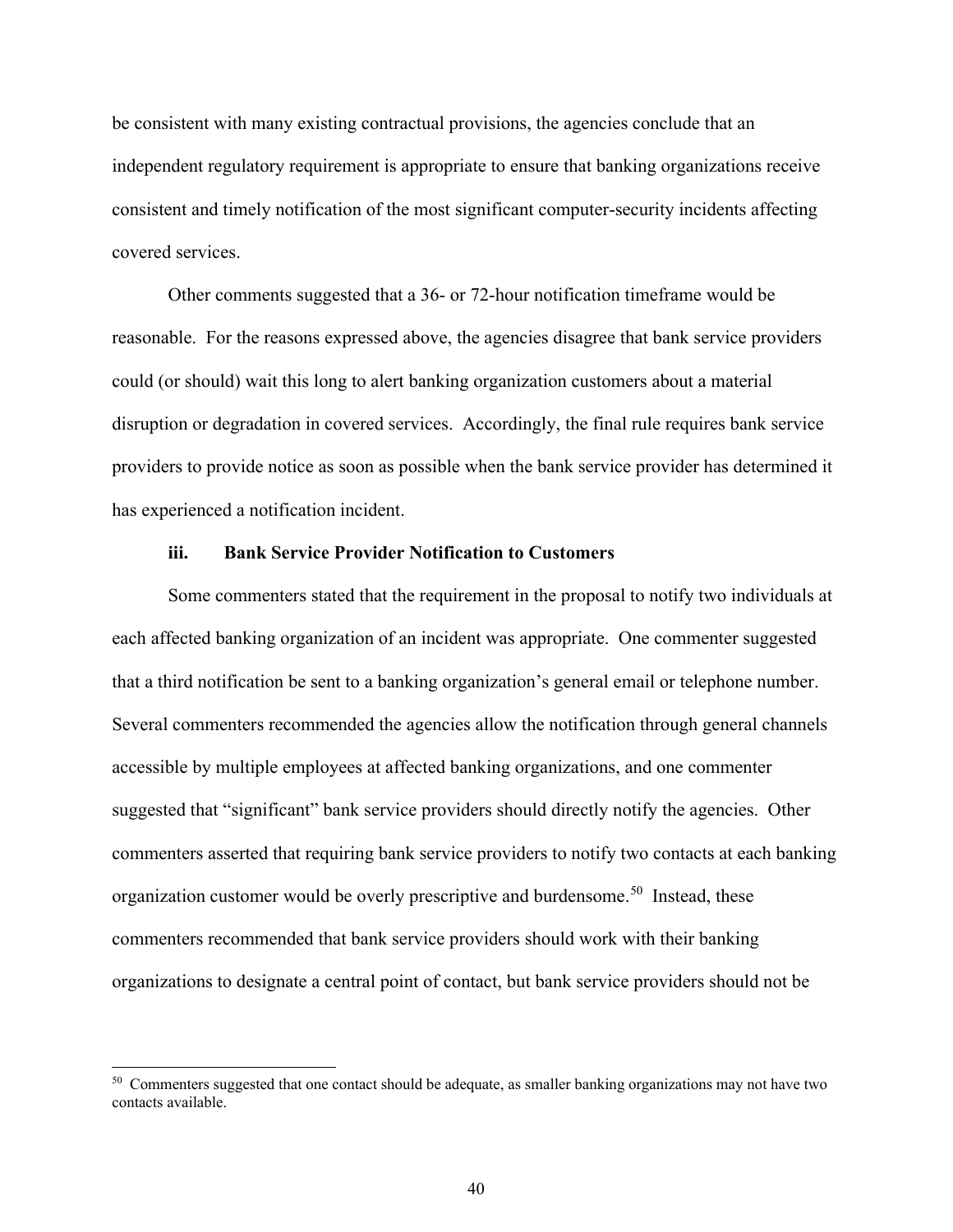required to ensure that a contact at the banking organization receive the notification.<sup>[51](#page-40-0)</sup>

Regarding existing provisions in contracts, a commenter contended that "contractual provisions with bank service providers commonly provide specific notice methods and generally provide notice to two or more banking organization employees." This is consistent with the agencies' understandings of existing agreements based on their broad-based review of bank service provider agreements, which was reflected in the language of the proposed rule.

As an alternative to the approach in the proposed rule, a few commenters suggested that the rule should "instead focus on outcomes—ensuring that the appropriate individuals or entities at banking organizations receive timely notice." Another commenter suggested that "banking organizations should have a central point of contact that would be accessible by more than one person to ensure that notifications to the banking organization are timely received and acted upon." This approach was echoed by another banking industry commenter, who suggested that "notification through a medium or channel that is accessed by and available to multiple banking organization employees" should be allowed to meet the NPR's notification requirement. Some commenters suggested using automated notifications or centralized notification portals to streamline the notification process.

After consideration of the comments, the agencies are revising the final rule to keep the notification process simple and flexible. Rather than requiring bank service providers to notify two individuals at each affected banking organization customer, which may not be effective for every banking organization or bank service provider, the final rule requires bank service providers to notify "at least one bank-designated point of contact at each affected banking

<span id="page-40-0"></span><sup>&</sup>lt;sup>51</sup> A commenter also recommended different notification obligations for on-premises services compared to cloudbased services. Commenters also suggested a carve-out to the notification obligation when a bank service provider is delayed or prevented by law enforcement.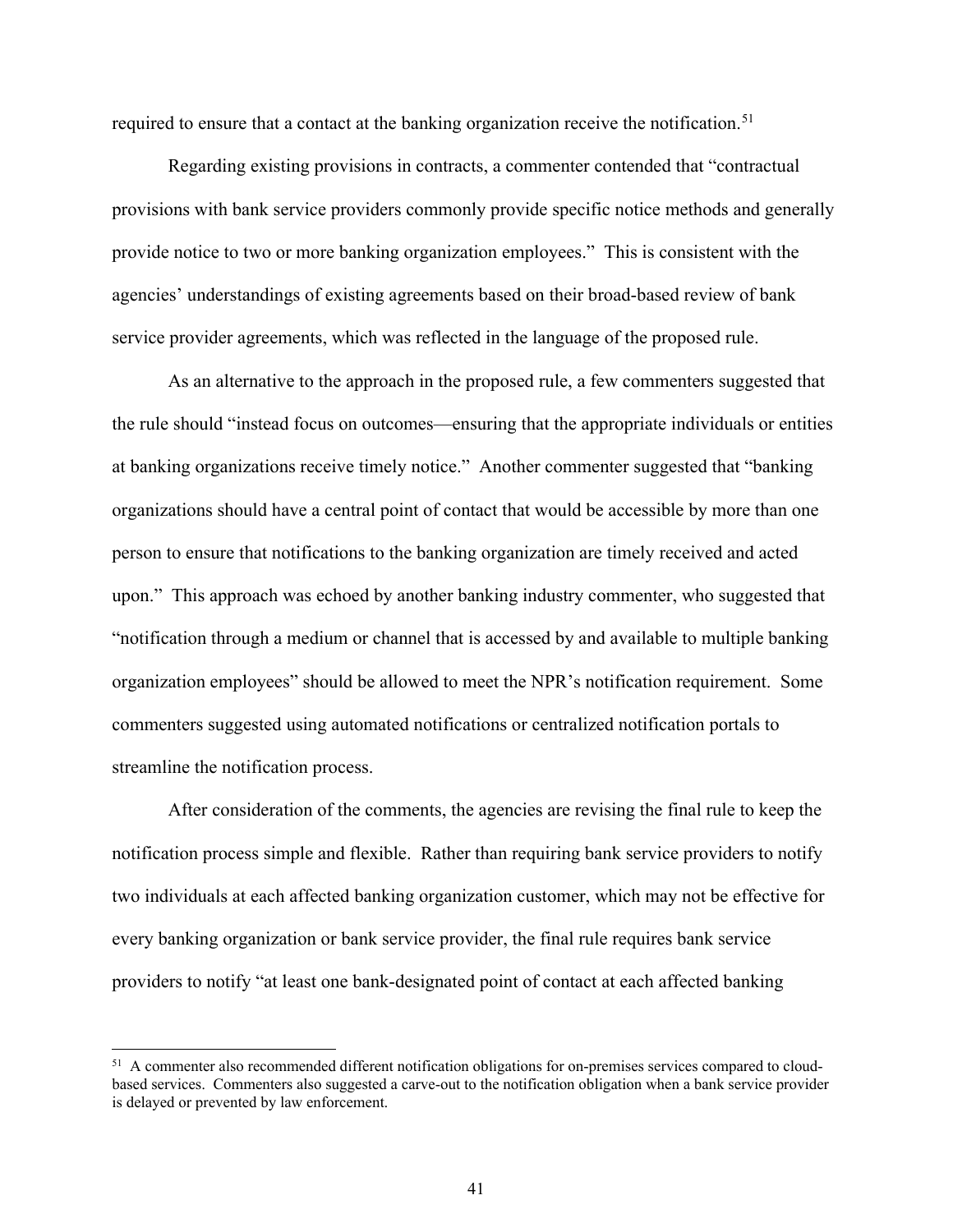organization customer." The final rule states that a banking organization-designated point of contact is an email, phone number, or any other contact(s), previously provided to the bank service provider by the banking organization customer.

The agencies determined effective notice will be best achieved if banking organizations and bank service providers work collaboratively to designate a method of communication that is feasible for both parties and reasonably designed to ensure that banking organizations actually receive the notice in a timely manner. The final rule also provides flexibility for banking organizations and bank service providers to determine the appropriate designated point of contact, and if a banking organization customer has not previously provided a bank-designated point of contact, such notification shall be made to the Chief Executive Officer (CEO) and Chief Information Officer (CIO) of the banking organization customer, or two individuals of comparable responsibilities, through any reasonable means.

#### **iv. Bank Service Provider Agreements - Contract Notice Provisions**

Several commenters observed that contracts between banking organizations and bank service providers routinely include incident notification provisions.<sup>52</sup> But other commenters noted that current contractual provisions may not align with the proposed rule's notification requirements and, as such, would need to be amended or revised, which may take time to complete.

Commenters generally stated that while contracts between banking organizations and bank service providers already have negotiated notice provisions, such contracts would need to

<span id="page-41-0"></span><sup>&</sup>lt;sup>52</sup> A commenter stated that bank service providers already subject to contractual breach reporting obligations should be excluded from the rule while a different commenter believed that as a matter of fairness and competitive equality, if private sector FMUs are required to provide mandated notices to either their primary federal regulator or their banking organization customers, the Board should publicly commit to hold Federal Reserve Bank services to an equivalent standard.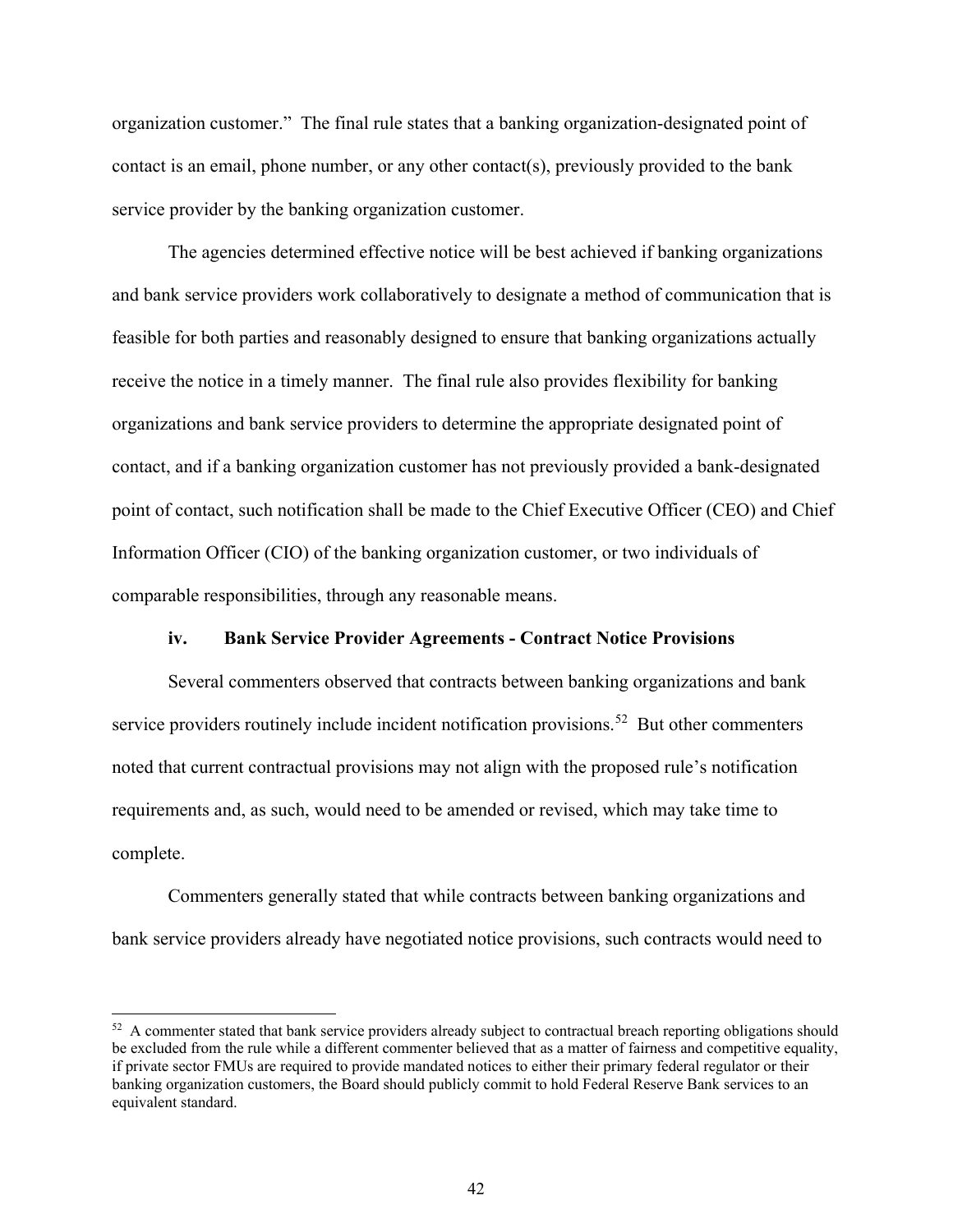be amended to ensure compliance with the rule. In that regard, commenters expressed the view that the proposed rule should be revised to allow for bank service providers to satisfy their notification requirement by providing notification to their banking organization customer consistent with any requirements and by any methods set forth in their contract with that customer, so long as the method reasonably ensures that the banking organization customer receives the notification. Facilitating compliance with the rule in this manner would prevent banking organizations from having to incur the costs to amend existing contracts. Other commenters expressed perceived challenges with renegotiating contracts to comply with the rule and commenters stated that they should not be faulted for a bank service provider's failure to notify. One commenter expressed concern that community banks may hold little power in these negotiations and recommended extending the compliance date of the rule for community banks. Relatedly, a commenter argued that if FMUs are required to provide mandated notices to their banking organization customers, the rule should require banking organization customers to identify and update their contacts for mandated notices to their bank service providers, rather than placing the burden on bank service providers to request and seek updates to these contacts. Commenters also urged the agencies to accept the notification methods specified in these contracts and clarify contract expectations. A few commenters requested that the agencies provide specific contract expectations and to consider conducting a review of contracts to confirm the notice provisions were adequate.

The agencies believe many contracts already address such notices to banking organizations. Typically, existing bank service provider agreements that support operations that are critical to a banking organization customer require notification to the customer as soon as possible in the event of a material incident during the normal course of business. If such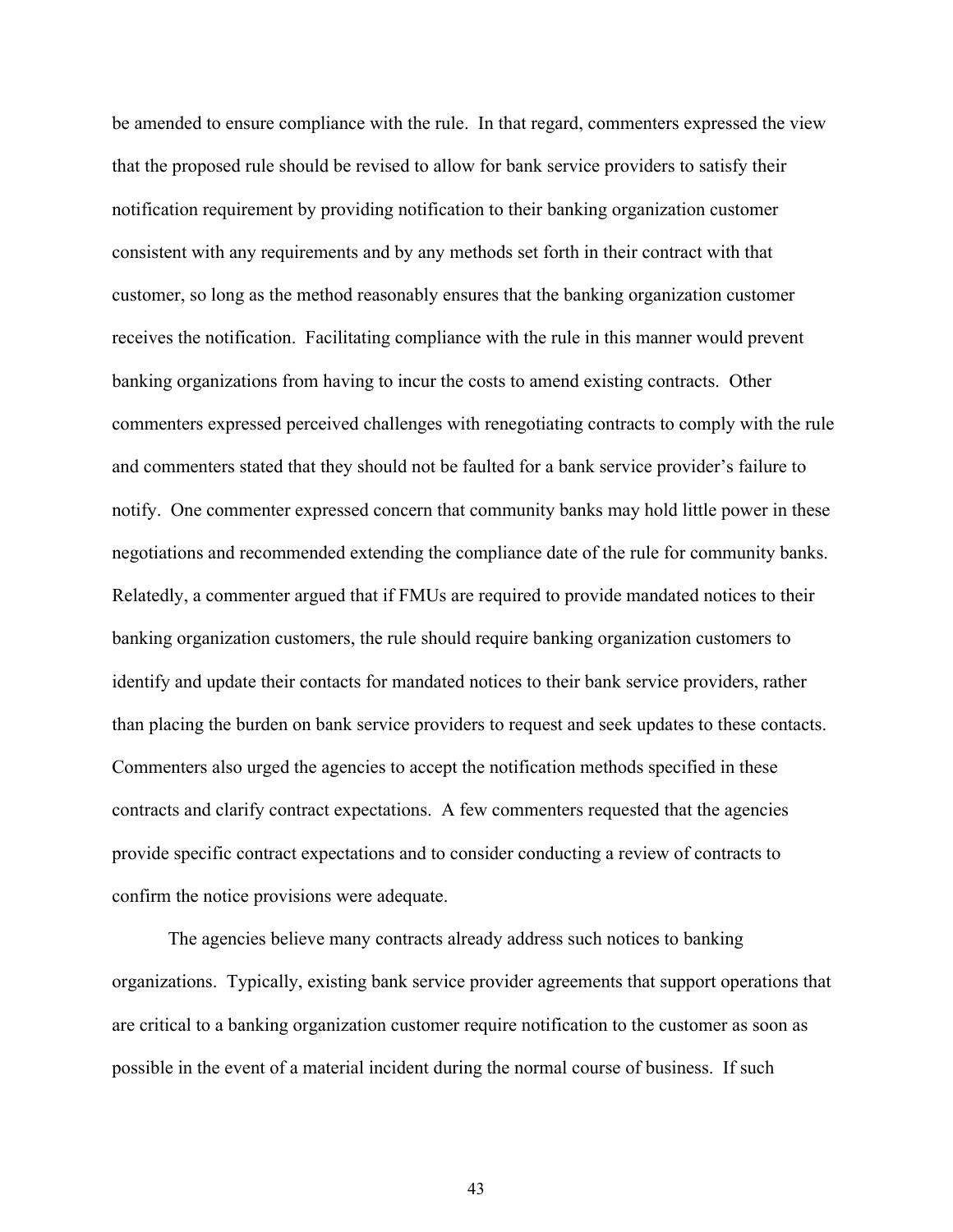notification provisions satisfy the requirements of the final rule, then notification under the contractual provisions will satisfy a bank service provider's obligation under the rule as well. The agencies note that existing notification procedures may include some redundancy with the final rule. However, the agencies are requiring notice in the final rule to ensure that a notification occurs in the event of a material computer-security incident. As a result, the agencies are not incorporating these recommendations. The agencies also note that the notification requirement created by this rule is independent of any contractual provisions, and therefore, bank service providers must comply even where their contractual obligations differ from the notification requirement in this rule. The agencies anticipate that banking organizations and bank service providers will work collaboratively to designate a method of communication that is feasible for both parties and reasonably designed to ensure that banking organizations actually receive the notice in a timely manner, for purposes of complying with the rule.

This final rule is not expected to add significant burden on bank service providers. The agencies' experiences with conducting bank service provider contract reviews during examinations indicate that many of these contracts include incident-reporting provisions. The agencies also observe that there are effective automated systems for notification currently.

In addition, for banking organizations that have not already designated individuals to be notified under contractual obligations, the agencies do not believe that requiring bank service providers to notify banking organization CEOs and CIOs would create significant burden. In these circumstances, the agencies believe that bank service providers can easily obtain contact information for banking organization CEOs and CIOs.

#### **IV. Other Rulemaking Considerations**

In the NPR, the agencies sought feedback on a number of related topics, which are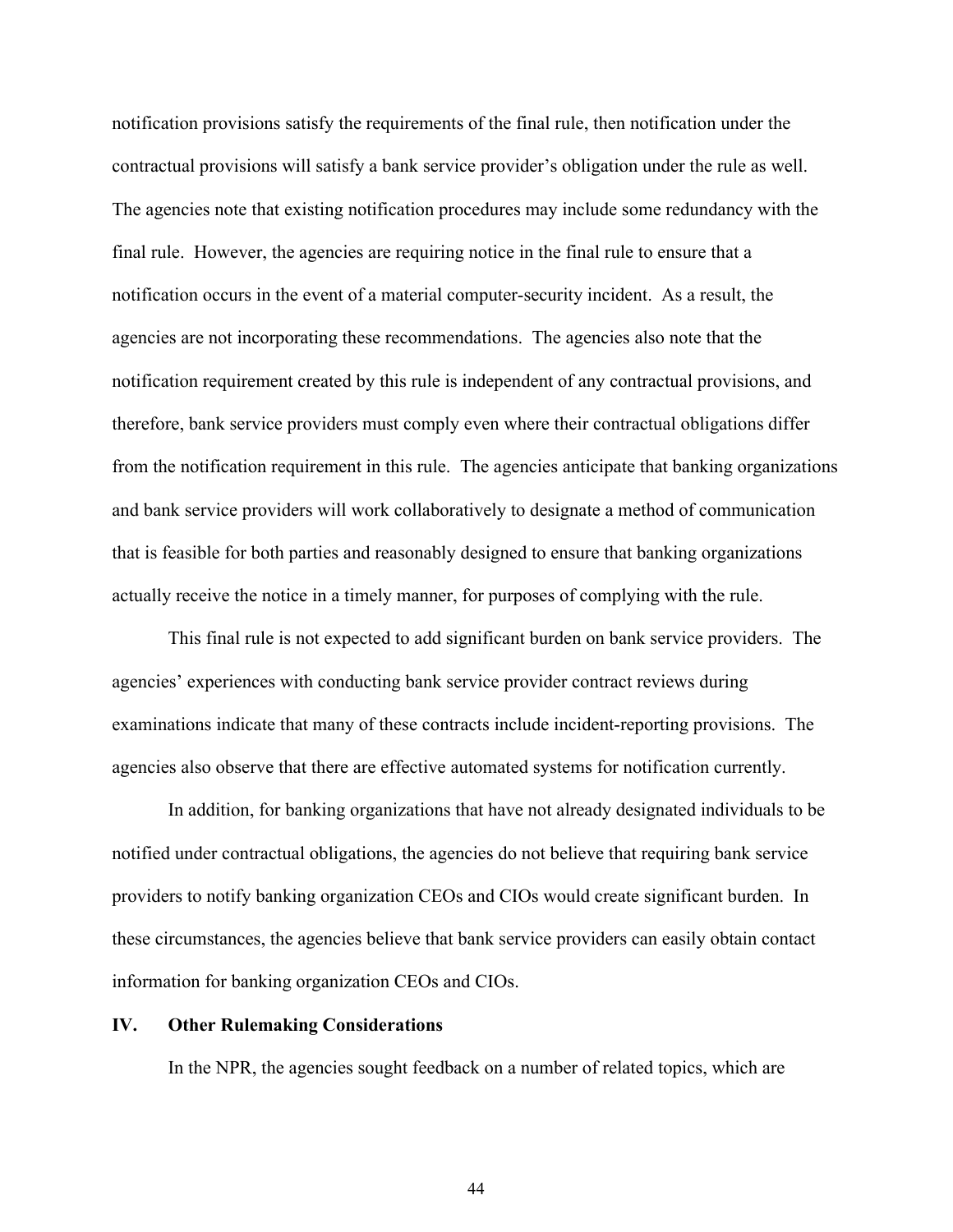addressed separately in the sections that follow.

#### **A. Bank Service Provider Material Incidents Consideration**

The agencies requested comments about the potential burden the rule would impose on small bank service providers and about circumstances when a banking organization customer would not be aware of a material disruption in services unless they were notified. There were limited comments on this question.

A few commenters noted that banking organizations are often contacted by their customers shortly after an incident and service outage occurs. Despite indirect knowledge or suspicions about potential service outages or limitations, banking organizations should still be notified of material incidents by their bank service providers.

Merely identifying the fact of an outage or service interruption would not help banking organization customers understand the extent of such an outage or service interruption. Receiving notification from a bank service provider would enable a banking organization customer to evaluate the impact of the computer-security incident on its operations to determine whether it is experiencing a notification incident. If a banking organization is experiencing a notification incident and notifies its primary federal regulator, the regulator then may evaluate and assist, as appropriate.

#### **B. Methodology for Determining Number of Incidents Subject to the Rule**

The agencies invited comment on the methodology used to estimate the number of notification incidents that may be subject to the proposed rule each year. Several commenters provided general comments suggesting the agencies may have underestimated the burden associated with the proposed rule; however, only one trade association commenter provided specific observations on the methodology used to estimate the number of incidents subject to the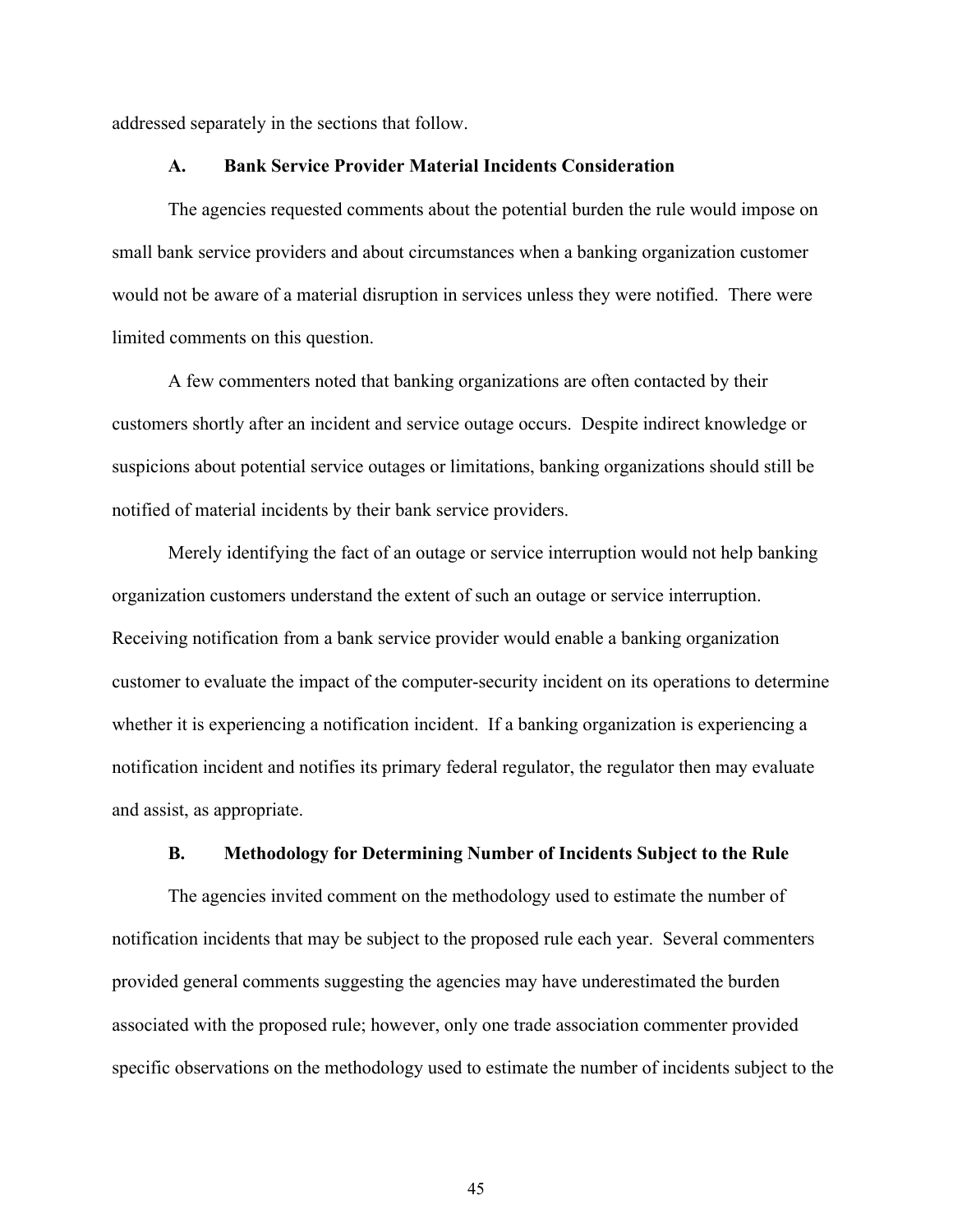rule. This commenter suggested that the agencies should "seek additional comments on the estimated costs and benefits of the proposed rule."

The agencies also received comments related to the costs associated with complying with the rule. A commenter asserted, without further detail, that the proposed costs of compliance were underestimated. This commenter suggested that the agencies gather more information and data to adequately assess the regulatory impact of the proposal. Regarding estimating the number of notification incidents per year that would be reported under the proposed rule, one commenter suggested the agencies already have this information. Another commenter asserted that the rule would result in significant costs in standing up internal processes and procedures to comply with a new federal regulatory mandate, resulting in ongoing cost and burden.

The agencies have addressed the costs of this rule in the Impact Analysis section below. Moreover, the methodology used to determine the number of incidents subject to the rule reflects the agencies' experience that computer-security incidents that rise to the level of notification incidents are rare. The agencies also believe that the final rule largely formalizes a process that already exists, reflecting the collaborative and open communication that exists between banking organizations and the agencies.

As discussed in more detail in the Impact Analysis section, the agencies reviewed available supervisory data and a subset of Suspicious Activity Report (SAR) data involving cyber incidents targeting banking organizations to develop an estimate of the number of notification incidents that may occur annually. The agencies specifically recognized that an analysis of SAR filings would not capture the full scope of incidents addressed by this rule. However, the agencies also considered supervisory data, which includes the voluntary notification banking organizations already provide, to inform their estimate of the frequency of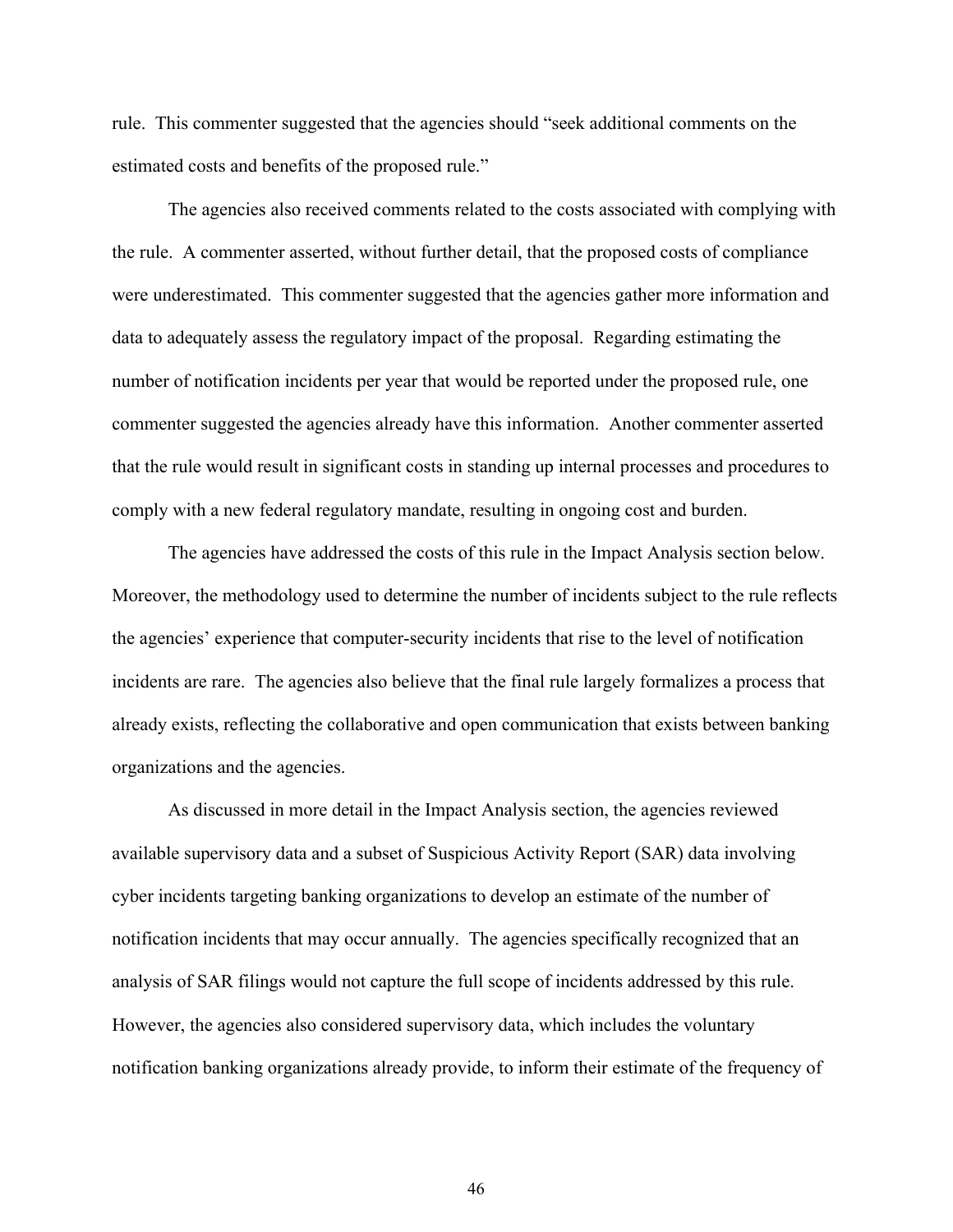notification incidents. Based on this assessment, the agencies continue to believe that the estimated 150 notification incidents annually set forth in the Impact Analysis is reasonable. The agencies are not seeking additional comments on the estimated costs and benefits of the rule.

#### **C. Voluntary Information Sharing**

One commenter suggested the agencies should acknowledge the importance of voluntary information sharing within an "expanding notice schema," and rely upon voluntary disclosures for non-disruptive events. Another suggested the rule should "distinguish between existing, voluntary information-sharing between banking organizations" and the final rule's required incident notification disclosures.

The focus and purpose of this final rule is to ensure that the agencies receive prompt notice of notification incidents, which we have defined to include only the most significant incidents affecting banking organizations. The final rule does not solicit notifications on nondisruptive events and differs from and does not prevent traditional supervisory information sharing. However, the agencies agree that voluntary information sharing is critically important and encourage banking organizations and bank service providers to continue sharing information about incidents not covered by this rule.

#### **D. Utilizing Prompt Corrective Action Capital Classifications**

One commenter suggested incorporating "existing terms and definitions of discrete, rare, disruptive events" such as "Prompt Corrective Action (PCA) capital category definitions, or the invocation of Sheltered Harbor protocols."[53](#page-46-0) The agencies decline to follow this recommendation. The agencies have used definitions in the final rule that are broadly consistent

<span id="page-46-0"></span><sup>53</sup> To learn more about PCA capital category definitions, see OCC Bulletin 2018-33, *Prompt Corrective Action: Guidelines and Rescissions* (Sept. 28, 2018), which can be found at: *https://www.occ.gov/newsissuances/bulletins/2018/bulletin-2018-33.html*. To learn more about Sheltered Harbor protocols, see the Sheltered Harbor landing page at: *https://www.aba.com/banking-topics/technology/cybersecurity/sheltered-harbor#.*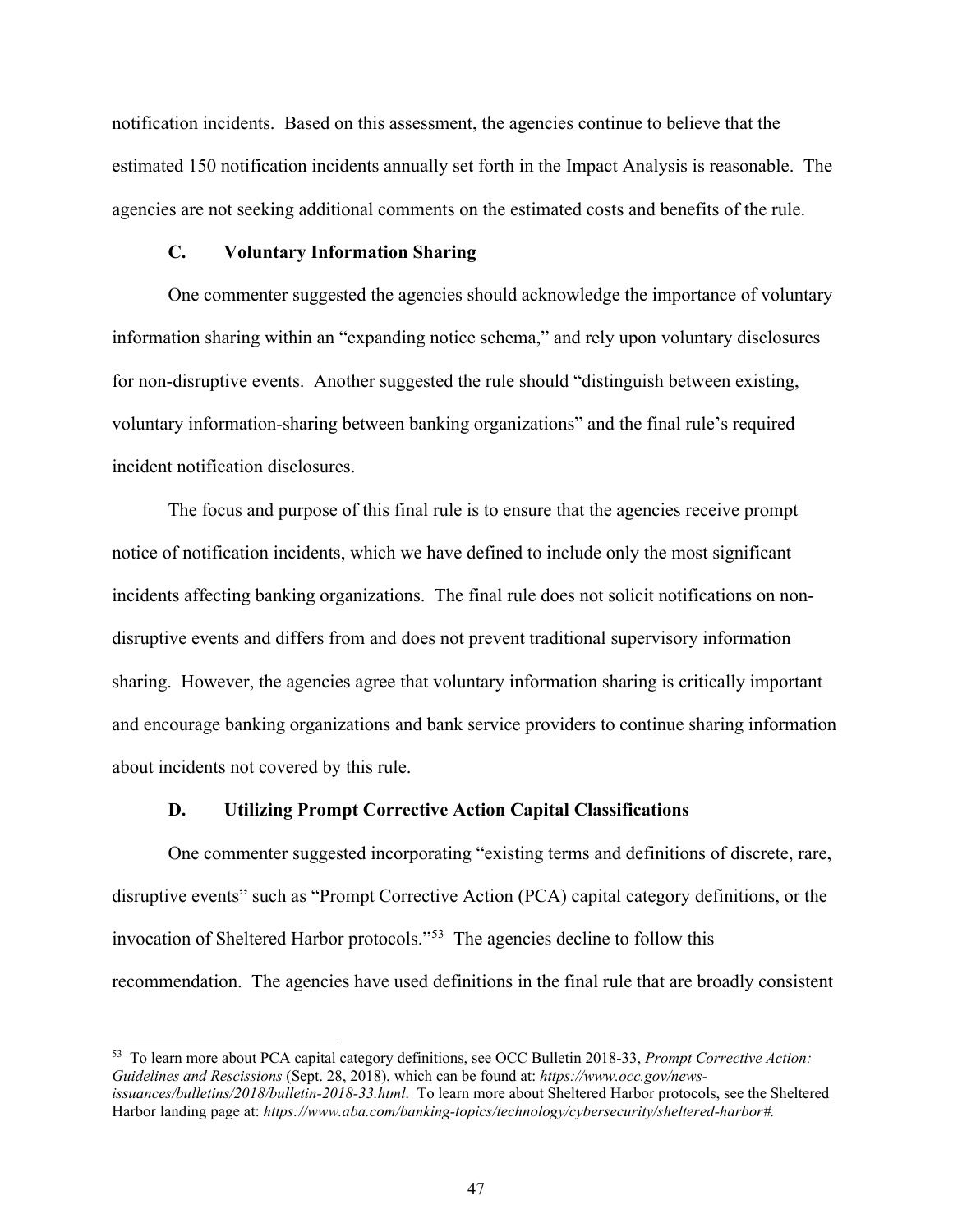with NIST terminology, which is widely used across various industry segments.

#### **E. Ability to Rescind Notification and Obtain Record of Notice**

The agencies received several comments regarding the agencies' collection and use of notification incident information from banking organizations. One commenter urged the agencies to develop procedures, subject to notice and comment, that would be taken upon receipt of a banking organization's incident notification information and any subsequently gathered information related to the incident. Commenters also urged the agencies to clarify information sharing practices and protocols relating to notification incident reports, expressing concerns with confidentiality and data security. One commenter suggested that notification incident reports should be shared with banking organization-specific supervisory teams. Commenters stated that any information submitted should be subject to the agencies' confidentiality rules and that the agencies should explain how the information would be protected.

One commenter suggested the agencies establish a "mechanism to rescind" notifications in situations where "initial determinations overestimate[d] the severity or significance of an event." No formal rescission mechanism is required. The agencies recognize that a banking organization or bank service provider may provide notice, from time to time, upon a mistaken determination that such notice is necessary. A banking organization or bank service provider may update its original notification if it later determines that its initial assessments were incorrect or overcautious.

Other commenters discussed the need to obtain or retain copies of the notifications for recordkeeping purposes. The rule does not impose any recordkeeping requirements.

Another commenter suggested the agencies should indicate how information that the agencies obtain under this rule would remain protected and confidential. Additionally, they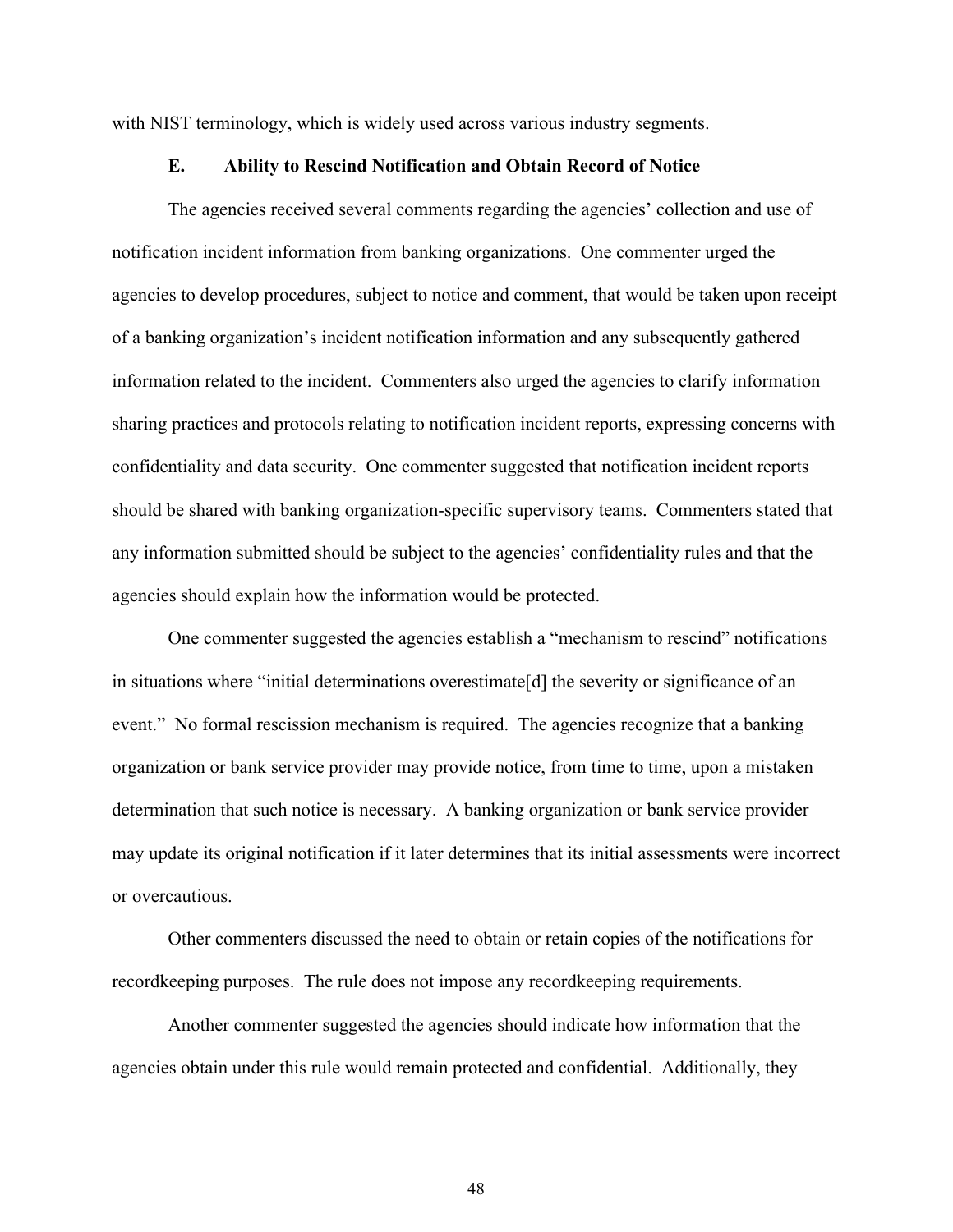requested confirmation that the information provided would be considered exempt from Freedom of Information Act (FOIA) requests. As the agencies noted in the proposal, the notification, and any information provided by a banking organization related to the incident, would be subject to the agencies' confidentiality rules, which provide protections for confidential, proprietary, examination/supervisory, and sensitive personally identifiable information.<sup>[54](#page-48-0)</sup> However, the agencies must respond to individual FOIA requests on a case-by-case basis.

#### **F. Single Notification Definition**

One commenter suggested the agencies implement only a "single definition for a notification incident that applies to both bank service providers and banking organizations." The agencies believe that this would be unworkable; the two notification requirements serve different purposes. Accordingly, the agencies declined to implement a single definition. However, the agencies have sought to harmonize the two notification standards where feasible.

#### **G. Affiliated Banking Organizations Considerations**

The final rule provides that affiliated banking organizations each have separate and independent notification obligations. Each banking organization needs to make an assessment of whether it has suffered a notification incident about which it must notify its primary federal regulator. Subsidiaries of banking organizations that are not themselves banking organizations do not have notification requirements under this final rule. If a computer-security incident were to occur at a non-banking organization subsidiary of a banking organization, the parent banking organization would need to assess whether the incident was a notification incident for it, and if so, it would be required to notify its primary federal regulator.

<span id="page-48-0"></span><sup>54</sup> *See, e.g.*, 12 CFR part 4 (OCC); 12 CFR part 261 (Rules Regarding Availability of Information) (Board); 12 CFR 309.6 (Disclosure of exempt records) (FDIC).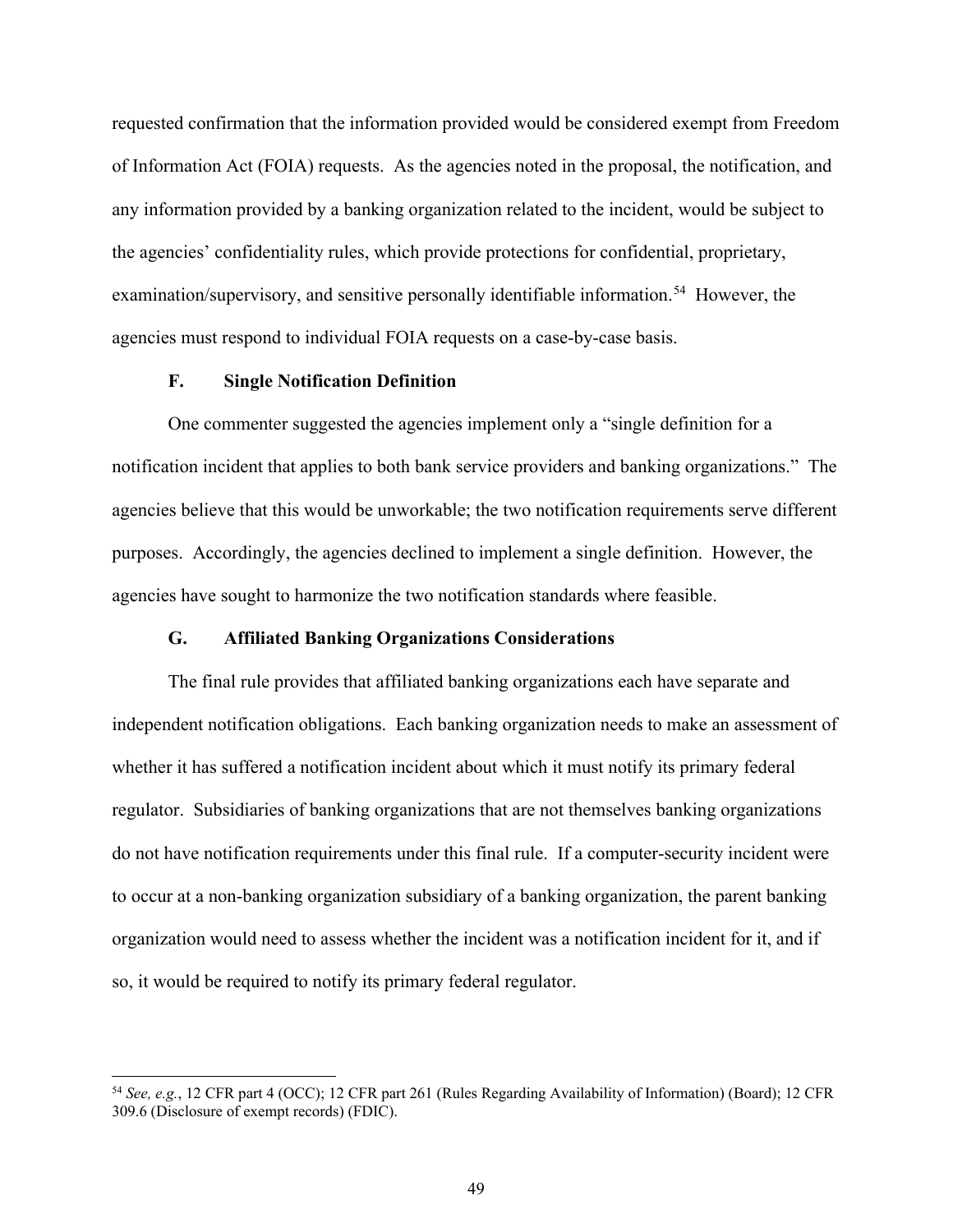#### **H. Consideration of the Number of Bank Service Providers**

Some commenters suggested the agencies underestimated the impact of the NPR to bank service providers. As noted in the NPR, the agencies do not know the precise number of bank service providers that will be affected by the final rule's notification requirement. However, the agencies conservatively assumed the entire population of bank service providers who have selfselected the North American Industry Classification System (NAICS) industry "Computer System Design and Related Services" (NAICS industry code 5415) as their primary business activity to be the estimated number of bank service providers. It seems unlikely that all such code 5415-designated firms are bank service providers. Even though there may be some bank service providers that do not self-identify under NAICS code 5415, the agencies believe the number of incidents involving bank service providers will be generally consistent with original NPR findings. The agencies acknowledge that these bank service providers will be impacted by the final rule.

#### **V. Impact Analysis**

Covered banking organizations under the final rule include all depository institutions, holding companies, and certain other financial entities that are supervised by one or more of the agencies. According to recent Call Report and other data, the agencies supervise approximately 5,000 depository institutions along with a number of holding companies and other financial services entities that are covered under the final rule.<sup>[55](#page-49-0)</sup>

In addition, the final rule requires bank service providers to notify at least one bankdesignated point of contact at each affected banking organization customer as soon as possible when the bank service provider determines that it has experienced a computer-security incident

<span id="page-49-0"></span><sup>55</sup> March 31, 2021, Call Report Data.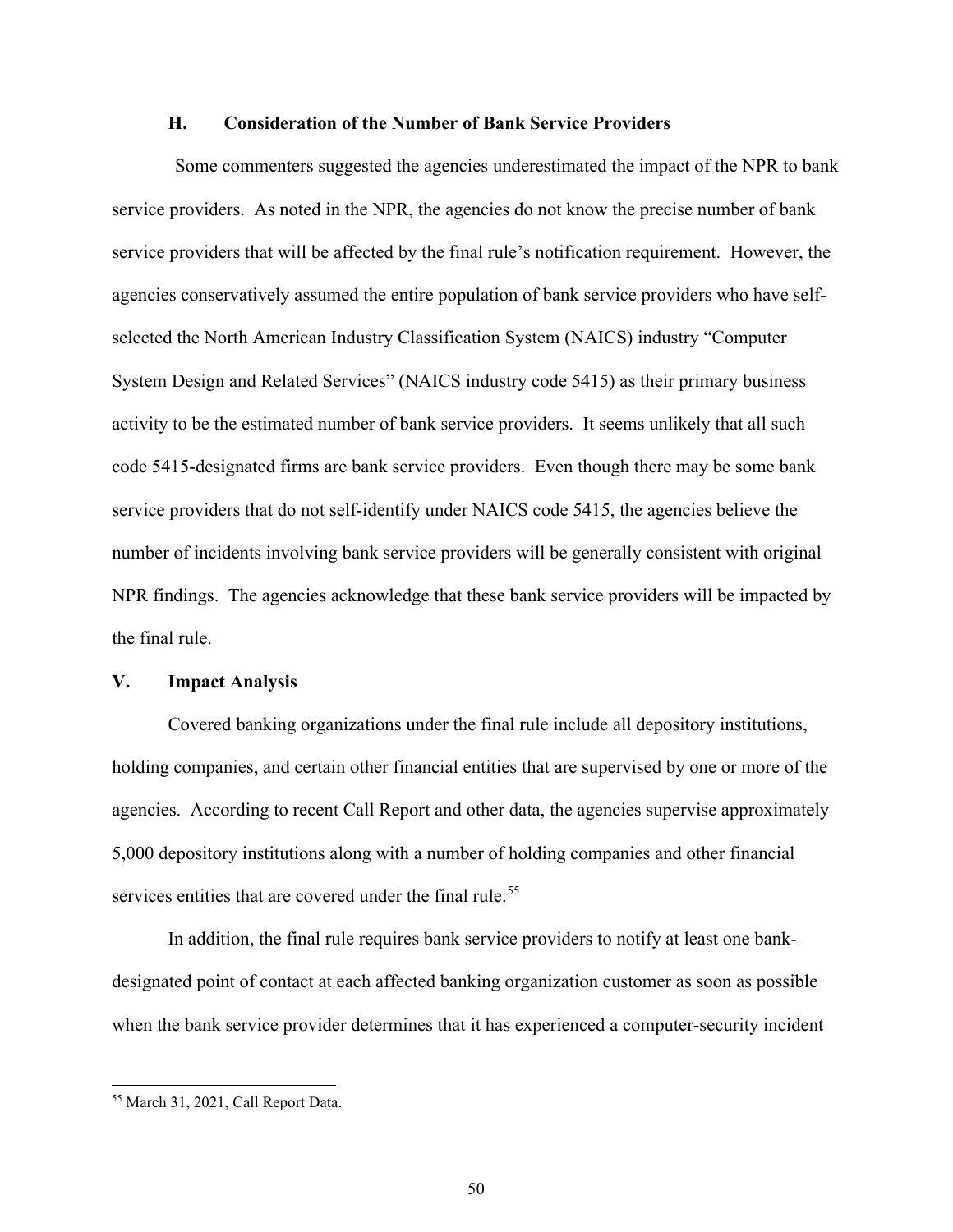that has materially disrupted or degraded, or is reasonably likely to materially disrupt or degrade, covered services provided to such banking organization for four or more hours. This requirement would enable a banking organization to promptly respond to an incident, determine whether it must notify its primary federal regulator that a notification incident has occurred, and take other appropriate measures related to the incident.

#### *Benefits*

The agencies believe that prompt notification of reportable incidents is likely to provide the following benefits to banking organizations and the financial industry as a whole. Notification may help the relevant agencies determine whether the incident is isolated or is one of many similar incidents at multiple banking organizations. If the notification incident is isolated to a single banking organization, the primary federal regulator may be able to facilitate requests for assistance on behalf of the affected organization to minimize the impact of the incident. This benefit may be greater for small banking organizations with more limited resources. If the notification incident is one of many similar incidents occurring at multiple banking organizations, the agencies could also alert other banking organizations of the threat, recommend measures to better manage or prevent the recurrence of similar incidents, or otherwise help coordinate incident response.

The prompt notification about incidents could also enable federal regulators to respond faster to potential liquidity events that may result from such incidents. If a notification incident prevents banking organizations from fulfilling financial obligations in a timely manner, it might reduce confidence in the banking organization and precipitate the rapid withdrawal of demand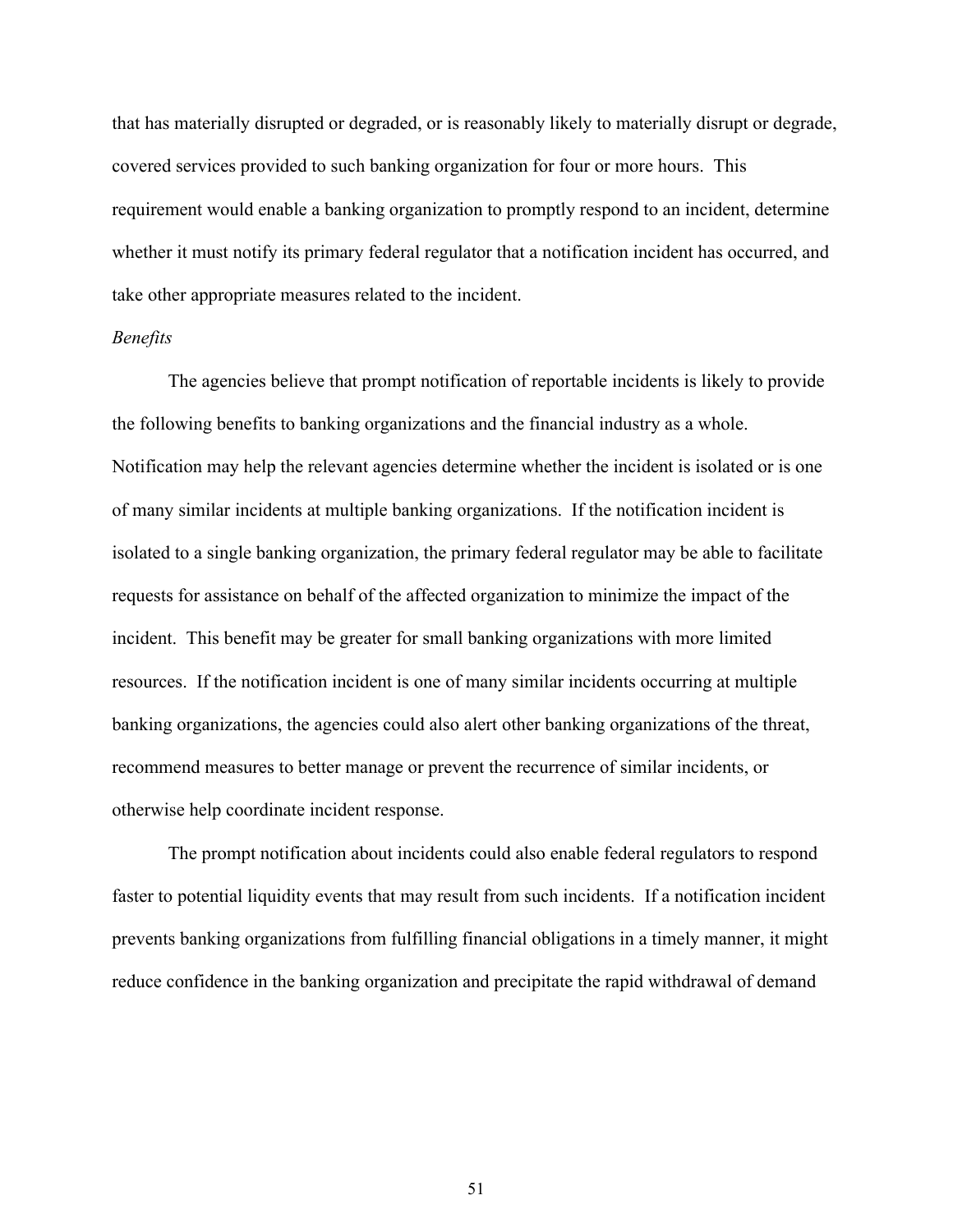deposits or short-term financing from such organizations. [56](#page-51-0),[57](#page-51-1) The agencies believe that a faster regulatory response could mitigate, or entirely prevent, these adverse liquidity events, thereby enhancing the resilience of the banking system against notification incidents.

Receiving information on notification incidents at multiple banking organizations would also enable regulators to conduct empirical analyses to improve related guidance, adjust supervisory programs to enhance resilience against such incidents, and provide information to the industry to help banking organizations reduce the risk of future computer-security incidents.

The agencies do not have sufficient information available to quantify the potential benefits of the final rule because the benefits depend on the probability, breadth, and severity of future notification incidents, and the specifics of those incidents, among other things. These data limitations notwithstanding, and considering that banking organizations face a heightened risk of disruptive and destructive attacks, which have been increasing in frequency and severity in recent years, the agencies expect that the final rule would have clear prudential benefits. *Costs*

The final rule requires banking organizations to notify their primary federal regulator as soon as possible, and no later than 36 hours, after a banking organization has determined that a notification incident has occurred. The agencies reviewed available supervisory data and SARs involving cyber events against banking organizations in 2019 and 2020 to estimate the number of notification incidents expected to be reported annually. This calculation relied on descriptive criteria (e.g., ransomware, trojan, zero day, etc.) that may be indicative of the type of material

<span id="page-51-0"></span><sup>56</sup> See the conceptual discussion of "cyber runs" in Duffie and Younger, *[https://www.brookings.edu/wp](https://www.brookings.edu/wp-content/uploads/2019/06/WP51-Duffie-Younger-2.pdf)[content/uploads/2019/06/WP51-Duffie-Younger-2.pdf](https://www.brookings.edu/wp-content/uploads/2019/06/WP51-Duffie-Younger-2.pdf)*, Hutchins Center Working Paper No. 51, June 18, 2019.

<span id="page-51-1"></span><sup>&</sup>lt;sup>57</sup> See the empirical analysis of the potential adverse impact of cyber events on the U.S. payment and settlement system in Eisenbach et al., *[https://www.newyorkfed.org/medialibrary/media/research/staff\\_reports/sr909.pdf,](https://www.newyorkfed.org/medialibrary/media/research/staff_reports/sr909.pdf)* Federal Reserve Bank of New York Staff Reports, No. 909, Last Revised May 2021.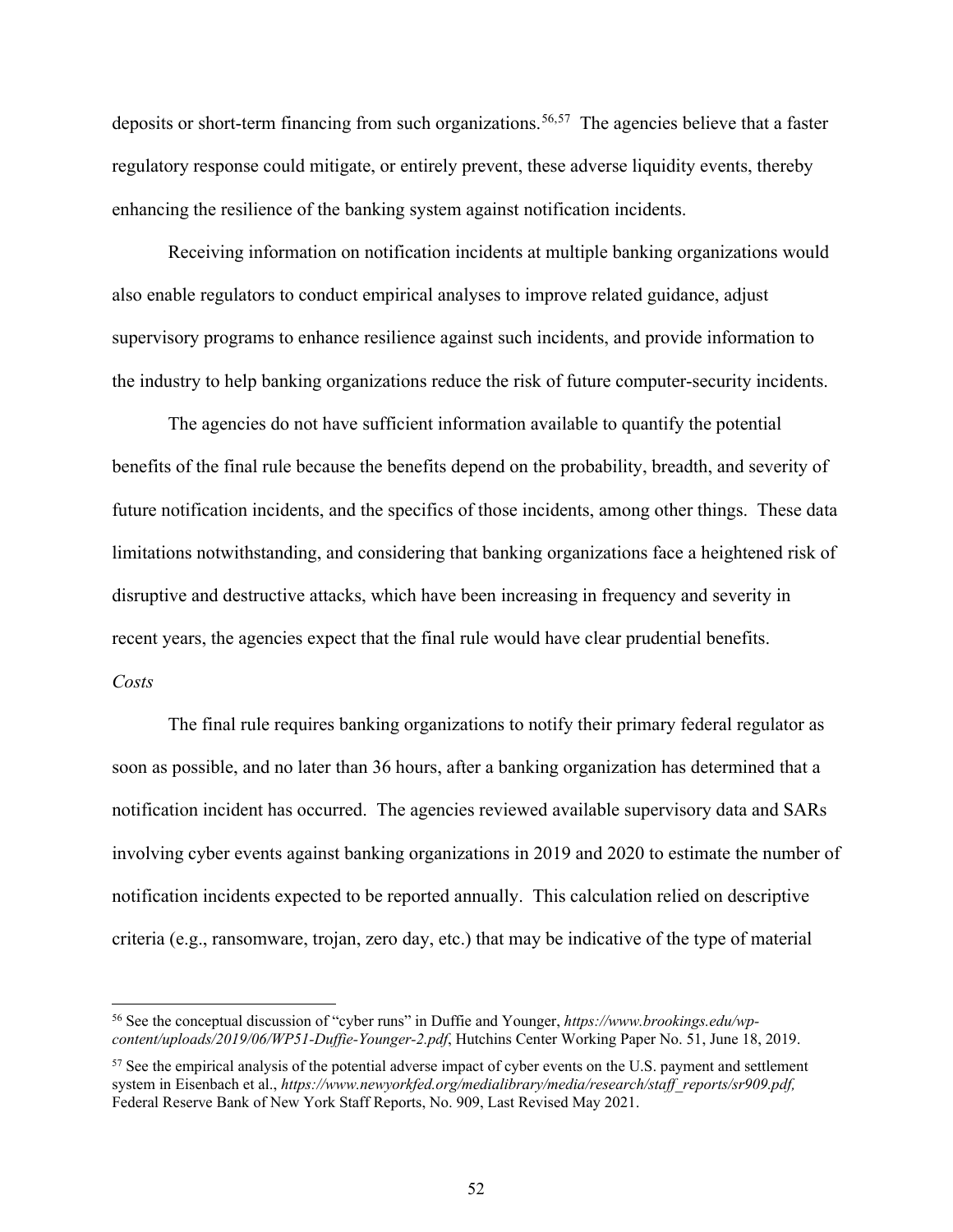computer-security incident that would meet the notification incident reporting criteria. Based on this review, the agencies estimate that approximately 150 notification incidents occurred annually,<sup>[58](#page-52-0)</sup> but acknowledge that the number of such incidents could increase in the future. Comments received by the agencies on the NPR did not provide more accurate estimates or suggest a different estimation methodology. Therefore, the agencies continue to use the same methodology.

The agencies believe that the regulatory burden associated with the notification requirement would be small because the majority of communications associated with the determination of the notification incident would occur regardless of the final rule.<sup>[59](#page-52-1)</sup> In particular, the agencies estimate that, in the event of a notification incident, an affected banking organization may incur up to three hours of labor cost to coordinate internal communications, consult with its bank service provider, if appropriate, and notify the banking organization's primary federal regulator. This process may include discussion of the incident among staff of the banking organization, such as the Chief Information Officer, Chief Information Security Officer, a senior legal or compliance officer; and staff of a bank service provider, as appropriate; and liaison with senior management of the banking organization.

The final rule also requires a bank service provider to notify at least one bank-designated point of contact at each affected banking organization customer as soon as possible when the bank service provider determines that it has experienced a computer-security incident that has materially disrupted or degraded, or is reasonably likely to materially disrupt or degrade, covered

<span id="page-52-0"></span><sup>&</sup>lt;sup>58</sup> The agencies used conservative judgment when assessing whether a cyber-event might have risen to the level of a notification incident, so the approach may overestimate the number. However, the approach may also underestimate the number of notification incidents since supervisory and SAR data may not capture all such incidents.

<span id="page-52-1"></span><sup>&</sup>lt;sup>59</sup> Even at an elevated labor compensation rate of \$200 per hour, the final rule would only impose additional compliance costs of \$600 per notification.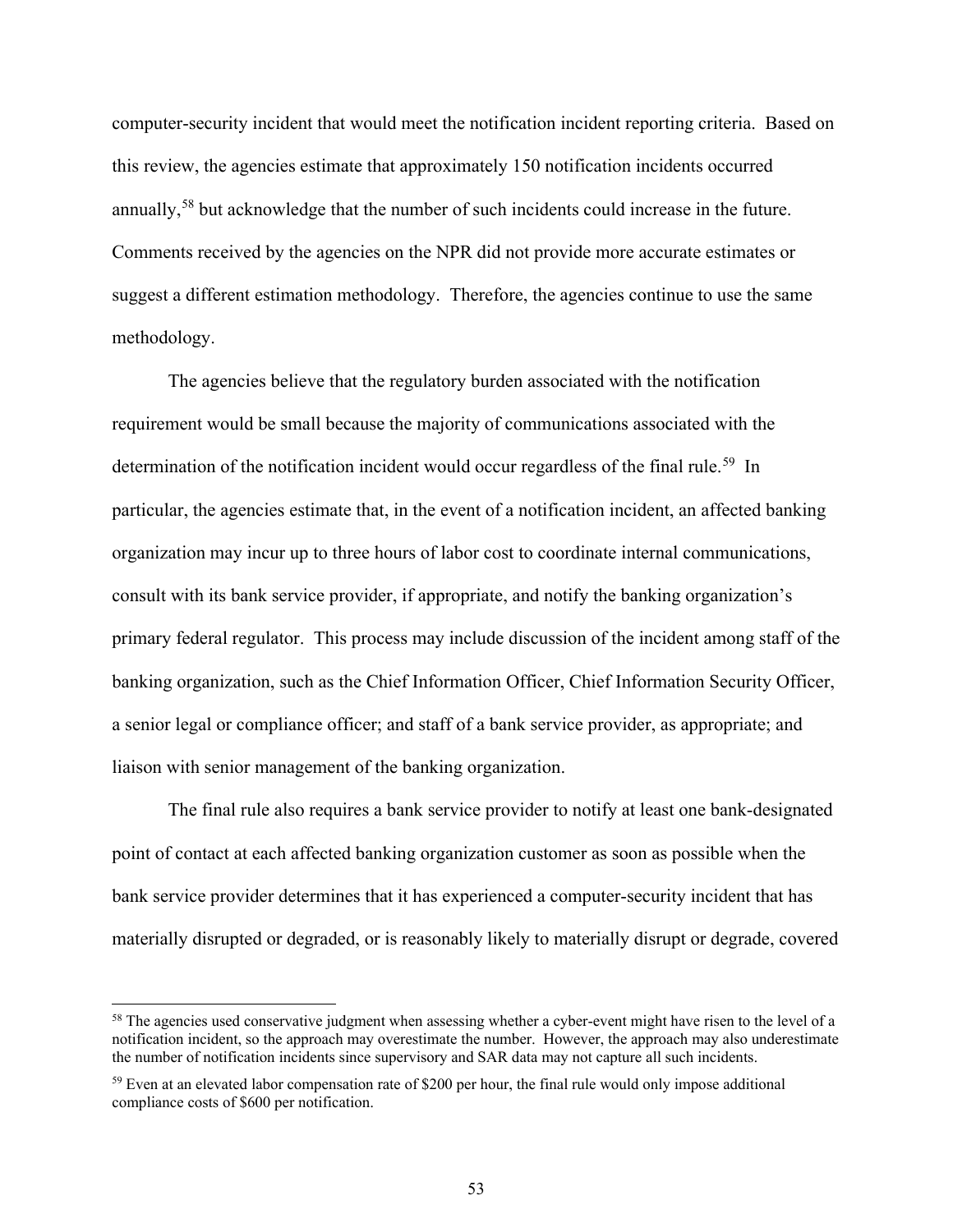services provided to such banking organization for four or more hours. The agencies do not have data on the exact number of affected bank service providers nor the frequency of incidents that would require bank service providers to notify their banking organization customers. However, as described in the NPR, the agencies believe that, in the event of an incident, the affected bank service provider may incur up to three hours of labor cost to coordinate internal communications and notify its affected banking organization customers. Commenters did not provide other estimates, and the agencies believe that the additional compliance costs would be small for individual affected bank service providers.<sup>[60](#page-53-0)</sup> Post-notification activities, such as providing technical support to affected bank organization customers when managing and resolving the impact of a computer-security incident, are beyond the scope of the notification requirement.

Overall, the agencies expect the benefits of the final rule to outweigh its small costs. *Response to comments on impact of proposal*

The agencies received comments asserting that some banking organizations and bank service providers may need to revise their contracts in order to implement the final rule. Furthermore, some bank service providers may incur costs to adjust internal processes and procedures to comply with the final rule. The agencies believe that these costs are likely to be small, transitory, and affect only a small number of covered entities.

Other comments received in response to the proposed rule suggested that the proposed rule's definitions might result in more notifications than estimated in the proposed rule. The final rule narrows the notification requirements, as discussed above.

#### **VI. Alternatives Considered**

<span id="page-53-0"></span> $60$  Even at an elevated labor compensation rate of \$200 per hour, the final rule would only impose additional compliance costs of \$600 per notification.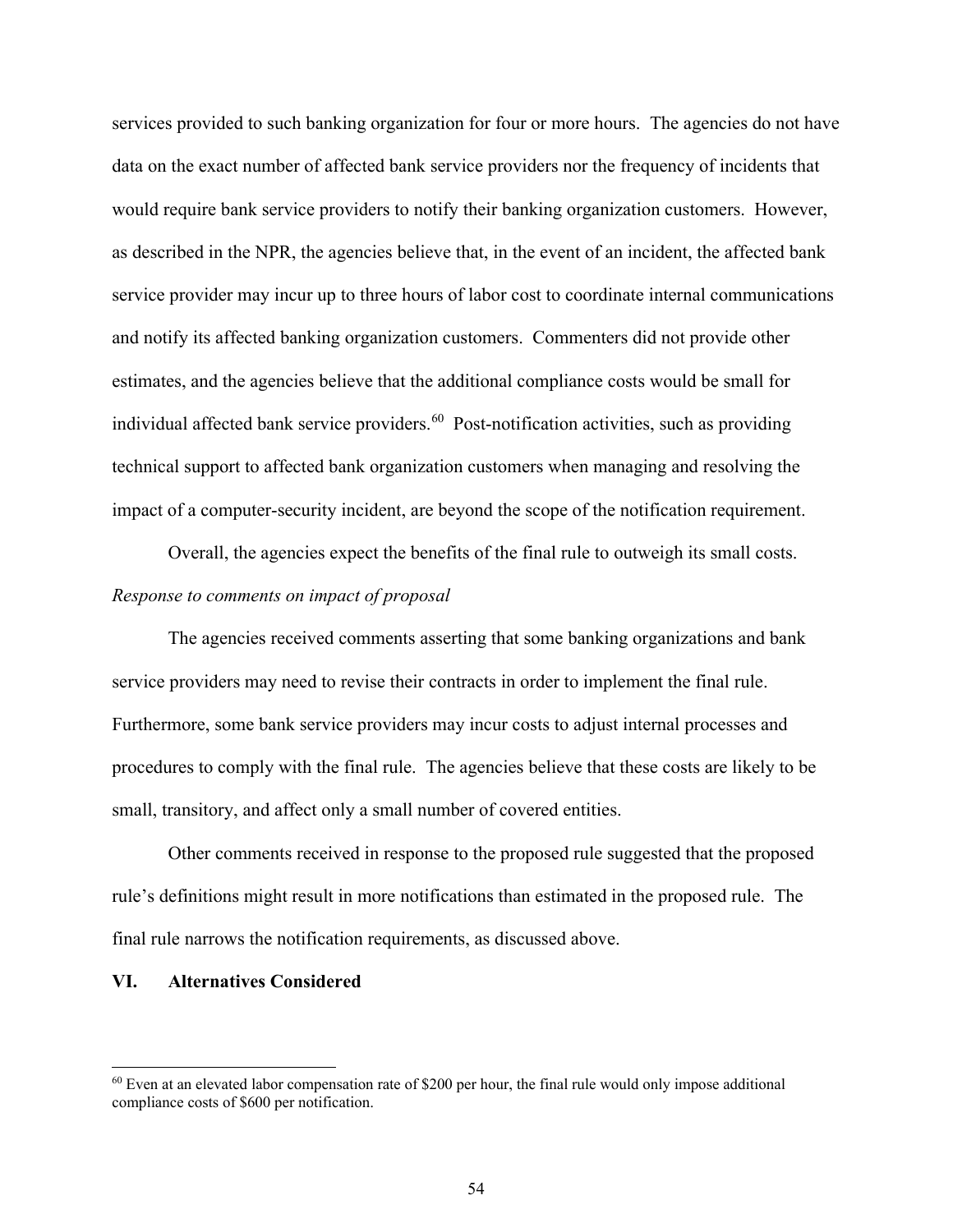The agencies are adopting these computer-security incident notification requirements after considering comments received on the NPR and evaluating alternative options for notification requirements. The agencies considered a number of alternative approaches, including leaving the current regulations unchanged and establishing a voluntary notification framework as suggested by one commenter. The agencies concluded that these approaches would not have achieved the objectives of the rule. However, the agencies refined the criteria for notification to focus attention on the most significant incidents and appropriately minimize regulatory burden.

Additionally, the agencies considered defining the notification requirement for bank service providers even more narrowly, as suggested by some commenters. However, the agencies ultimately determined that the notification requirement in this rule is appropriate due to the increasingly significant role that bank service providers play in the banking industry.

#### **VII. Effective Date**

The agencies have provided an effective date of April 1, 2022, and a compliance date of May 1, 2022, in response to commenters that recommended that the agencies provide additional time to implement the rule.

#### **VIII. Administrative Law Matters**

#### **A. Paperwork Reduction Act**

Certain provisions of the final rule contain "collections of information" within the meaning of the Paperwork Reduction Act (PRA) of 1995 (44 U.S.C. 3501–3521). In accordance with the requirements of the PRA, the agencies may not conduct or sponsor, and the respondent is not required to respond to, an information collection unless it displays a currently valid Office of Management and Budget (OMB) control number. The agencies have requested and OMB has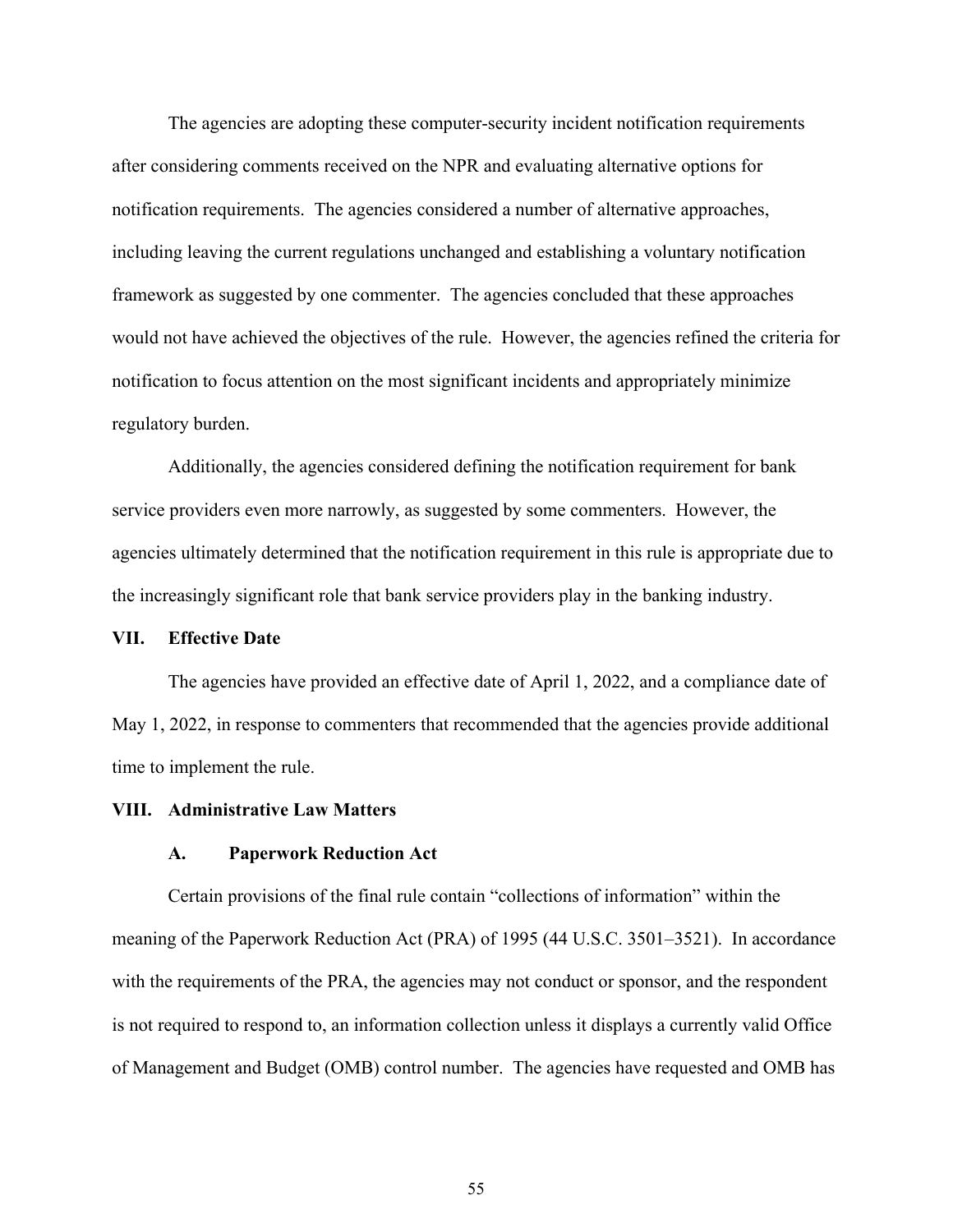assigned to the agencies the respective control numbers shown. The information collections contained in the final rule have been submitted to OMB for review and approval by the OCC and FDIC under section 3507(d) of the PRA (44 U.S.C. 3507(d)) and section 1320.11 of OMB's implementing regulations (5 CFR part 1320). The Board reviewed the final rule under the authority delegated to the Board by OMB, and has approved these collections of information.

The final rule contains a reporting requirement that is subject to the PRA. The reporting requirement is found in §§ 53.3 (OCC), 225.302 (Board), and 304.23 (FDIC) of the final rule. A banking organization is required to notify its primary federal bank regulatory agency of the occurrence of a "notification incident" at the banking organization (§§ 53.3 (OCC), 225.302 (Board), and 304.23 (FDIC)).

The final rule also contains a disclosure requirement that is subject to the PRA. The disclosure requirement is found in §§ 53.4 (OCC), 225.303 (Board), and 304.24 (FDIC), which requires a bank service provider to notify at least one bank-designated point of contact at each affected banking organization customer as soon as possible when the bank service provider determines that it has experienced a computer-security incident that has materially disrupted or degraded, or is reasonably likely to materially disrupt or degrade, covered services provided to such banking organization for four or more hours.

The agencies received one PRA-related comment, which agreed that collections of information have practical utility.

The agencies have a continuing interest in the public's opinions of information collections. At any time, commenters may submit comments regarding the burden estimate, or any other aspect of this collection of information, including suggestions for reducing the burden, to the addresses listed in the ADDRESSES caption in the NPR. All comments will become a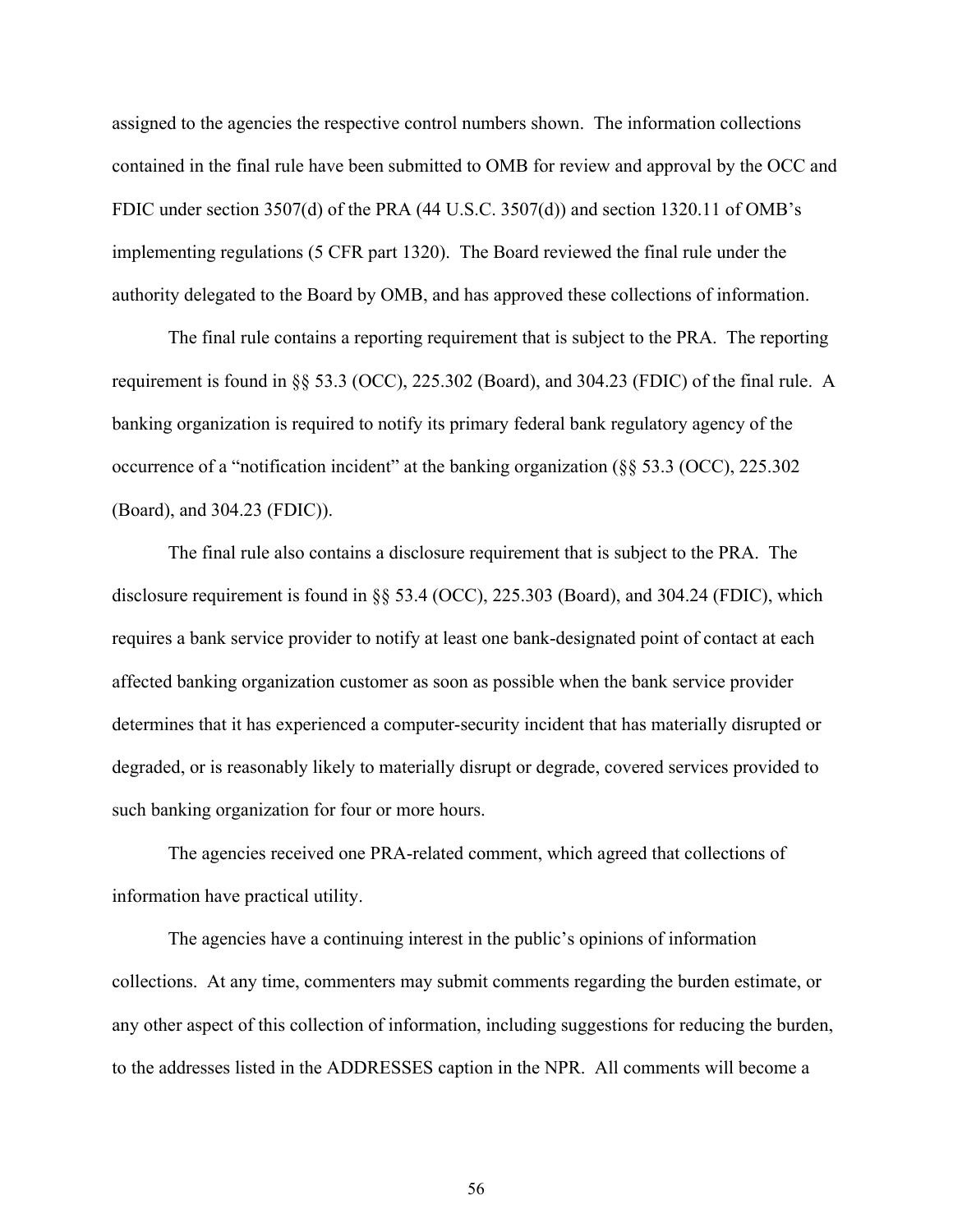matter of public record. A copy of the comments may also be submitted to the OMB desk officer for the agencies: By mail to U.S. Office of Management and Budget, 725 17th Street NW, #10235, Washington, DC 20503; by facsimile to (202) 395– 5806; or by email to: oira submission@ omb.eop.gov, Attention, Federal Banking Agency Desk Officer. Proposed Information Collection

*Title of Information Collection*: Computer-Security Incident Notification.

*OMB Control Number*: OCC 1557-0350; Board 7100-NEW; FDIC 3064-0214.

*Frequency of Response*: On occasion; event-generated<sup>[61](#page-56-0)</sup>

*Affected Public*: Businesses or other for-profit.

Respondents:

*OCC*: National banks, federal savings associations, federal branches and agencies, and bank service providers.

*Board*: All state member banks (as defined in 12 CFR 208.2(g)), bank holding companies (as defined in 12 U.S.C. 1841), savings and loan holding companies (as defined in 12 U.S.C. 1467a), foreign banking organizations (as defined in 12 CFR 211.21(o)), foreign banks that do not operate an insured branch, state branch or state agency of a foreign bank (as defined in 12 U.S.C.  $3101(b)(11)$  and  $(12)$ ), Edge or agreement corporations (as defined in 12 CFR 211.1(c)(2) and (3)), and bank service providers.

*FDIC*: All insured state nonmember banks, insured state-licensed branches of foreign banks, insured State savings associations, and bank service providers.

<span id="page-56-0"></span><sup>&</sup>lt;sup>61</sup> For purposes of these calculations, the agencies assume that the frequency is 1 response per respondent per year.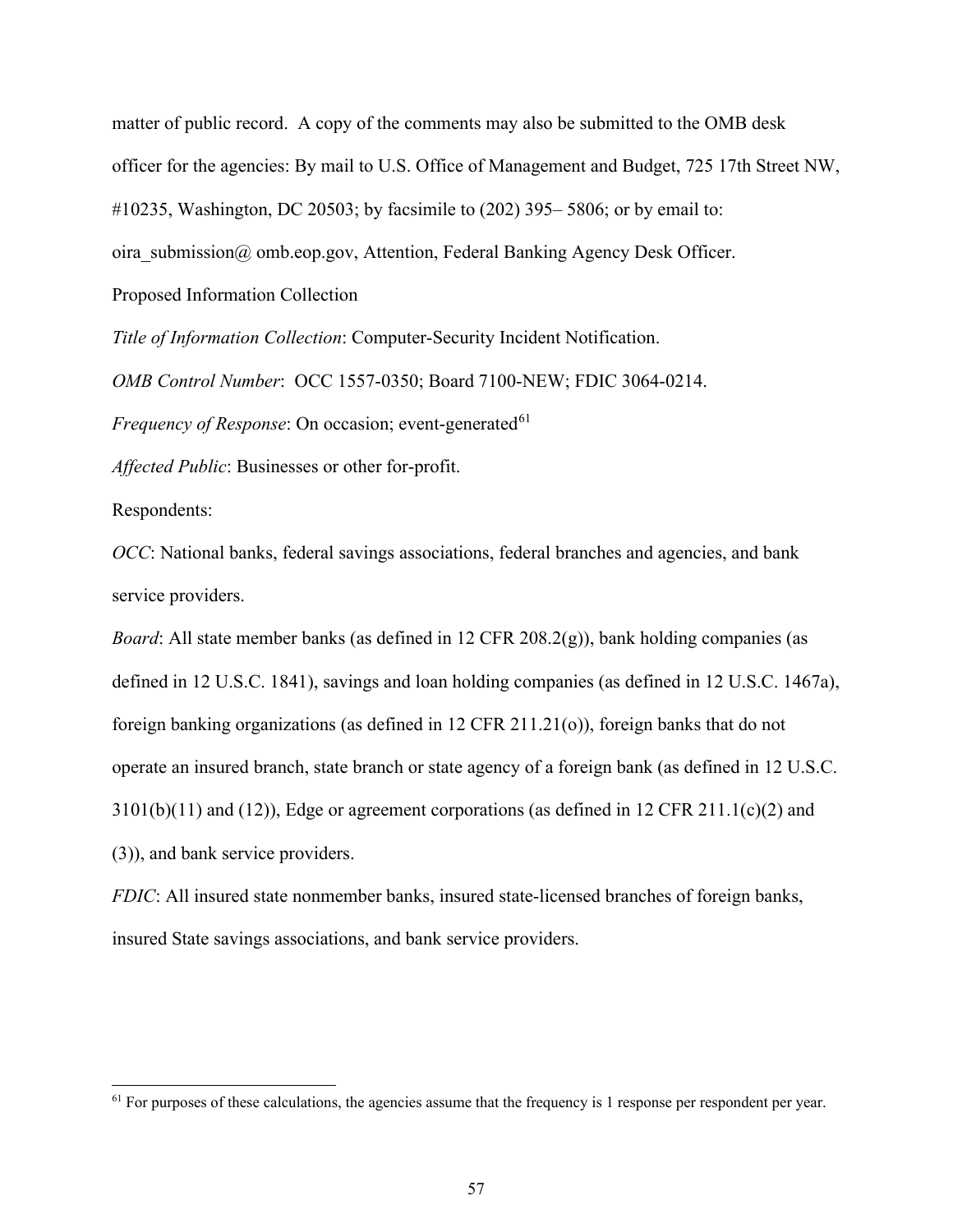*Number of Respondents[62](#page-57-0):*

OCC: Reporting – 22; Disclosure – 802. FDIC: Reporting – 96; Disclosure – 802. Board: Reporting – 32; Disclosure – 802.

*Estimated Hours per Response*:

Reporting – Sections 53.3 (OCC), 225.302 (Board), and 304.23 (FDIC): 3 hours.

Disclosure – Sections 53.4 (OCC), 225.303 (Board), and 304.24 (FDIC): 3 hours.

*Estimated Total Annual Burden*:

OCC: Reporting – 66 hours; Disclosure – 2,406 hours.

FDIC: Reporting – 288 hours; Disclosure – 2,406 hours.

Board: Reporting – 96 hours; Disclosure – 2,406 hours.

Abstract: The final rule establishes notification requirements for banking organizations upon the

occurrence of a "computer-security incident" that rises to the level of a "notification incident."

A "notification incident" is defined as a computer-security incident that has materially disrupted

or degraded, or is reasonably likely to materially disrupt or degrade, a banking organization's—

(i) Ability to carry out banking operations, activities, or processes, or deliver banking

products and services to a material portion of its customer base, in the ordinary course of

business;

(ii) Business line(s), including associated operations, services, functions, and support,

<span id="page-57-0"></span> $62$  The number of respondents for the reporting requirement is based on allocating the estimated 150 notification incidents among the agencies based on the percentage of entities supervised by each agency. The FDIC represents the majority of the banking organizations (64 percent), while the Board supervises approximately 21 percent of the banking organizations, with the OCC supervising the remaining 15 percent of banking organizations. The number of respondents for the disclosure requirement is based on an assumption of an approximately 2 percent per year frequency of incidents from 120,392 firms, which is divided equally among the OCC, FDIC, and Board. The number of 120,392 firms is the number of firms in the United States under NAICS code 5415 in 2018, the latest year for which such data is available. *See* U.S. Census Bureau, 2018 SUSB Annual Data Tables by Establishment Industry, *https://www.census.gov/data/tables/2018/econ/susb/2018-susb-annual.html* (last revised Aug. 27, 2021).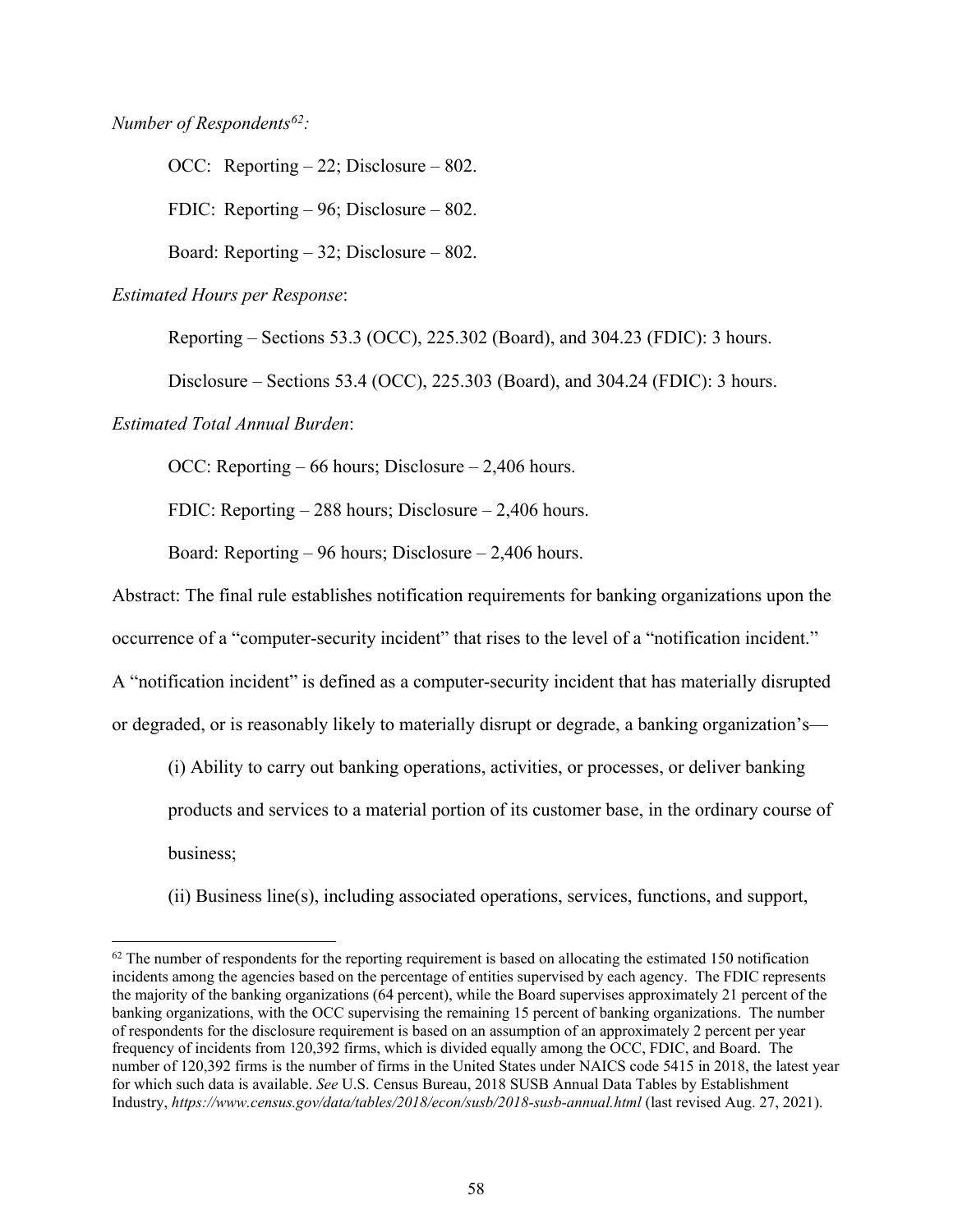that upon failure would result in a material loss of revenue, profit, or franchise value; or (iii) Operations, including associated services, functions and support, as applicable, the failure or discontinuance of which would pose a threat to the financial stability of the United States.

A "computer-security incident" is defined as is an occurrence that results in actual harm to the confidentiality, integrity, or availability of an information system or the information that the system processes, stores, or transmits.

The final rule requires a banking organization to notify its primary federal banking regulator upon the occurrence of a "notification incident" at the banking organization. The agencies recognize that the final rule imposes a limited amount of burden, beyond what is usual and customary, on banking organizations in the event of a computer-security incident even if it does not rise to the level of a notification incident, as banking organizations will need to determine whether the relevant thresholds for notification are met. Therefore, the agencies' estimated burden per notification incident takes into account the burden associated with such incidents.

The final rule also requires a bank service provider to notify at least one bank-designated point of contact at each affected banking organization customer as soon as possible when the bank service provider determines that it has experienced a computer-security incident that has materially disrupted or degraded, or is reasonably likely to materially disrupt or degrade, covered services provided to such banking organization for four or more hours.

#### **B. Regulatory Flexibility Act**

*OCC:* The Regulatory Flexibility Act (RFA), 5 U.S.C. 601 *et seq.*, requires an agency, in connection with a final rule, to prepare a Final Regulatory Flexibility Analysis describing the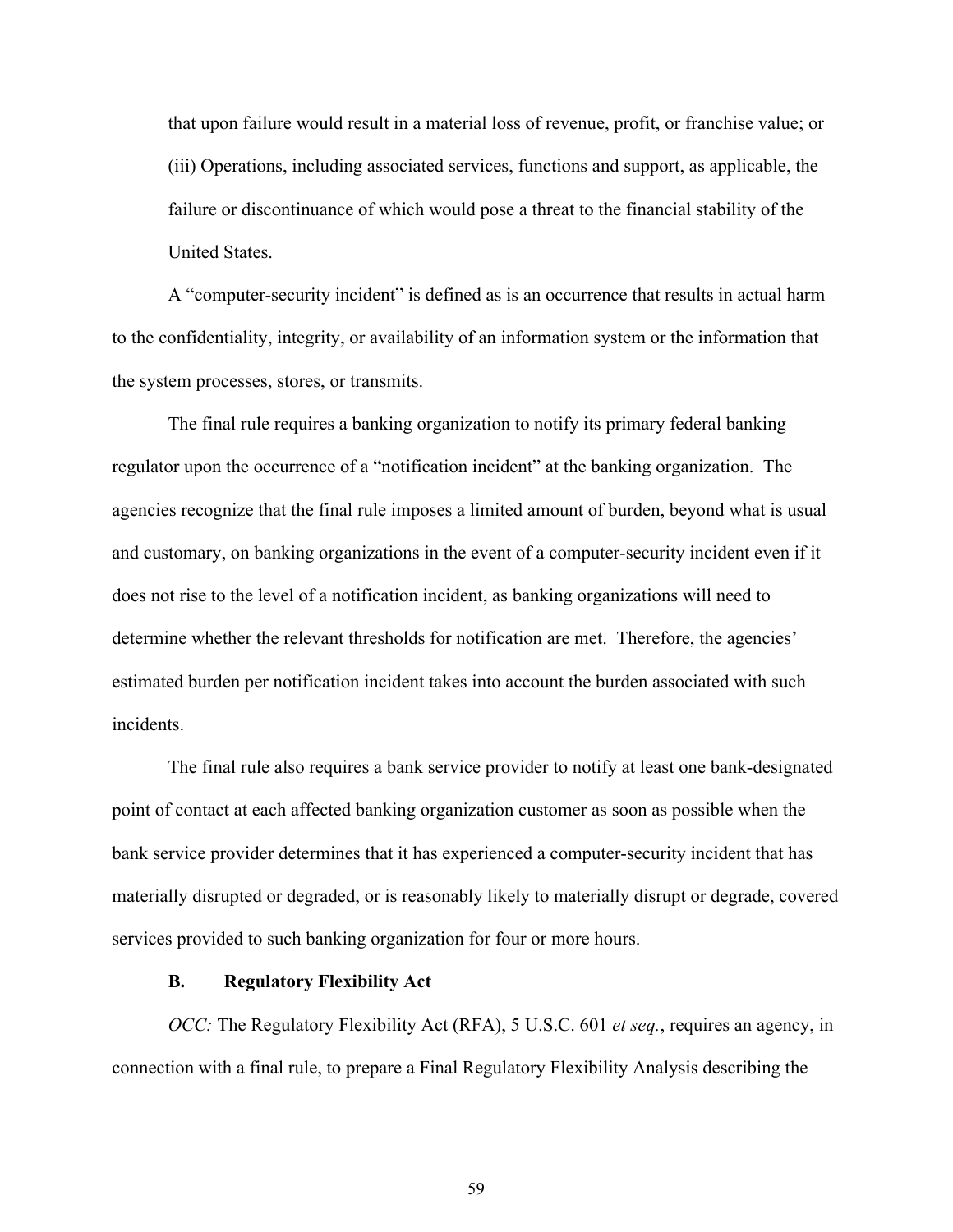impact of the rule on small entities (defined by the Small Business Administration (SBA)) for purposes of the RFA to include commercial banks and savings institutions with total assets of \$600 million or less and trust companies with total assets of \$41.5 million or less) or to certify that the final rule will not have a significant economic impact on a substantial number of small entities. The OCC currently supervises approximately 669 small entities.

Because the final rule impacts all OCC-supervised institutions, as well as all bank service providers, it will impact a substantial number of small entities. However, the expected costs of the final rule will be *de minimis*. Many banks already have internal policies for responding to security incidents, which include processes for notifying their primary regulator and other stakeholders of incidents within the scope of the final rule. Additionally, while the OCC believes bank service provider contracts may already include these provisions, if current contracts do not include these provisions, then the OCC does not expect the implementation of these provisions to impose a material burden on bank service providers. Therefore, the OCC certifies that the final rule will not have a significant economic impact on a substantial number of small entities.

*Board:* The Regulatory Flexibility Act (RFA) generally requires an agency, in connection with a final rule, to prepare and make available for public comment a final regulatory flexibility analysis that describes the impact of the rule on small entities.<sup>[63](#page-59-0)</sup> However, a regulatory flexibility analysis is not required if the agency certifies that the rule will not have a significant economic impact on a substantial number of small entities. For the reasons described below, the Board certifies that the final rule will not have a significant economic impact on a substantial number of small entities.

<span id="page-59-0"></span><sup>63</sup> 5 U.S.C. 601 *et seq.*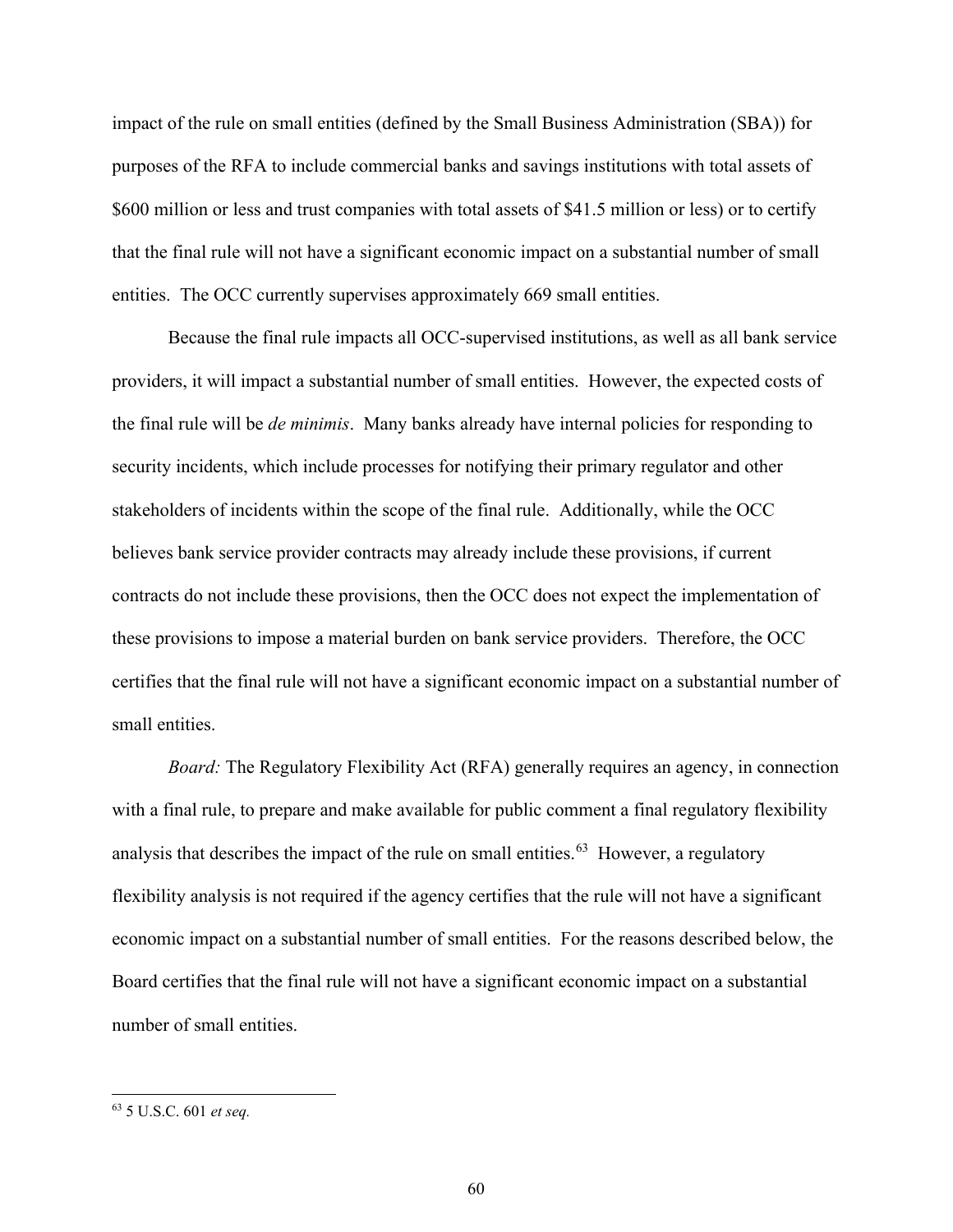As discussed in the **Supplementary Information** section, the agencies are requiring a banking organization to notify its primary federal regulator as soon as possible and no later than 36 hours after the banking organization determines that a notification incident has occurred. The final rule will establish a notification requirement, which would support the safety and soundness of entities supervised by the agencies. The final rule requires a bank service provider, as defined in the rule, to notify at least one bank-designated point of contact at each affected banking organization customer as soon as possible when the bank service provider determines that it has experienced a computer-security incident that has materially disrupted or degraded, or is reasonably likely to materially disrupt or degrade, covered services provided to such banking organization for four or more hours.

The Board's rule applies to state-chartered banks that are members of the Federal Reserve System, bank holding companies, savings and loan holding companies, U.S. operations of foreign banking organizations, and Edge and agreement corporations (collectively, "Boardregulated entities"). As described in the Impact Analysis section, requirements under the final rule will apply to all Board-regulated entities. Under regulations issued by the SBA, a small entity includes a depository institution, bank holding company, or savings and loan holding company with total assets of \$600 million or less and trust companies with total receipts of \$41.5 million or less.<sup>[64](#page-60-0)</sup> According to Call Reports and other Board reports, there were approximately 451 state member banks, 2,380 bank holding companies, 92 savings and loan holding companies, and 16 Edge and agreement corporations that are small entities.<sup>[65](#page-60-1)</sup> In

<span id="page-60-0"></span><sup>64</sup> As an example, the SBA defines a bank as small if it has \$600 million or less in assets. *See* 13 CFR 121.201 (as amended by 84 FR 34261, effective August 19, 2019). In its determination, the SBA counts the receipts, employees, or other measure of size of the concern whose size is at issue and all of its domestic and foreign affiliates. *See* 13 CFR 121.103.

<span id="page-60-1"></span><sup>65</sup> State member bank data is derived from June 30, 2021 Call Reports. Data for bank holding companies and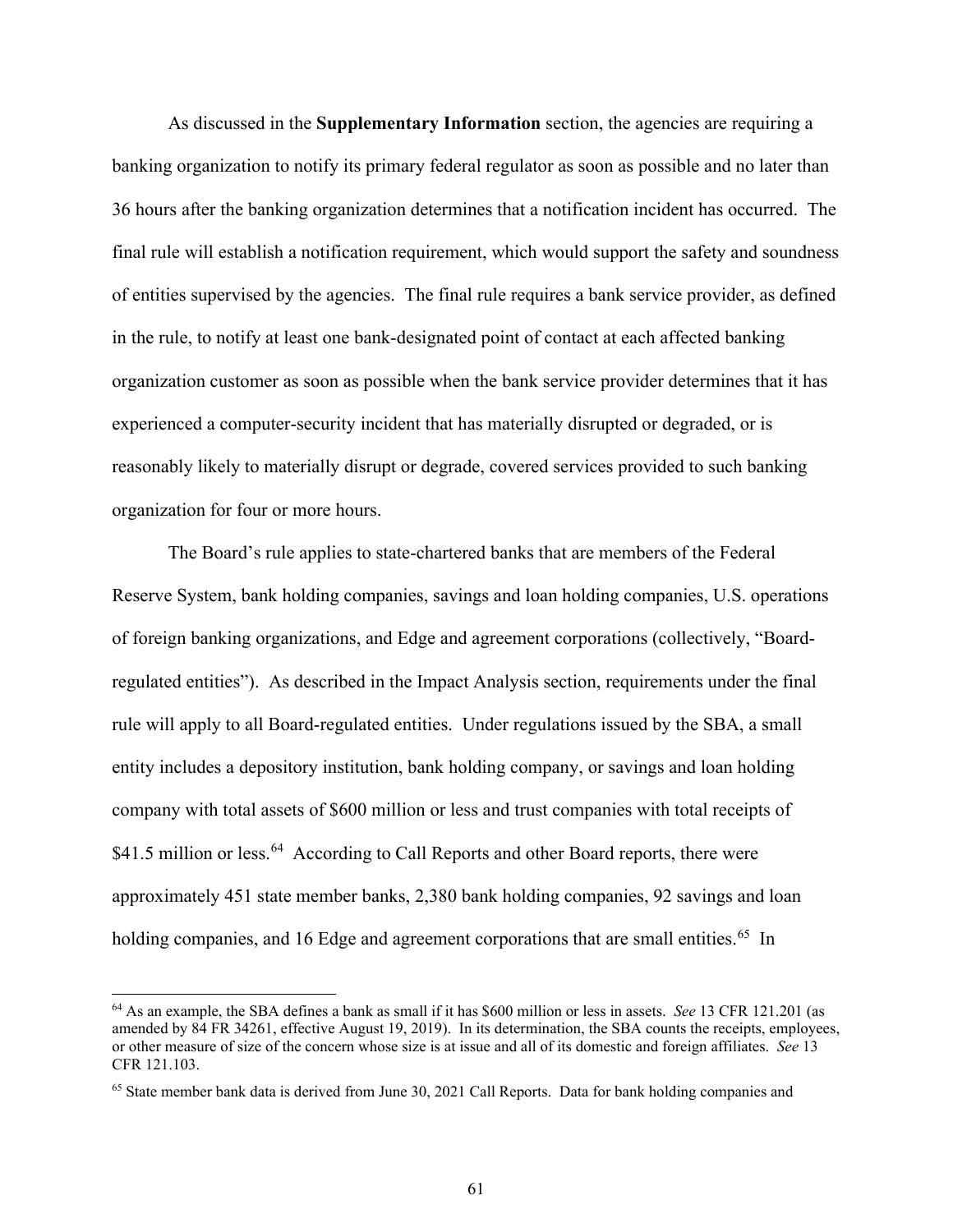addition, the final rule affects all bank service providers that provide services subject to the BSCA.<sup>66</sup> The Board is unable to estimate the number of bank service providers that are small due to the varying types of banking organizations that may enter into outsourcing arrangements with bank service providers.

The final rule will require all banking organizations to notify the appropriate Boarddesignated point of contact about a notification incident through email, telephone, or other similar methods that the Board may prescribe. The Board must receive this notification from the banking organization as soon as possible and no later than 36 hours after the banking organization determines that a notification incident has occurred. The agencies estimate that, upon occurrence of a notification incident, an affected banking organization may incur compliance costs of up to three hours of staff time to coordinate internal communications, consult with its bank service provider, if appropriate, and notify the banking organization's primary federal regulator. As described in the Impact Analysis section above, this requirement is estimated to affect a relatively small number of Board-regulated entities. The agencies believe that any compliance costs associated with the notice requirement would be *de minimis*, because the communications that led to the determination of the notification incident would have occurred regardless of the final rule.

The final rule will also require a bank service provider to notify at least one bankdesignated point of contact at each affected banking organization customer as soon as possible when the bank service provider determines that it has experienced a computer-security incident that has materially disrupted or degraded, or is reasonably likely to materially disrupt or degrade,

savings and loan holding companies are derived from the June 30, 2021, FR Y-9C and FR Y-9SP. Data for Edge and agreement corporations are derived from the December 31, 2020, FR-2886b.

<span id="page-61-0"></span><sup>66</sup> Discussed in detail in the Impact Analysis section.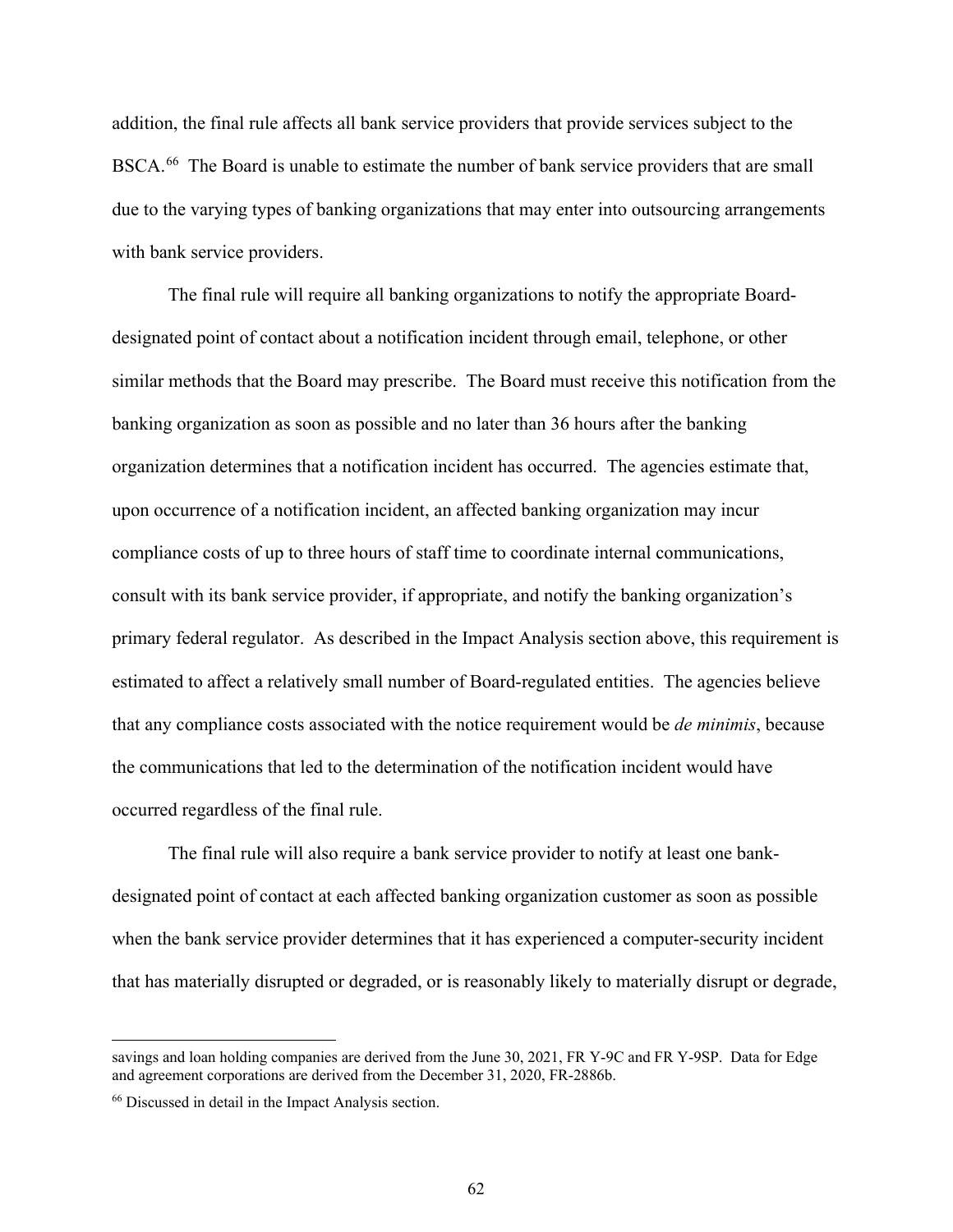covered services provided to such banking organization for four or more hours. As described in the Impact Analysis section above, the agencies believe that any compliance costs associated with the implementation of this requirement would be *de minimis* for each affected bank service provider. There are no other recordkeeping, reporting, or compliance requirements associated with the final rule.

For the reasons stated above, the Board certifies that the final rule will not have a significant economic impact on a substantial number of small entities.

*FDIC*: The RFA generally requires an agency, in connection with a final rule, to prepare and make available for public comment a final regulatory flexibility analysis that describes the impact of the rule on small entities.<sup>[67](#page-62-0)</sup> However, a regulatory flexibility analysis is not required if the agency certifies that the rule will not have a significant economic impact on a substantial number of small entities. The SBA has defined "small entities" to include banking organizations with total assets of less than or equal to  $$600$  million.<sup>68</sup> Generally, the FDIC considers a significant effect to be a quantified effect in excess of 5 percent of total annual salaries and benefits per institution, or 2.5 percent of total noninterest expenses. The FDIC believes that effects in excess of these thresholds typically represent significant effects for FDIC-supervised institutions. For the reasons described below, the FDIC certifies that the final rule will not have a significant economic impact on a substantial number of small entities.

As described in the Impact Analysis section, the final rule is expected to affect all

<span id="page-62-0"></span><sup>67</sup> 5 U.S.C. 601 *et seq.*

<span id="page-62-1"></span><sup>&</sup>lt;sup>68</sup> The SBA defines a small banking organization as having \$600 million or less in assets, where an organization's assets are determined by averaging the assets reported on its four quarterly financial statements for the preceding year. *See* 13 CFR 121.201 (as amended by 84 FR 34261, effective August 19, 2019). In its determination, the SBA counts the receipts, employees, or other measure of size of the concern whose size is at issue and all of its domestic and foreign affiliates. *See* 13 CFR 121.103. Following these regulations, the FDIC uses a banking organization's affiliated and acquired assets, averaged over the preceding four quarters, to determine whether the banking organization is "small" for the purposes of RFA.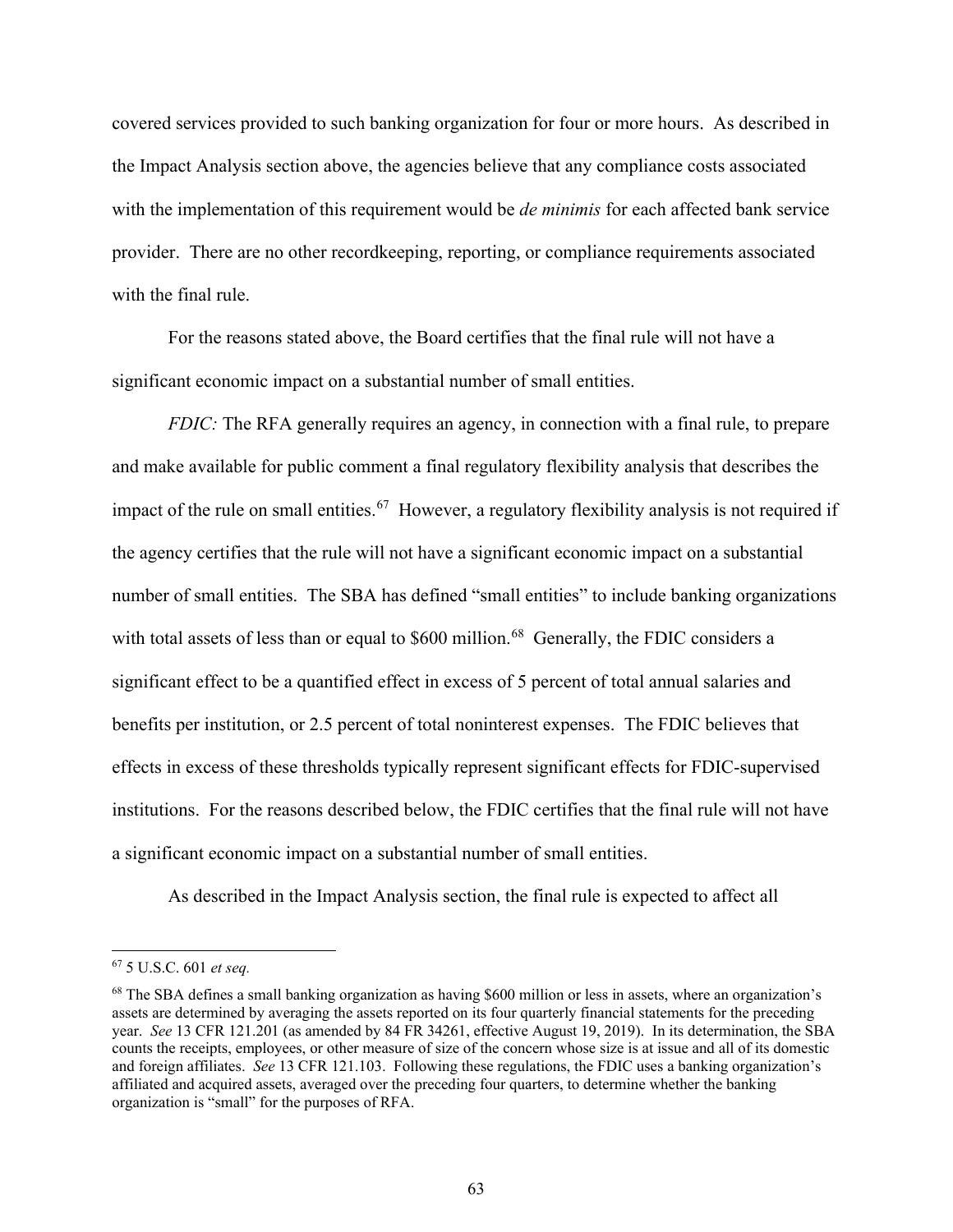institutions supervised by the FDIC. According to recent Call Reports, the FDIC supervises  $3,215$  insured depository institutions (FDIC-supervised IDIs).<sup>69</sup> Of these, 2,333 FDICsupervised IDIs would be considered small entities for the purposes of  $RFA$ <sup>, 70</sup> These small entities hold approximately \$510 billion in assets, accounting for 13 percent of total assets held by FDIC-supervised institutions. In addition, the final rule affects all bank service providers that provide services subject to the BSCA.<sup>[71](#page-63-2)</sup> The FDIC is unable to estimate the number of affected bank service providers that are small. For purposes of this certification, the FDIC assumes, as an upper limit, that all affected bank service providers are small.

The final rule requires a banking organization to notify the appropriate FDIC supervisory office, or an FDIC-designated point of contact, about a notification incident through email, telephone, or other similar methods that the FDIC may prescribe. The FDIC must receive this notification from the banking organization as soon as possible and no later than 36 hours after the banking organization determines that a notification incident has occurred. As described in the Impact Analysis section above, this requirement is estimated to affect a relatively small number of FDIC-supervised institutions and impose a compliance cost of up to three hours per incident. The agencies believe that the regulatory burden of such a requirement would be *de minimis* in nature, since the internal communications that led to the determination of the notification incident would have occurred regardless of the final rule.<sup>[72](#page-63-3)</sup>

In addition, the final rule will require a bank service provider to notify at least one bankdesignated point of contact at each affected banking organization customer as soon as possible

<span id="page-63-0"></span><sup>69</sup> FDIC Call Reports, March 31, 2021

<span id="page-63-1"></span><sup>70</sup> *Id.*

<span id="page-63-2"></span><sup>71</sup> Discussed in detail in the Impact Analysis section.

<span id="page-63-3"></span> $72$  Even at an elevated labor compensation rate of \$200 per hour, the final rule would impose a cost burden of less than \$600 per incident.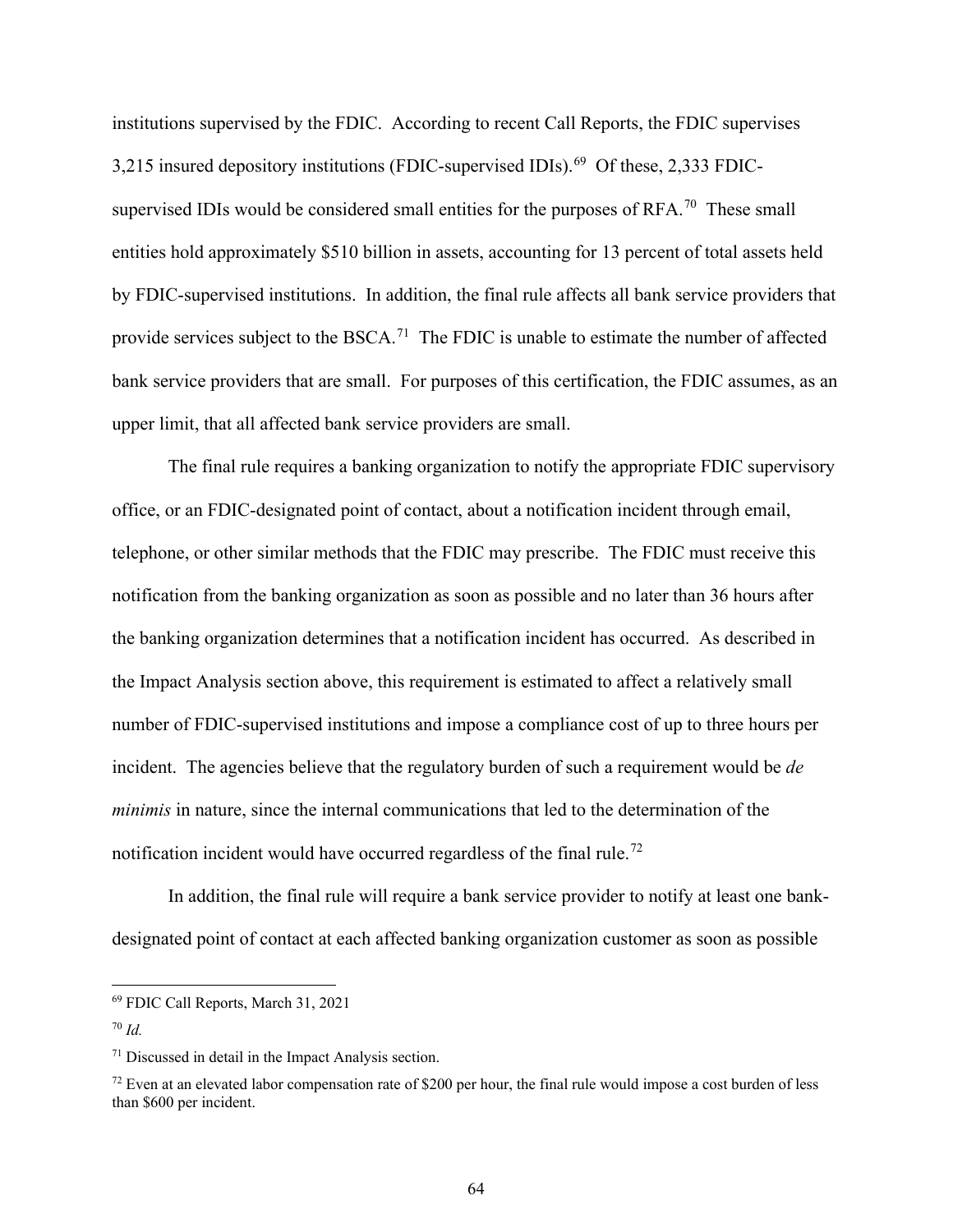when the bank service provider determines that it has experienced a computer-security incident that has materially disrupted or degraded, or is reasonably likely to materially disrupt or degrade, covered services provided to such banking organization for four or more hours. As described in the Impact Analysis section above, the agencies believe that any additional compliance costs would be *de minimis* for each affected bank service provider.

Therefore, the FDIC certifies that the final rule will not have a significant economic impact on a substantial number of small entities.

#### **C. Riegle Community Development and Regulatory Improvement Act of 1994**

Under section 302(a) of the Riegle Community Development and Regulatory Improvement Act (RCDRIA), $^{73}$  $^{73}$  $^{73}$  in determining the effective date and administrative compliance requirements for new regulations that impose additional reporting, disclosure, or other requirements on insured depository institutions (IDIs), each Federal banking agency must consider, consistent with principles of safety and soundness and the public interest, any administrative burdens that such regulations would place on depository institutions, including small depository institutions, and customers of depository institutions, as well as the benefits of such regulations. In addition, section 302(b) of RCDRIA requires new regulations and amendments to regulations that impose additional reporting, disclosures, or other new requirements on IDIs generally to take effect on the first day of a calendar quarter that begins on or after the date on which the regulations are published in final form.<sup>[74](#page-64-1)</sup> The agencies have determined that the final rule would impose additional reporting, disclosure, or other new requirements on IDIs, and are making this final rule effective in accordance with the

<span id="page-64-0"></span><sup>73</sup> 12 U.S.C. 4802(a).

<span id="page-64-1"></span><sup>74</sup> *Id*. at 4802(b).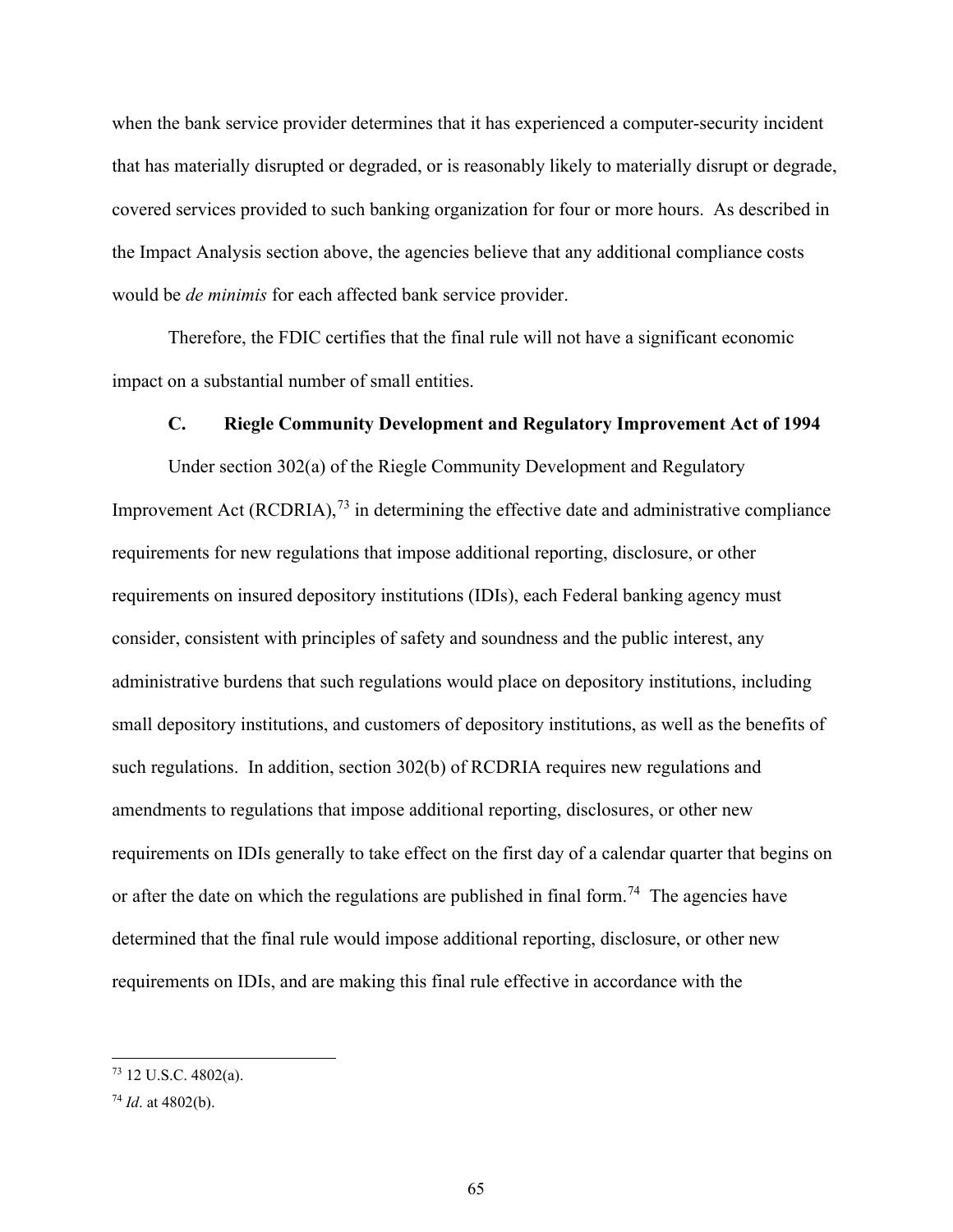requirements of the RCDRIA.

#### **D. Congressional Review Act**

For purposes of the Congressional Review Act (CRA), the Office of Management and Budget (OMB) makes a determination as to whether a final rule constitutes a "major rule."[75](#page-65-0) If a rule is deemed a "major rule" by the OMB, the CRA generally provides that the rule may not take effect until at least 60 days following its publication.<sup>[76](#page-65-1)</sup> The Congressional Review Act defines a "major rule" as any rule that the Administrator of the Office of Information and Regulatory Affairs of the OMB finds has resulted in or is likely to result in—(A) an annual effect on the economy of \$100,000,000 or more; (B) a major increase in costs or prices for consumers, individual industries, Federal, State, or Local government agencies or geographic regions, or (C) significant adverse effects on competition, employment, investment, productivity, innovation, or on the ability of United States-based enterprises to compete with foreign-based enterprises in domestic and export markets.<sup>77</sup>

The agencies will submit the final rule to the OMB for this major rule determination. As required by the Congressional Review Act, the agencies will also submit the final rule and other appropriate reports to Congress and the Government Accountability Office for review.

#### **E. Use of Plain Language**

Section 722 of the Gramm-Leach-Bliley Act<sup>[78](#page-65-3)</sup> requires the Federal banking agencies to use plain language in all proposed and final rulemakings published in the *Federal Register* after January 1, 2000. The agencies invited comment regarding the use of plain language, but did not

<span id="page-65-0"></span><sup>75</sup> 5 U.S.C. 801 *et seq.*

<span id="page-65-1"></span> $76$  5 U.S.C. 801(a)(3).

<span id="page-65-2"></span> $77$  5 U.S.C. 804(2).

<span id="page-65-3"></span><sup>78</sup> 12 U.S.C. 4809.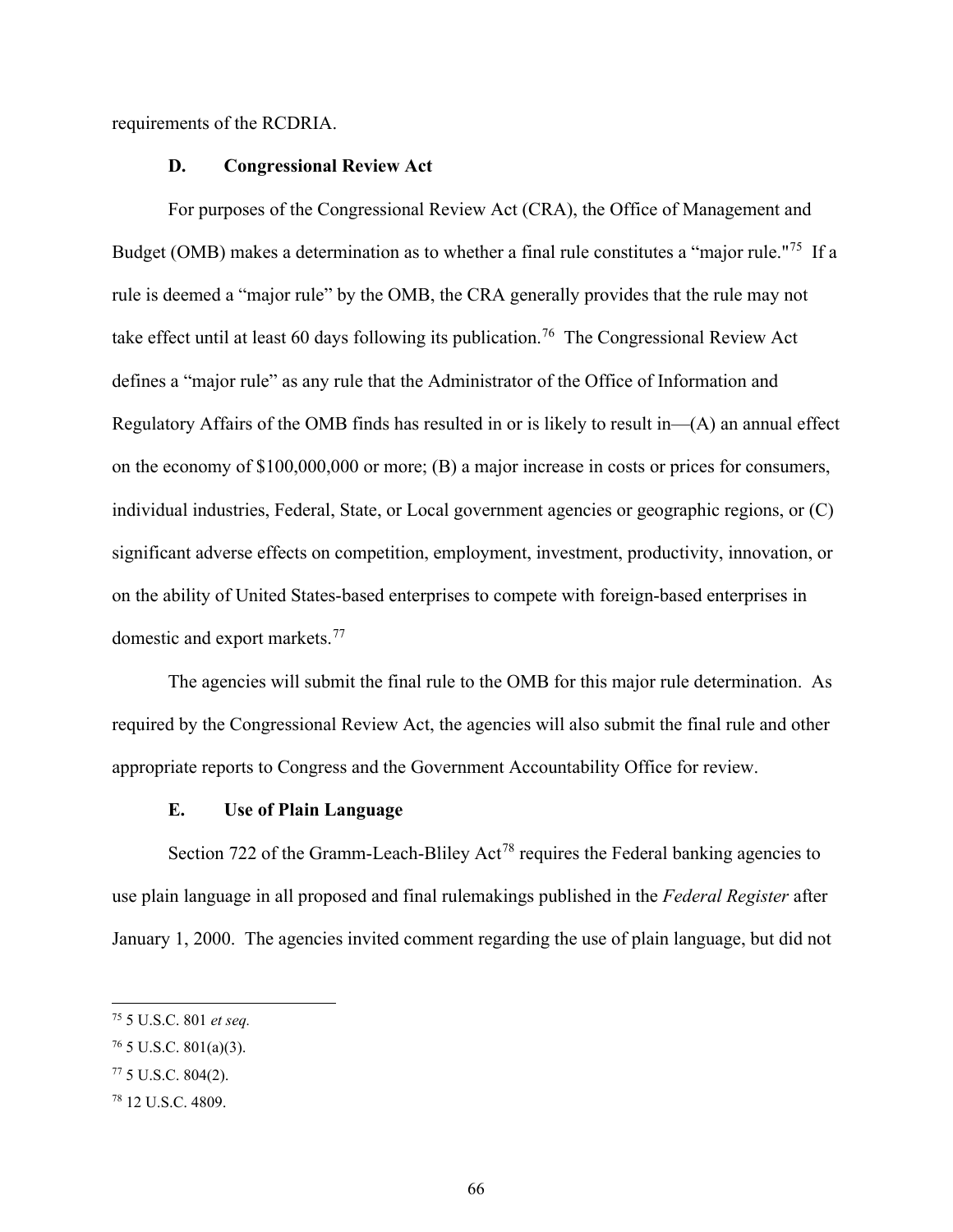receive any comments on this topic.

## **F. Unfunded Mandates Reform Act**

The OCC analyzed the final rule under the factors set forth in the Unfunded Mandates Reform Act of 1995 (UMRA) (2 U.S.C. 1532). Under this analysis, the OCC considered whether the final rule includes a federal mandate that may result in the expenditure by State, local, and Tribal governments, in the aggregate, or by the private sector, of \$100 million or more in any one year, adjusted for inflation (currently \$158 million). As noted in the OCC's RFA discussion, the OCC expects that the costs associated with the final rule, if any, will be *de minimis* and, thus, has determined that this final rule will not result in expenditures by State, local, and Tribal governments, or the private sector, of \$158 million or more in any one year. Accordingly, the OCC has not prepared a written statement to accompany this final rule.

#### **IX. Agency Regulation**

#### **List of Subjects**

#### **12 CFR Part 53**

Administrative practice and procedure, National Banks, Federal Savings Associations, Reporting and recordkeeping requirements, Safety and soundness.

#### **12 CFR Part 225**

Administrative practice and procedure, Bank holding companies, banking, Edge and agreement corporations, Foreign banking organizations, Nonbank financial companies, Savings and loan holding companies, Reporting and recordkeeping requirements, State member banks, Safety and soundness.

## **12 CFR Part 304**

Administrative practice and procedure, Bank deposit insurance, Banks, banking, Freedom of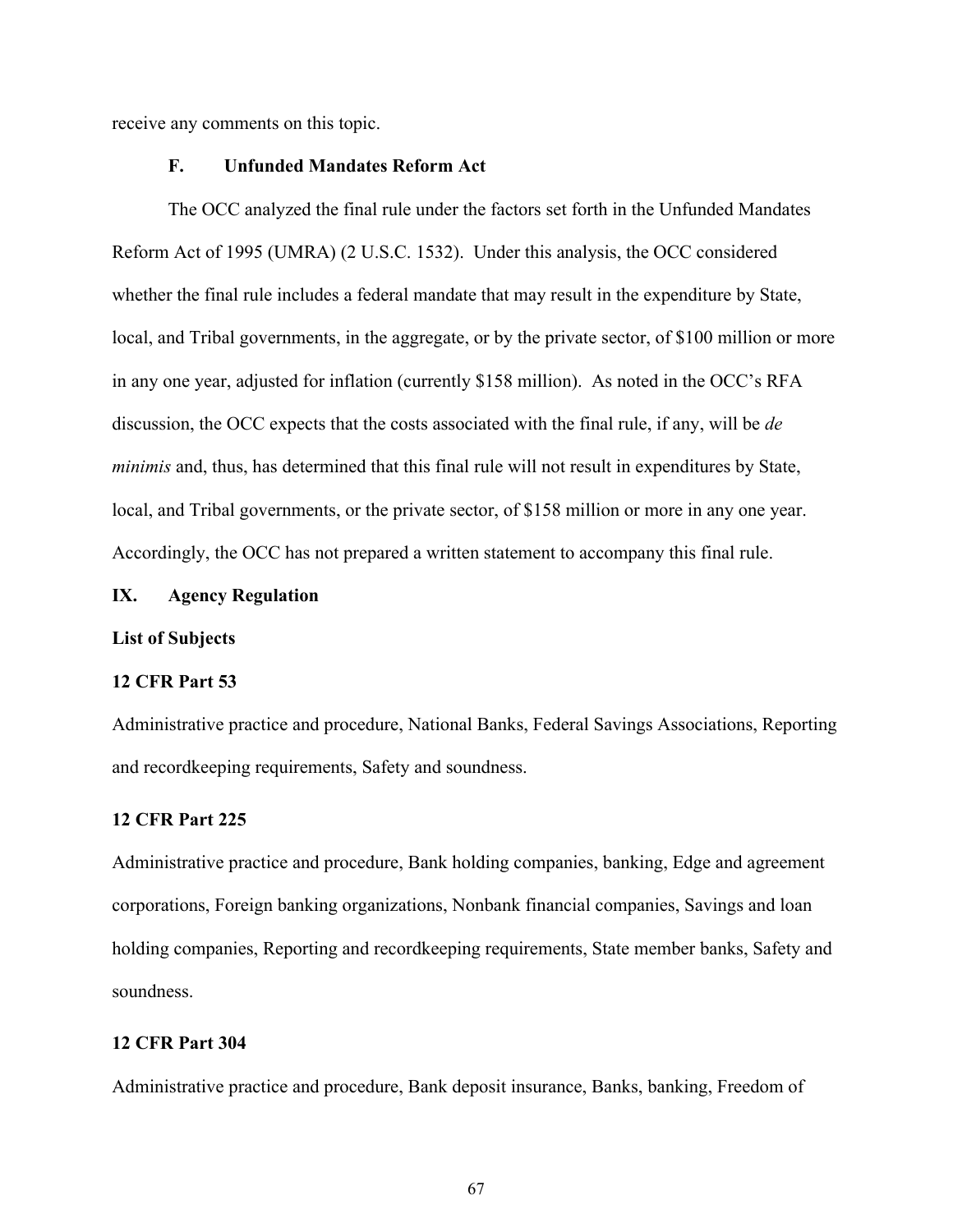information, Reporting and recordkeeping requirements, Safety and soundness.

## **Authority and Issuance – OCC**

For the reasons stated in the Common Preamble and under the authority of 12 U.S.C. 1, 93a, 161, 481, 1463, 1464, 1861–1867, and 3102, the Office of the Comptroller of the Currency amends chapter I of Title 12, Code of Federal Regulations, as follows:

1. Part 53 is added to read as follows:

## **PART 53—COMPUTER-SECURITY INCIDENT NOTIFICATION**

Sec.

- 53.1 Authority, purpose, and scope.
- 53.2 Definitions.
- 53.3 Notification.
- 53.4 Bank service provider notification.

**Authority**: 12 U.S.C. 1, 93a, 161, 481, 1463, 1464, 1861–1867, and 3102.

## **§ 53.1 Authority, purpose, and scope.**

- (a) *Authority.* This part is issued under the authority of 12 U.S.C. 1, 93a, 161, 481, 1463, 1464, 1861–1867, and 3102.
- (b) *Purpose.* This part promotes the timely notification of computer-security incidents that may materially and adversely affect OCC-supervised institutions.
- (c) *Scope.* This part applies to all national banks, Federal savings associations, and Federal branches and agencies of foreign banks. This part also applies to their bank service providers as defined in  $\S$  53.2(b)(2).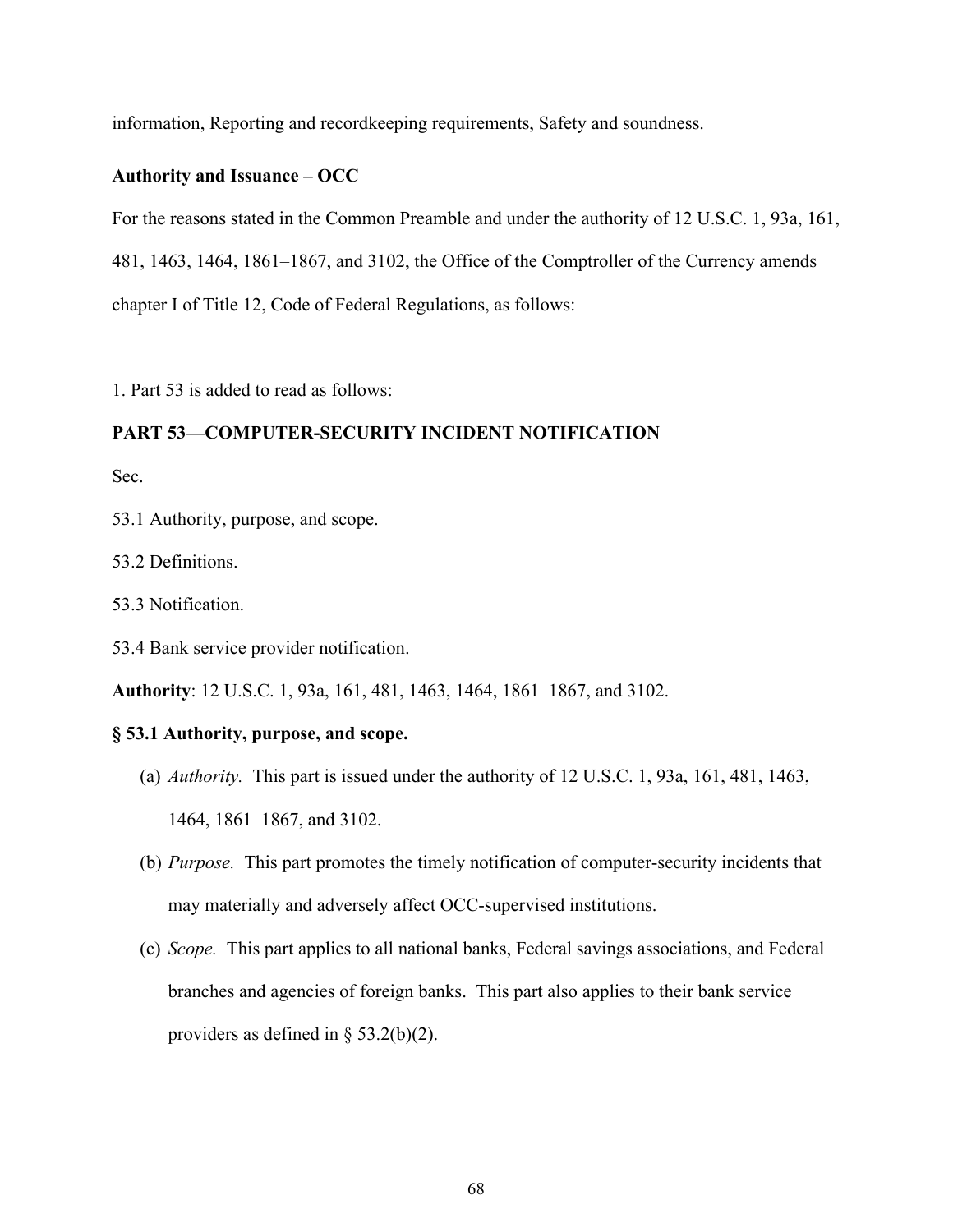#### **§ 53.2 Definitions**.

(a) Except as modified in this part, or unless the context otherwise requires, the terms used in this part have the same meanings as set forth in 12 U.S.C. 1813.

(b) For purposes of this subpart, the following definitions apply.

(1) *Banking organization* means a national bank, Federal savings association, or Federal branch or agency of a foreign bank; provided, however, that no designated financial market utility shall be considered a banking organization. (2) *Bank service provider* means a bank service company or other person that performs covered services; provided, however, that no designated financial market utility shall be considered a bank service provider.

(3) *Business line* means a product or service offered by a banking organization to serve its customers or support other business needs.

(4) *Computer-security incident* is an occurrence that results in actual harm to the confidentiality, integrity, or availability of an information system or the information that the system processes, stores, or transmits.

(5) *Covered services* are services performed, by a person, that are subject to the Bank Service Company Act (12 U.S.C. 1861–1867).

(6) *Designated financial market utility* has the same meaning as set forth at 12 U.S.C. 5462(4).

(7) *Notification incident* is a computer-security incident that has materially disrupted or degraded, or is reasonably likely to materially disrupt or degrade, a banking organization's—

(i) Ability to carry out banking operations, activities, or processes, or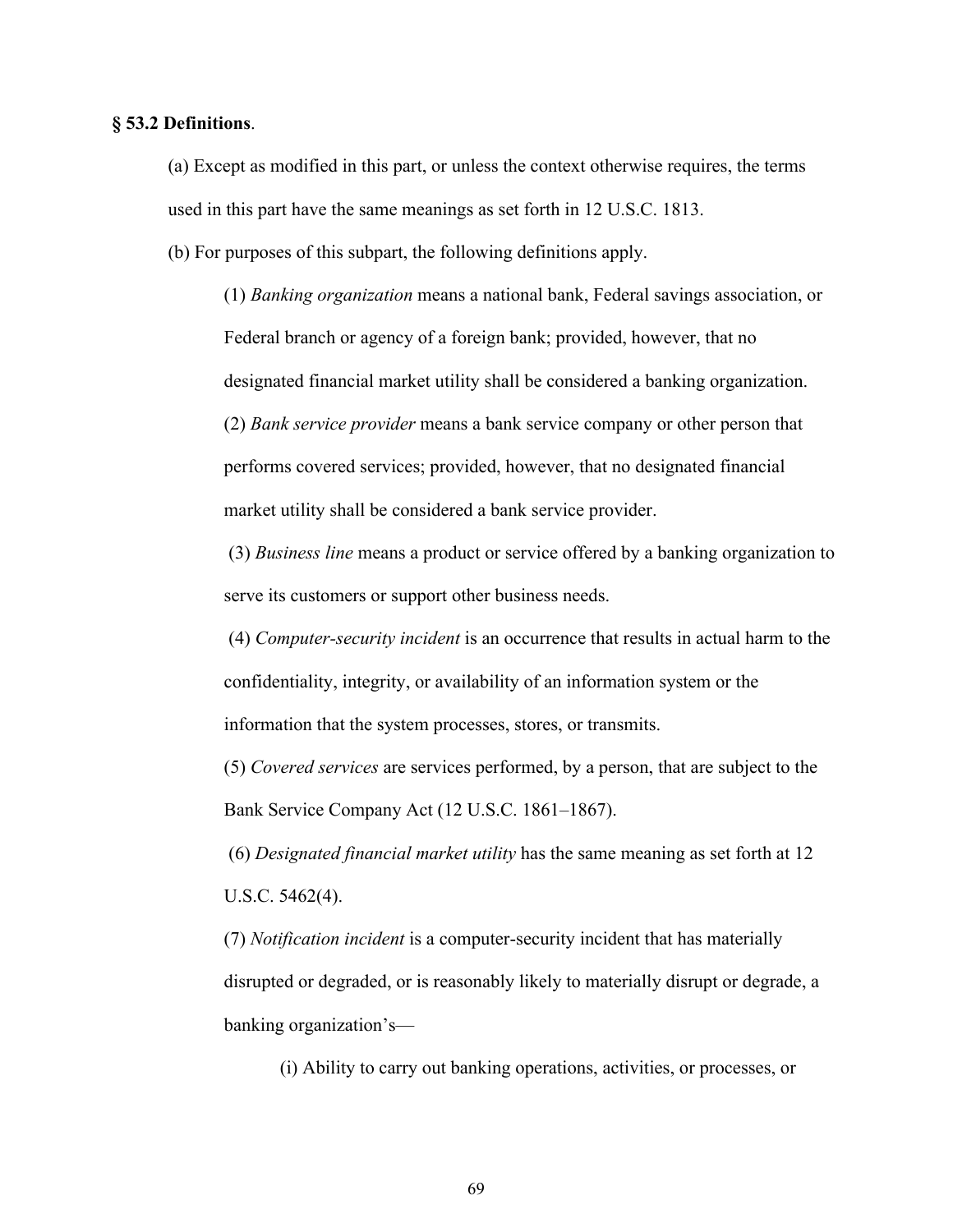deliver banking products and services to a material portion of its customer base, in the ordinary course of business;

(ii) Business line(s), including associated operations, services, functions, and support, that upon failure would result in a material loss of revenue, profit, or franchise value; or

(iii) Operations, including associated services, functions and support, as applicable, the failure or discontinuance of which would pose a threat to the financial stability of the United States.

(8) *Person* has the same meaning as set forth at 12 U.S.C. 1817(j)(8)(A).

#### **§ 53.3 Notification**.

A banking organization must notify the appropriate OCC supervisory office, or OCC-designated point of contact, about a notification incident through email, telephone, or other similar methods that the OCC may prescribe. The OCC must receive this notification from the banking organization as soon as possible and no later than 36 hours after the banking organization determines that a notification incident has occurred.

#### **§ 53.4 Bank service provider notification**.

(a) A bank service provider is required to notify at least one bank-designated point of contact at each affected banking organization customer as soon as possible when the bank service provider determines that it has experienced a computer-security incident that has materially disrupted or degraded, or is reasonably likely to materially disrupt or degrade, covered services provided to such banking organization for four or more hours.

(1) A bank-designated point of contact is an email address, phone number, or any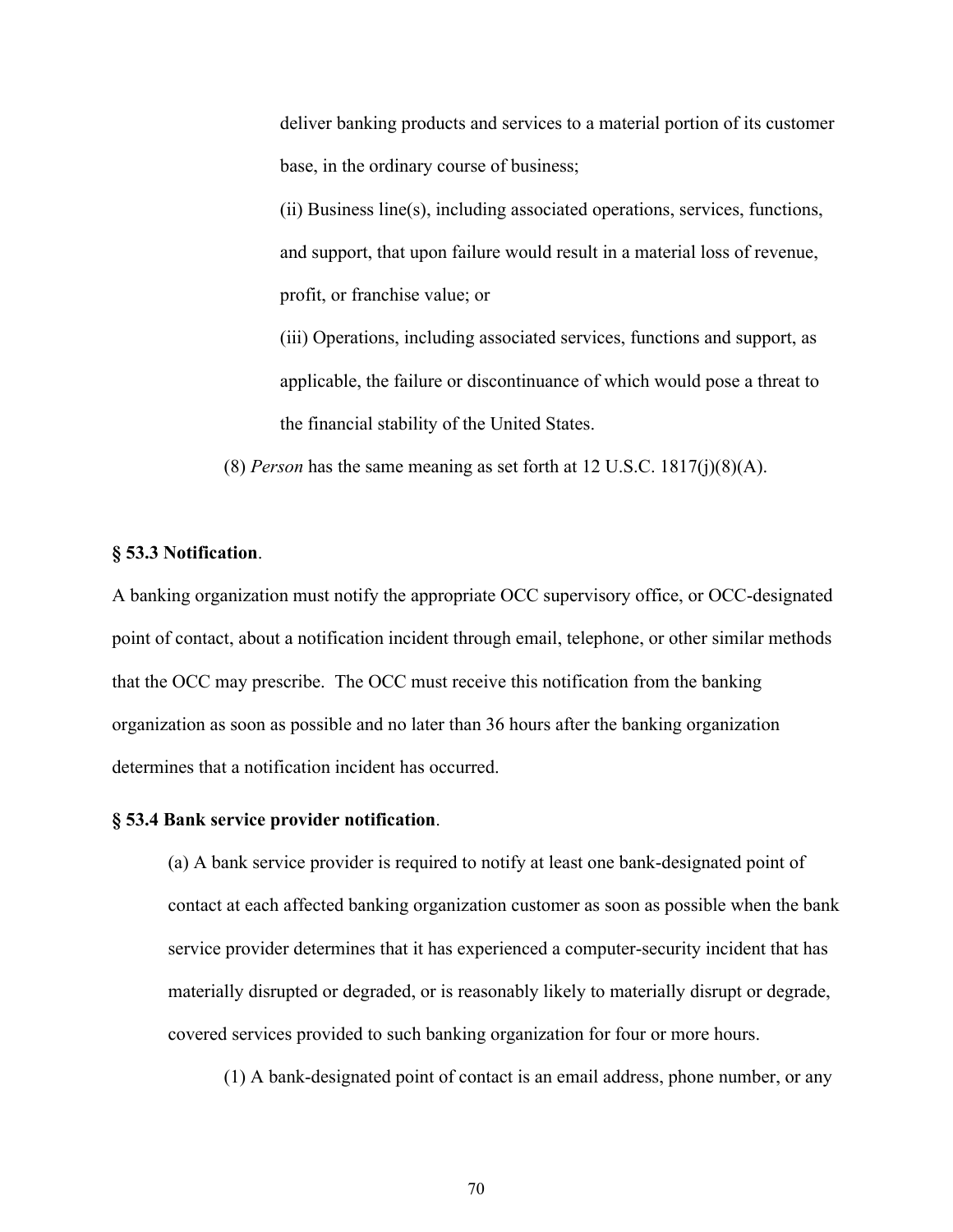other contact(s), previously provided to the bank service provider by the banking organization customer.

(2) If the banking organization customer has not previously provided a bankdesignated point of contact, such notification shall be made to the Chief Executive Officer and Chief Information Officer of the banking organization customer, or two individuals of comparable responsibilities, through any reasonable means.

(b) The notification requirement in paragraph (a) of this section does not apply to any scheduled maintenance, testing, or software update previously communicated to a banking organization customer.

# **FEDERAL RESERVE SYSTEM**

# **12 CFR Chapter II**

#### **Authority and Issuance**

For the reasons stated in the Common Preamble and under the authority of 12 U.S.C.

321–338a, 1467a(g), 1818(b), 1844(b), 1861–1867, and 3101 *et seq.*, the Board amends chapter

II of Title 12, Code of Federal Regulations, as follows:

# **PART 225—BANK HOLDING COMPANIES AND CHANGE IN BANK CONTROL (REGULATION Y)**

2. The authority citation for part 225 continues to read as follows:

Authority: 12 U.S.C. 1817(j)(13), 1818, 1828(o), 1831i, 1831p-1, 1843(c)(8), 1844(b), 1972(1), 3106, 3108, 3310, 3331-3351, 3906, 3907, and 3909; 15 U.S.C. 1681s, 1681w, 6801, and 6805.

3. Subpart N is added to read as follows:

## **Subpart N—Computer-Security Incident Notification**

Sec.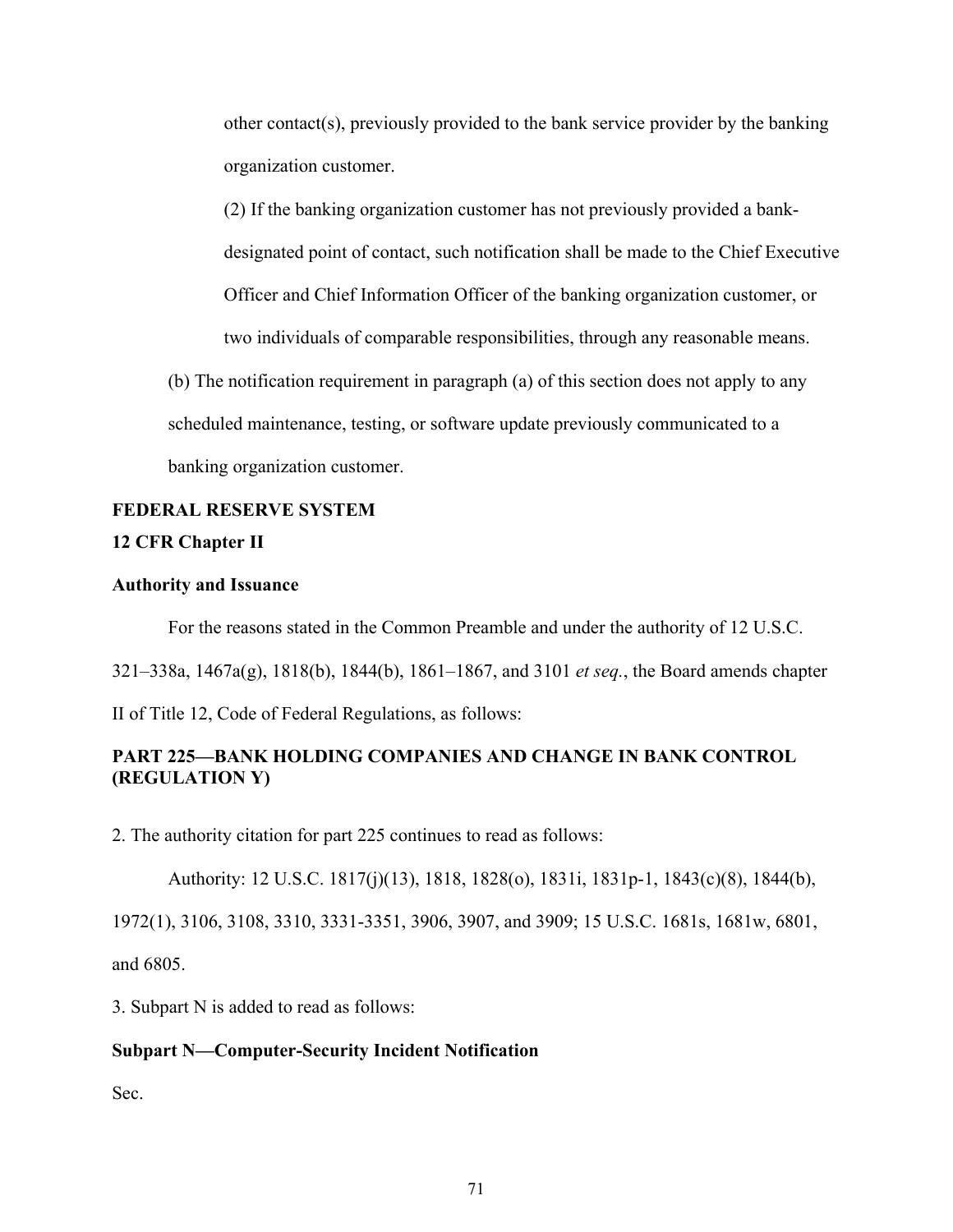225.300 Authority, purpose, and scope.

225.301 Definitions.

225.302 Notification.

225.303 Bank service provider notification.

#### **Subpart N—Computer-Security Incident Notification**

#### **§ 225.300 Authority, purpose, and scope.**

(a) *Authority.* This subpart is issued under the authority of 12 U.S.C. 1, 321–338a, 1467a(g), 1818(b), 1844(b), 1861–1867, and 3101 *et seq*.

(b) *Purpose.* This subpart promotes the timely notification of computer-security incidents that may materially and adversely affect Board-supervised entities.

(c) *Scope.* This subpart applies to all U.S. bank holding companies and savings and loan holding companies; state member banks; the U.S. operations of foreign banking organizations; and Edge and agreement corporations. This subpart also applies to their bank service providers, as defined in § 225.301(b)(2).

#### **§ 225.301 Definitions**.

(a) Except as modified in this subpart, or unless the context otherwise requires, the terms used in this subpart have the same meanings as set forth in 12 U.S.C. 1813.

(b) For purposes of this subpart, the following definitions apply.

(1) *Banking organization* means a U.S. bank holding company; U.S. savings and loan holding company; state member bank; the U.S. operations of foreign banking organizations; and an Edge or agreement corporation; provided, however, that no designated financial market utility shall be considered a banking organization.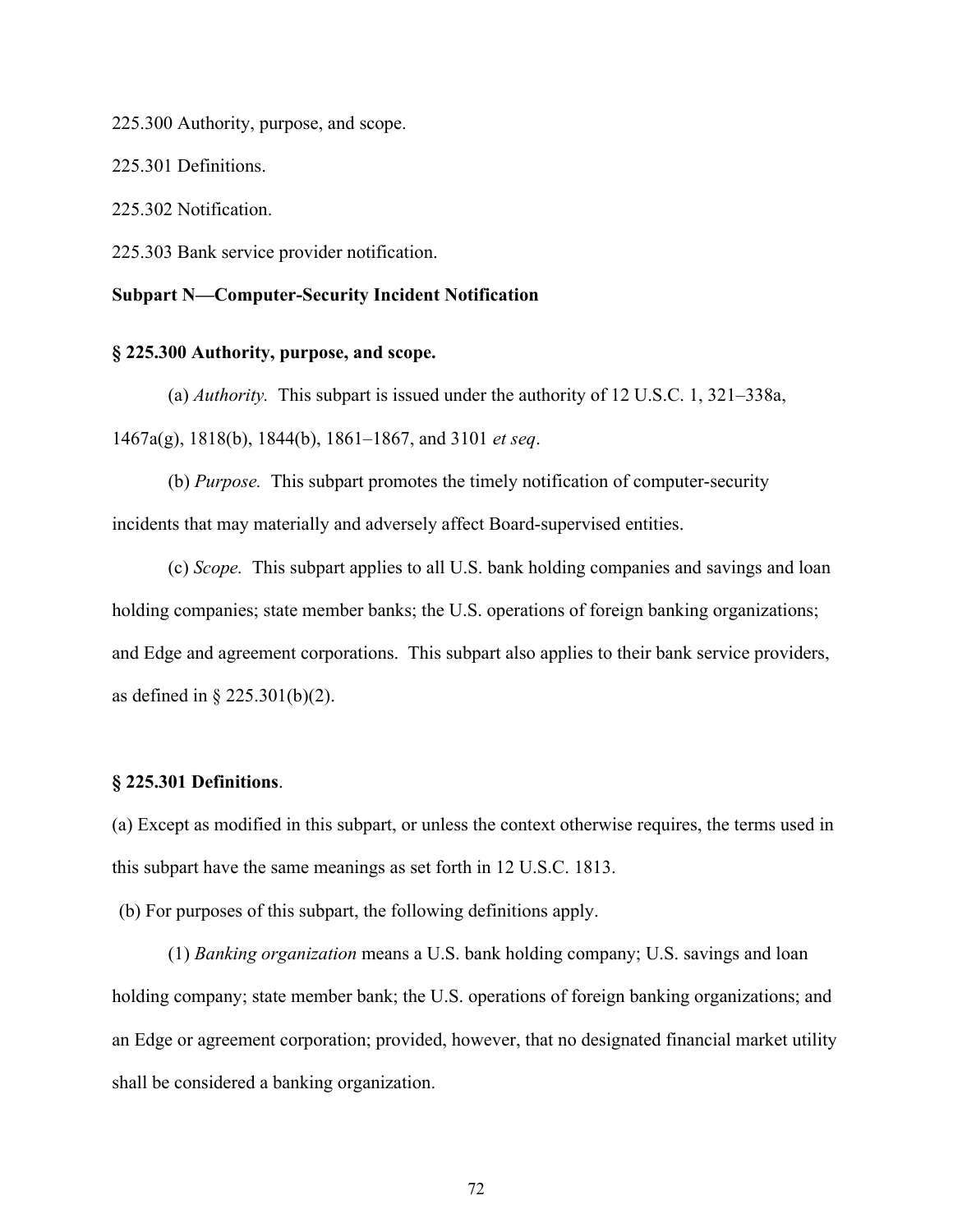(2) *Bank service provider* means a bank service company or other person that performs covered services; provided, however, that no designated financial market utility shall be considered a bank service provider.

(3) *Business line* means a product or service offered by a banking organization to serve its customers or support other business needs.

(4) *Computer-security incident* is an occurrence that results in actual harm to the confidentiality, integrity, or availability of an information system or the information that the system processes, stores, or transmits.

(5) *Covered services* are services performed, by a person, that are subject to the Bank Service Company Act (12 U.S.C. 1861–1867).

(6) *Designated financial market utility* has the same meaning as set forth at 12 U.S.C. 5462(4).

(7) *Notification incident* is a computer-security incident that has materially disrupted or degraded, or is reasonably likely to materially disrupt or degrade, a banking organization's—

(i) Ability to carry out banking operations, activities, or processes, or deliver banking products and services to a material portion of its customer base, in the ordinary course of business;

(ii) Business line(s), including associated operations, services, functions, and support, that upon failure would result in a material loss of revenue, profit, or franchise value; or

(iii) Operations, including associated services, functions and support, as applicable, the failure or discontinuance of which would pose a threat to the financial stability of the United States.

(8) *Person* has the same meaning as set forth at 12 U.S.C. 1817(j)(8)(A).

73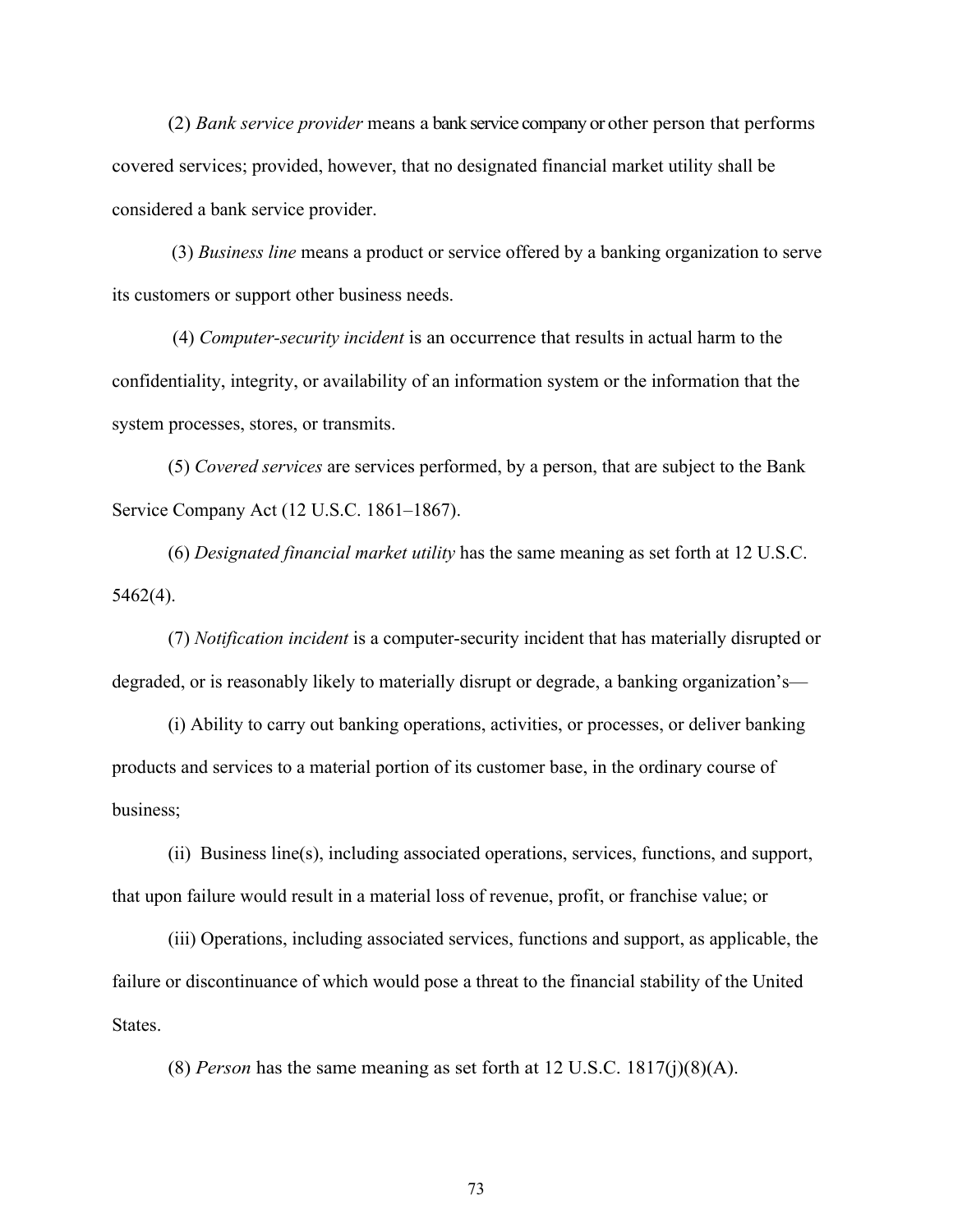#### **§ 225.302 Notification**.

A banking organization must notify the appropriate Board-designated point of contact about a notification incident through email, telephone, or other similar methods that the Board may prescribe. The Board must receive this notification from the banking organization as soon as possible and no later than 36 hours after the banking organization determines that a notification incident has occurred.

#### **§ 225.303 Bank service provider notification**.

(a) A bank service provider is required to notify at least one bank-designated point of contact at each affected banking organization customer as soon as possible when the bank service provider determines that it has experienced a computer-security incident that has materially disrupted or degraded, or is reasonably likely to materially disrupt or degrade, covered services provided to such banking organization for four or more hours.

(i) A bank-designated point of contact is an email address, phone number, or any other contact(s), previously provided to the bank service provider by the banking organization customer.

(ii) If the banking organization customer has not previously provided a bank-designated point of contact, such notification shall be made to the Chief Executive Officer and Chief Information Officer of the banking organization customer, or two individuals of comparable responsibilities, through any reasonable means.

(b) The notification requirement in paragraph (a) of this section does not apply to any scheduled maintenance, testing, or software update previously communicated to a banking organization customer.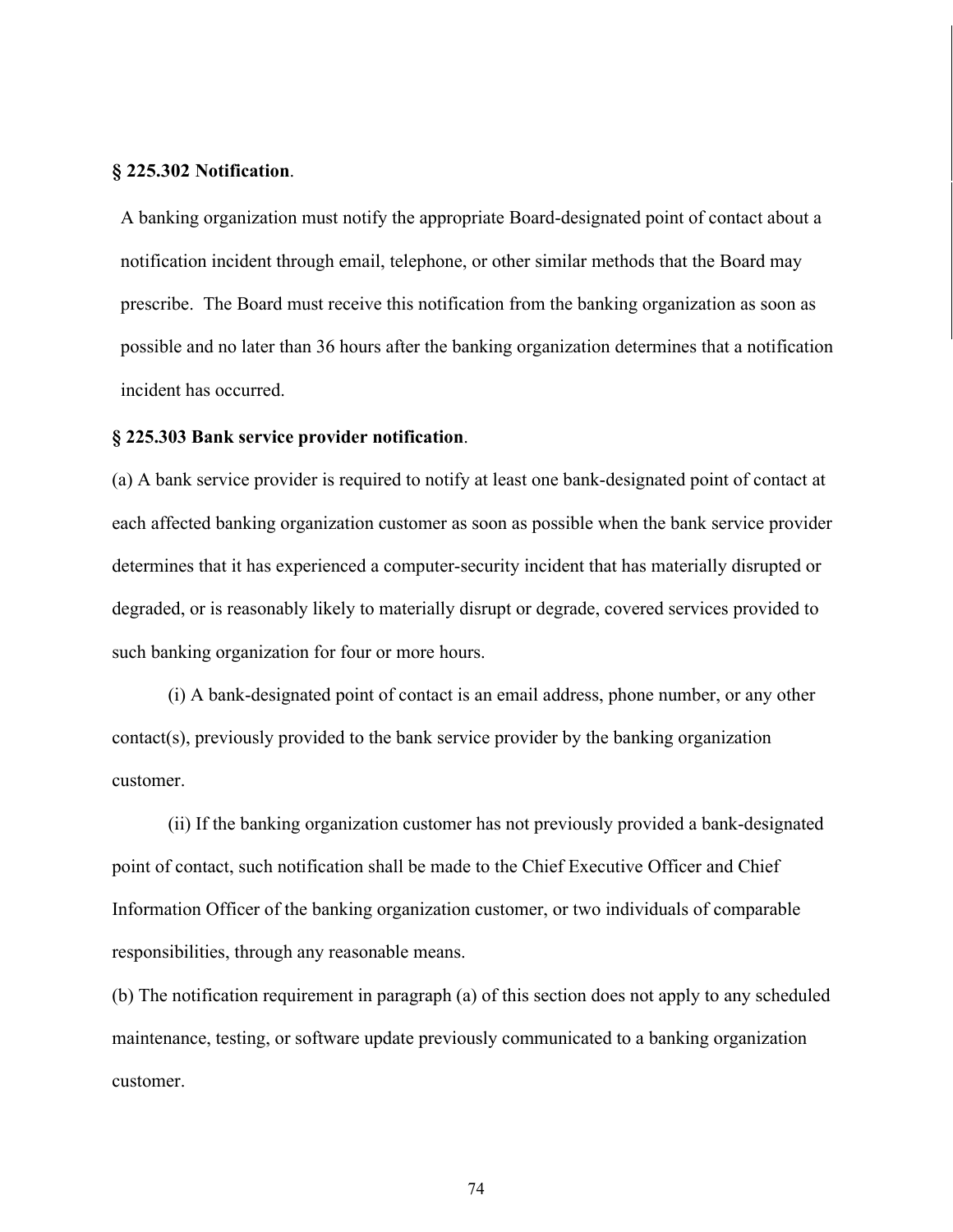## **FEDERAL DEPOSIT INSURANCE CORPORATION**

#### **Authority and Issuance**

For the reasons stated in the Common Preamble, and under the authority of 12 U.S.C. 1463,

1811, 1813, 1817, 1819, and 1861–1867, the FDIC amends 12 CFR part 304 as follows:

## **PART 304—FORMS, INSTRUCTIONS, AND REPORTS**

1. Revise the authority citation for part 304 to read as follows:

**Authority:** 5 U.S.C. 552; 12 U.S.C. 1463, 1464, 1811, 1813, 1817, 1819, 1831, and 1861–1867.

2. Revise § 304.1 to read as follows:

## **§ 304.1 Purpose.**

This subpart informs the public where it may obtain forms and instructions for reports, applications, and other submittals used by the FDIC, and describes certain forms that are not described elsewhere in FDIC regulations.

## **§§ 304.15–304.20 [Reserved]**

- 3. Reserve §§ 304.15 through 304.20.
- 4. Add subpart C to read as follows:

#### **Subpart C - Computer-Security Incident Notification**

Sec.

304.21 Authority, purpose, and scope.

304.22 Definitions.

304.23 Notification.

304.24 Bank service provider notification.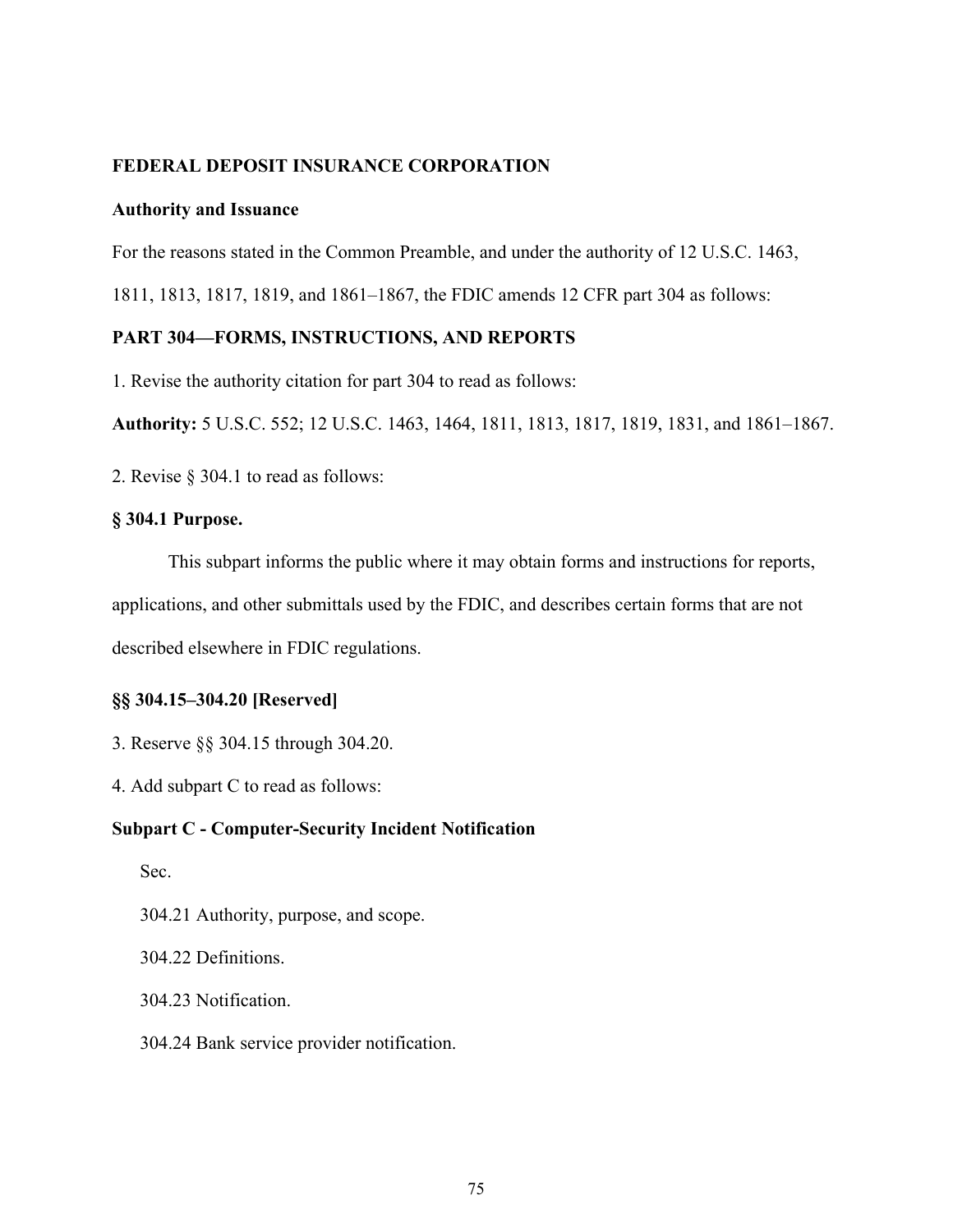#### **SUBPART C - COMPUTER-SECURITY INCIDENT NOTIFICATION**

#### **§ 304.21 Authority, purpose, and scope.**

- (a) *Authority.* This subpart is issued under the authority of 12 U.S.C. 1463, 1811, 1813, 1817, 1819, and 1861–1867.
- (b) *Purpose.* This subpart promotes the timely notification of computer-security incidents that may materially and adversely affect FDIC-supervised institutions.
- (c) *Scope.* This subpart applies to all insured state nonmember banks, insured state licensed branches of foreign banks, and insured State savings associations. This subpart also applies to bank service providers, as defined in  $\S 304.22(b)(2)$ .

#### **§ 304.22 Definitions.**

(a) Except as modified in this subpart, or unless the context otherwise requires, the terms used in this subpart have the same meanings as set forth in 12 U.S.C. 1813.

(b) For purposes of this subpart, the following definitions apply.

(1) *Banking organization* means an FDIC-supervised insured depository institution, including all insured state nonmember banks, insured state-licensed branches of foreign banks, and insured State savings associations; provided, however, that no designated financial market utility shall be considered a banking organization.

(2) *Bank service provider* means a bank service company or other person that performs covered services; provided, however, that no designated financial market utility shall be considered a bank service provider.

(3) *Business line* means a product or service offered by a banking organization to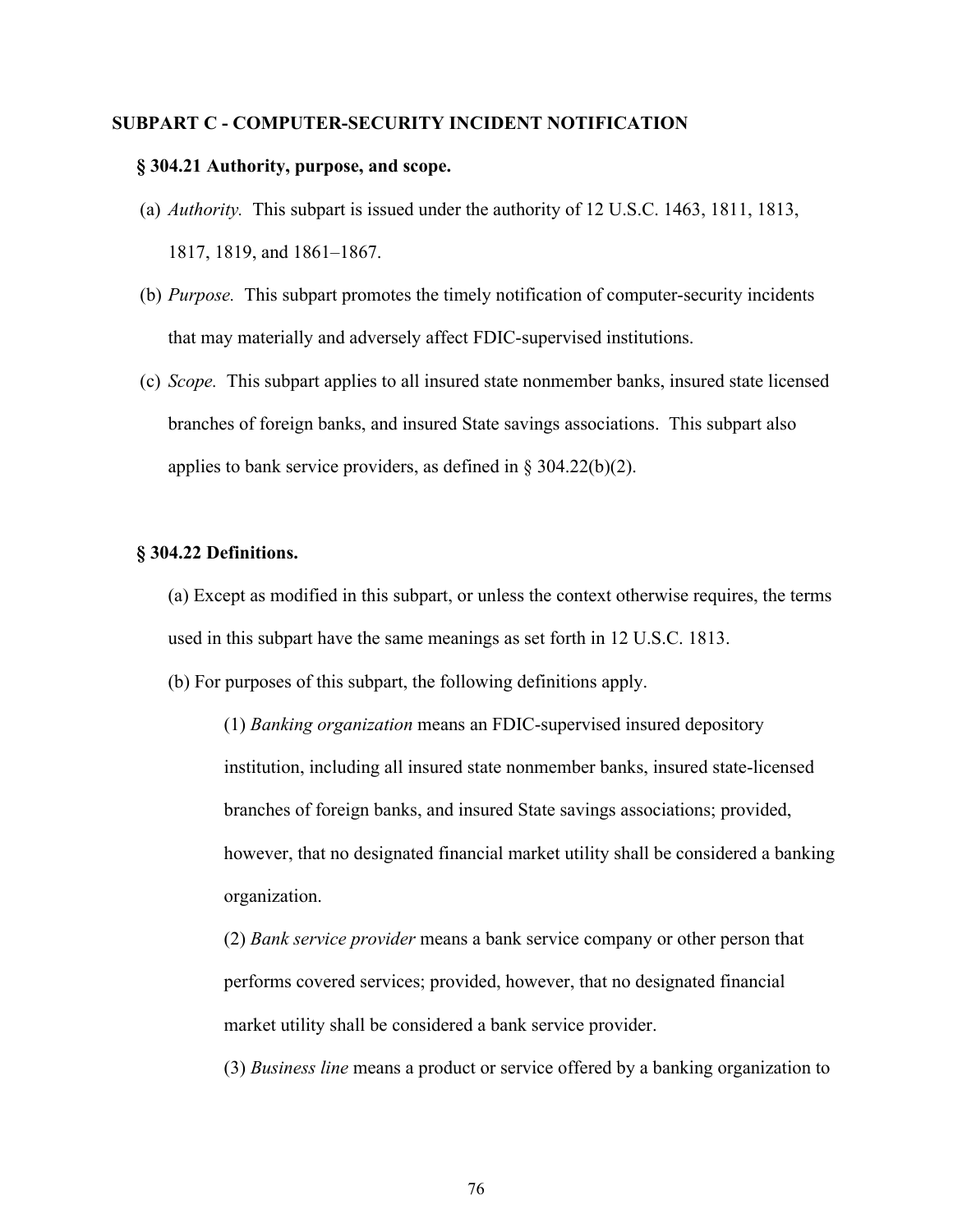serve its customers or support other business needs.

(4) *Computer-security incident* is an occurrence that results in actual harm to the confidentiality, integrity, or availability of an information system or the information that the system processes, stores, or transmits.

(5) *Covered services* are services performed, by a person, that are subject to the Bank Service Company Act (12 U.S.C. 1861–1867).

(6) *Designated financial market utility* has the same meaning as set forth at 12 U.S.C. 5462(4).

(7) *Notification incident* is a computer-security incident that has materially disrupted or degraded, or is reasonably likely to materially disrupt or degrade, a banking organization's—

(i) Ability to carry out banking operations, activities, or processes, or deliver banking products and services to a material portion of its customer base, in the ordinary course of business;

(ii) Business line(s), including associated operations, services, functions, and support, that upon failure would result in a material loss of revenue, profit, or franchise value; or

(iii) Operations, including associated services, functions and support, as applicable, the failure or discontinuance of which would pose a threat to the financial stability of the United States.

(8) *Person* has the same meaning as set forth at 12 U.S.C. 1817(j)(8)(A).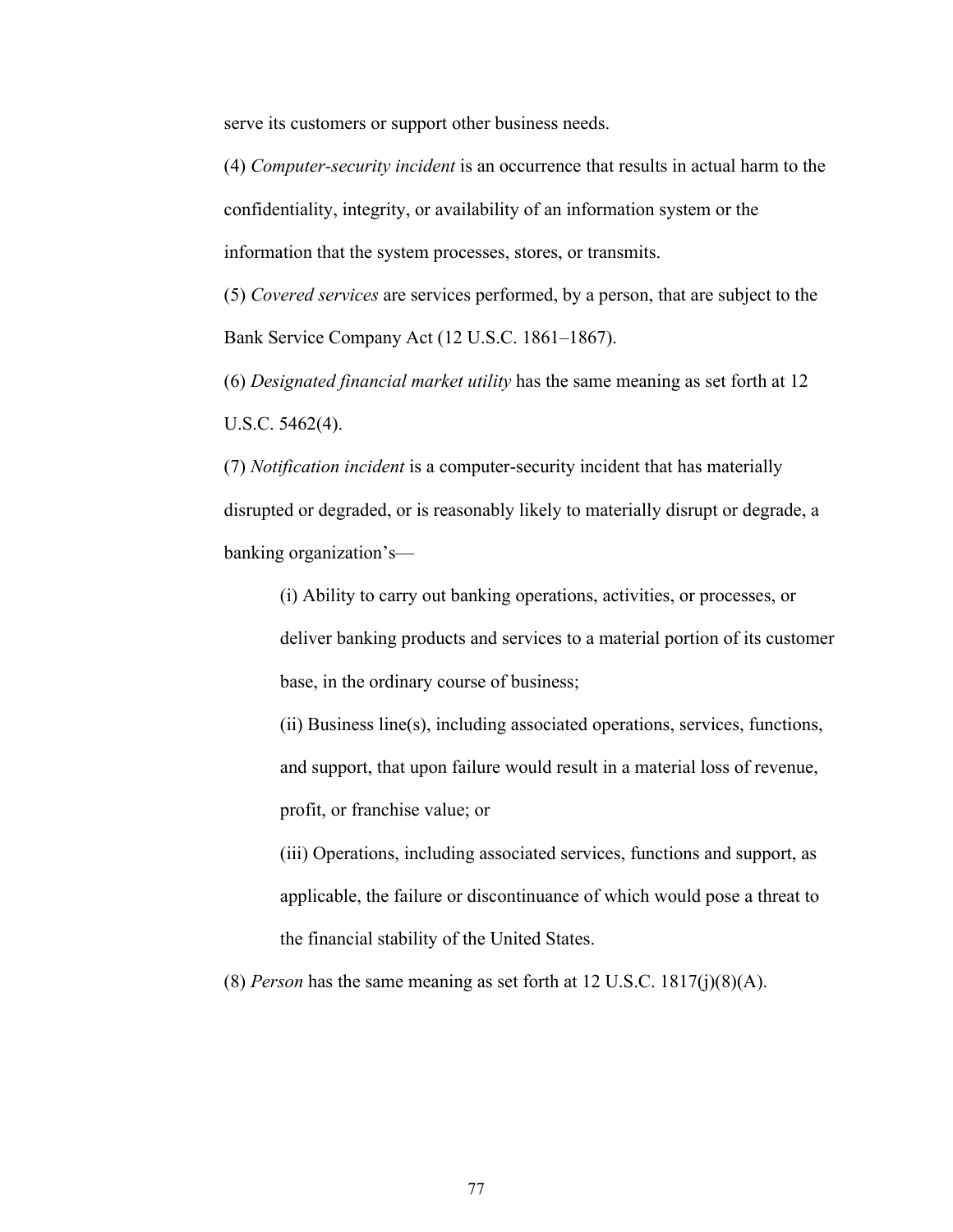#### **§ 304.23 Notification.**

A banking organization must notify the appropriate FDIC supervisory office, or an FDICdesignated point of contact, about a notification incident through email, telephone, or other similar methods that the FDIC may prescribe. The FDIC must receive this notification from the banking organization as soon as possible and no later than 36 hours after the banking organization determines that a notification incident has occurred.

#### **§ 304.24 Bank service provider notification.**

(a) A bank service provider is required to notify at least one bank-designated point of contact at each affected banking organization customer as soon as possible when the bank service provider determines that it has experienced a computer-security incident that has materially disrupted or degraded, or is reasonably likely to materially disrupt or degrade, covered services provided to such banking organization for four or more hours.

(1) A bank-designated point of contact is an email address, phone number, or any other contact(s), previously provided to the bank service provider by the banking organization customer.

(2) If the banking organization customer has not previously provided a bankdesignated point of contact, such notification shall be made to the Chief Executive Officer and Chief Information Officer of the banking organization customer, or two individuals of comparable responsibilities, through any reasonable means.

(b) The notification requirement in paragraph (a) of this section does not apply to any scheduled maintenance, testing, or software update previously communicated to a banking organization customer.